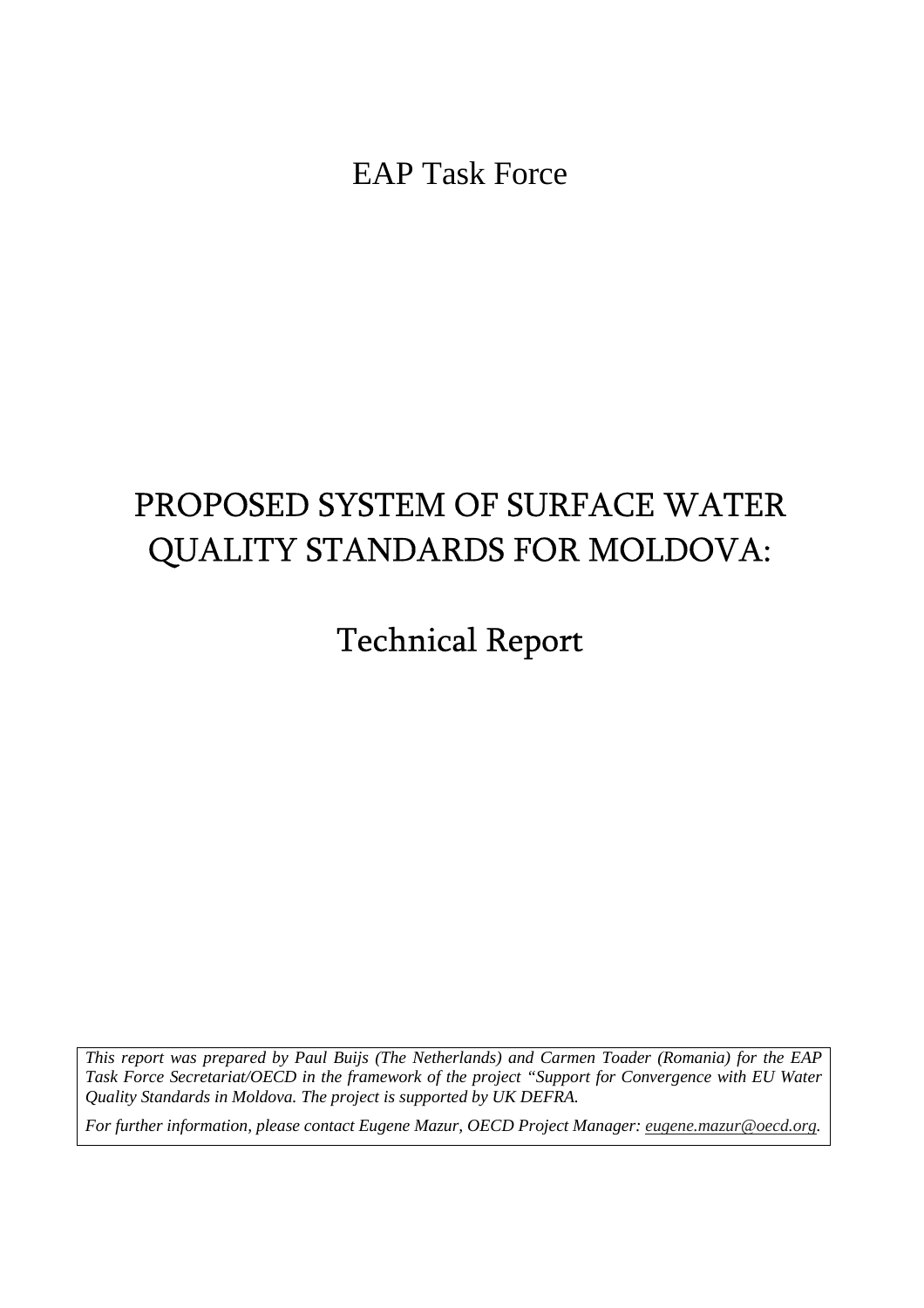## **ABOUT OECD AND THE EAP TASK FORCE**

#### **Organisation for Economic Co-operation and Development (OECD)**

The OECD is a unique forum where the governments of 30 democracies with developed market economies work together to address the economic, social and environmental challenges of globalisation. The OECD is also at the forefront of efforts to understand and to help governments respond to new developments and concerns, such as corporate governance, the information economy and the challenges of an ageing population. The OECD provides a setting where governments can compare policy experiences, seek answers to common problems, identify good practice and work to co-ordinate domestic and international policies.

The OECD member countries are: Australia, Austria, Belgium, Canada, the Czech Republic, Denmark, Finland, France, Germany, Greece, Hungary, Iceland, Ireland, Italy, Japan, Korea, Luxembourg, Mexico, the Netherlands, New Zealand, Norway, Poland, Portugal, the Slovak Republic, Spain, Sweden, Switzerland, Turkey, the United Kingdom and the United States.

#### **EAP Task Force**

The Environmental Action Programme (EAP) was adopted in 1993 by Environment Ministers in Lucerne, Switzerland as part of the "Environment for Europe" process. Its members comprise the governments of Western, Central and Eastern Europe, North America, the Caucasus and Central Asia. International Organisations and Financial Institutions, business, and NGOs also participate in the work of the Task Force. The secretariat of the EAP Task Force is located in OECD's Environment Directorate, Environment and Globalisation Division. The Task Force works in conjunction with the Project Preparation Committee (PPC), a network of International Financial Institutions and donors, that aims to accelerate environmental investments. For further information, please visit dedicated webpages at: www.oecd.org/env/eap

#### © OECD (2007)

No reproduction, copy, transmission or translation of this publication may be made without written permission. Applications should be sent to OECD Publishing: *rights@oecd.org* or by fax (+33-1) 45 24 13 91. Permission to photocopy a portion of this work should be addressed to the Centre Français d'exploitation du droit de Copie, 20 rue des Grands-Augustins, 75006 Paris, France *(contact@cfcopies.com).*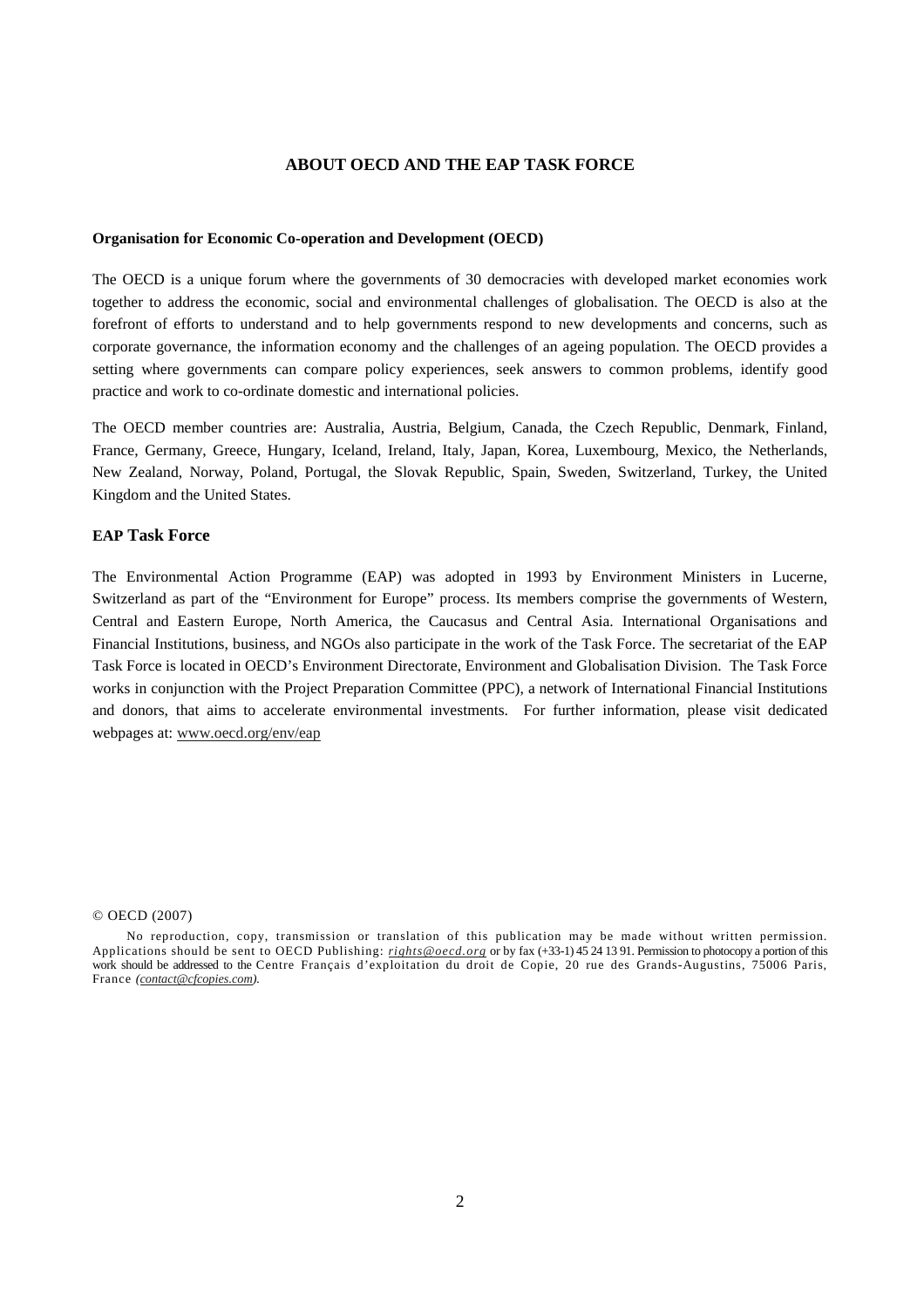# **TABLE OF CONTENTS**

| 1.                                                                                                                |  |
|-------------------------------------------------------------------------------------------------------------------|--|
| 1.1.<br>1.2.<br>1.2.1.<br>1.2.2.<br>1.3.<br>1.4.                                                                  |  |
| OVERVIEW OF THE CURRENT SYSTEM OF SURFACE WATER QUALITY STANDARDS<br>2.                                           |  |
| 2.1.<br>Standards for Surface Waters Used for Drinking Water Supply, Recreation and Irrigation 12<br>2.2.<br>2.3. |  |
| OVERVIEW OF SQWS SYSTEMS IN THE EU, ROMANIA, UKRAINE AND UNDER THE<br>3.                                          |  |
| 3.1.<br>3.1.1.<br>3.1.2.<br>3.1.3.<br>3.1.4.<br>3.1.5.<br>3.1.6.<br>3.2.<br>3.3.<br>3.4.<br>3.5.                  |  |
| ANALYSIS OF THE CURRENT SYSTEM OF SURFACE WATER QUALITY STANDARDS IN<br>4.                                        |  |
| 4.1.<br>4.2.<br>4.3.<br>4.4.                                                                                      |  |
| 5.                                                                                                                |  |
| 5.1.<br>5.2.<br>5.3.                                                                                              |  |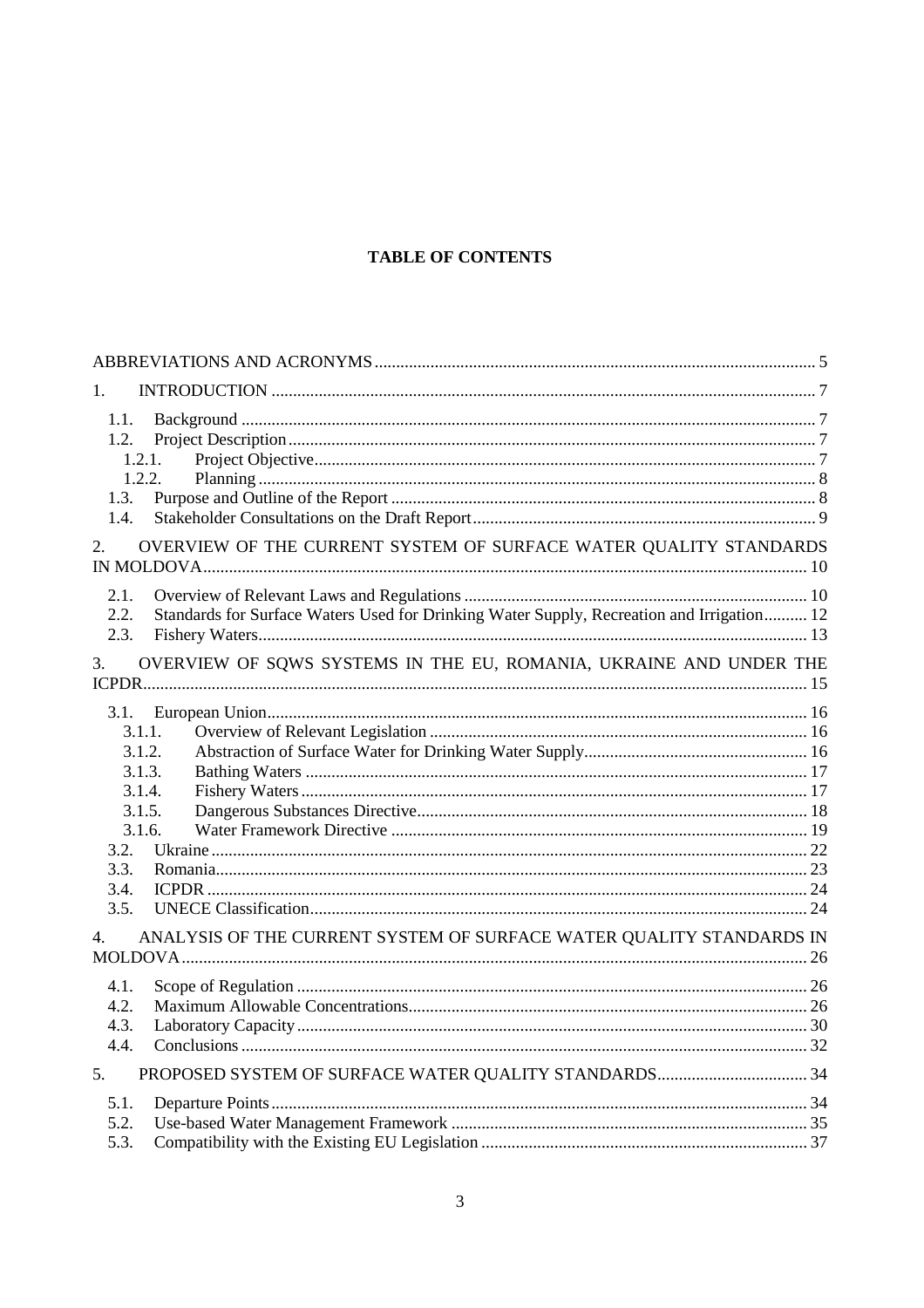| 5.4.   |  |
|--------|--|
| 5.5.   |  |
| 5.5.1. |  |
| 5.5.2. |  |
| 5.5.3. |  |
| 5.5.4. |  |
|        |  |
| 5.6.1. |  |
| 5.6.2. |  |
|        |  |
| 5.7.1. |  |
| 5.7.2. |  |
|        |  |
|        |  |

## **Annexes**

Annex 1: Data Sheets for Surface Water Quality Standards

Annex 2: EU Directives: Quality Standards and Accompanying Information

Annex 3: Quality Standards and Classification Schemes of Romania, ICPDR and UNECE

Annex 4: Overview of Parameters Routinely Monitored in Surface Waters in Moldova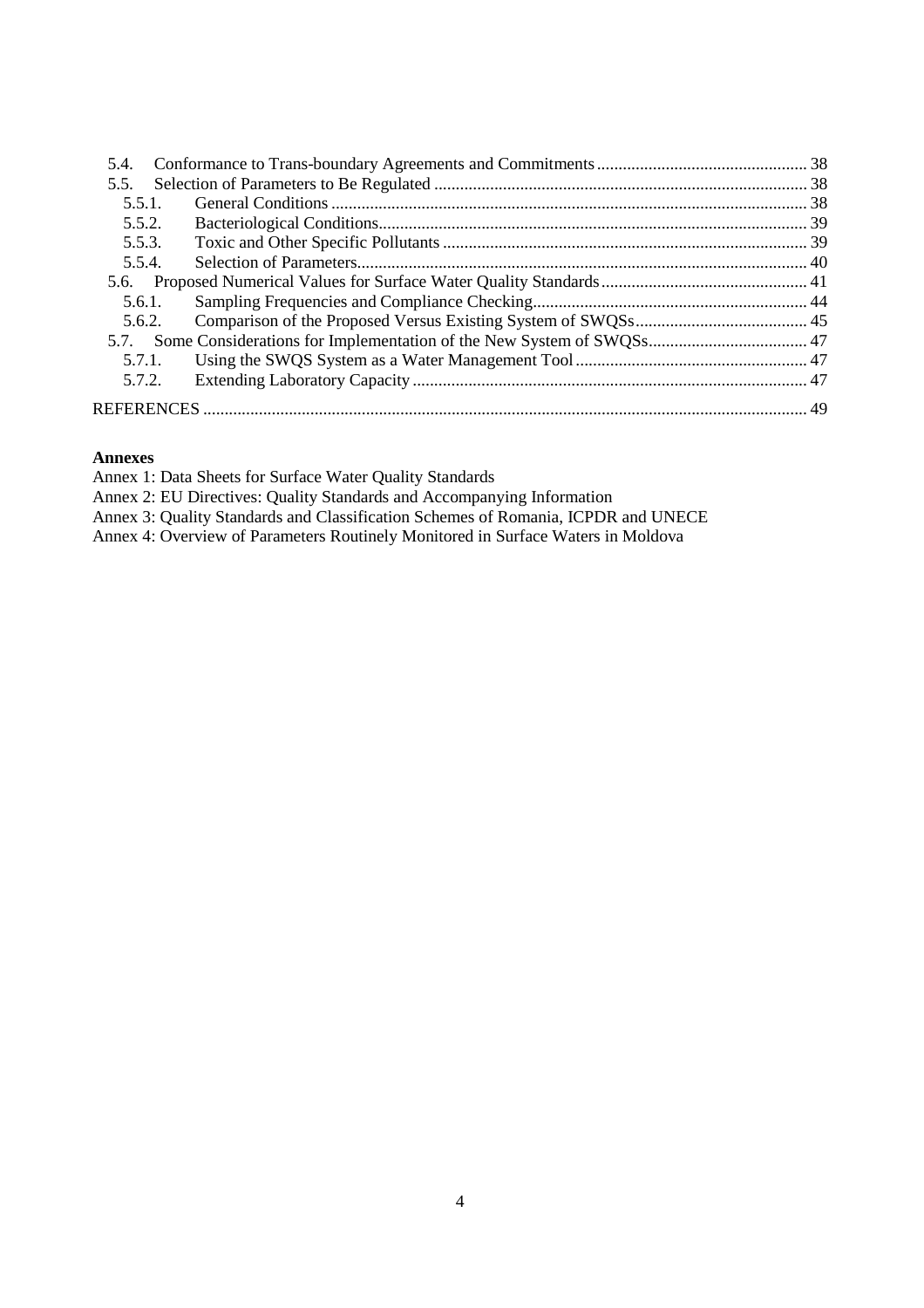# **ABBREVIATIONS AND ACRONYMS**

| AA               | Annual average                                                                                                       |
|------------------|----------------------------------------------------------------------------------------------------------------------|
| <b>BAT</b>       | Best available technique                                                                                             |
| <b>BG</b>        | Natural background level                                                                                             |
| <b>BOD</b>       | Biochemical oxygen demand                                                                                            |
| <b>COD</b>       | Chemical oxygen demand                                                                                               |
| <b>DEFRA</b>     | Department for Environment, Food and Rural Affairs (United Kingdom)                                                  |
| D <sub>O</sub>   | Dissolved oxygen                                                                                                     |
| <b>EAPTF</b>     | Task Force for Implementation of the Environmental Action Programme for Eastern<br>Europe, Caucasus and Central Asia |
| EC               | <b>European Commission</b>                                                                                           |
| <b>ELV</b>       | Emission/effluent limit value                                                                                        |
| EQS              | <b>Environmental quality Standard</b>                                                                                |
| EQR              | Environmental quality ratio                                                                                          |
| EU               | European Union                                                                                                       |
| G                | Guide value (commonly used in tables with EU standards)                                                              |
| Hydromet         | State Hydro-meteorological Service                                                                                   |
| <b>HR</b>        | <b>Hygienic Regulation</b>                                                                                           |
| $\bf{I}$         | Mandatory value (commonly used in tables with EU standards)                                                          |
| <b>ICPDR</b>     | International Commission for the Protection of the Danube River                                                      |
| <b>IPPC</b>      | Integrated pollution prevention and control                                                                          |
| <b>MENR</b>      | Ministry of Ecology and Natural Resources                                                                            |
| $N_{\text{tot}}$ | total nitrogen                                                                                                       |
| <b>NIS</b>       | New Independent States                                                                                               |
| <b>OECD</b>      | Organisation for Economic Cooperation and Development                                                                |
| $P_{\text{tot}}$ | total phosphorus                                                                                                     |
| POP              | Persistent organic pollutant                                                                                         |
| RC               | Reference condition                                                                                                  |
|                  |                                                                                                                      |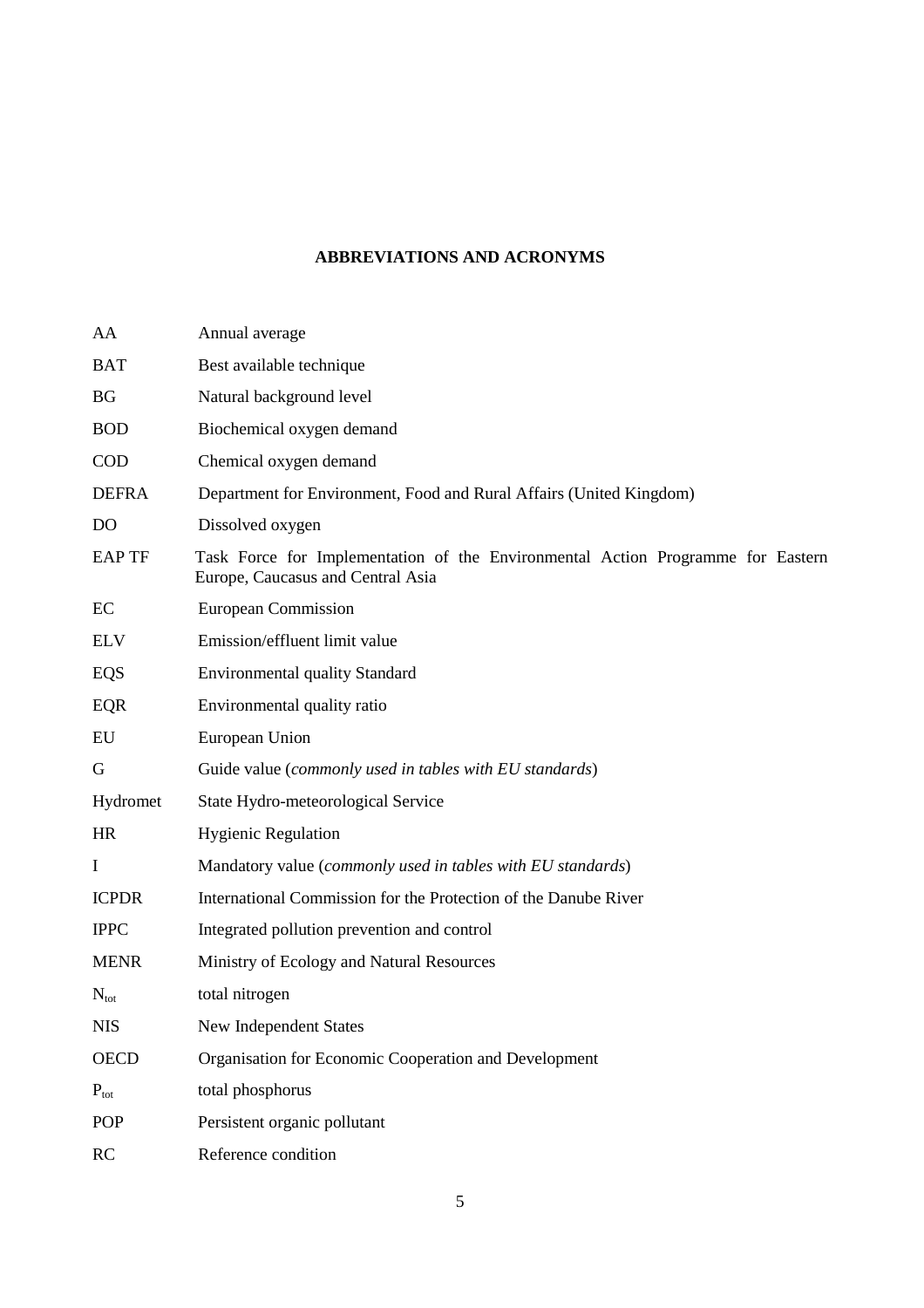| <b>RPSW</b>  | Rules for Protection of Surface Waters          |
|--------------|-------------------------------------------------|
| Sanepid      | National Centre of Preventive Medicine          |
| <b>SEI</b>   | <b>State Ecological Inspectorate</b>            |
| <b>SS</b>    | Suspended Solids                                |
| <b>SWQS</b>  | Surface water quality standard                  |
| <b>TNMN</b>  | Trans-national Monitoring Network (under ICPDR) |
| <b>UNECE</b> | United Nations Economic Commission for Europe   |
| <b>WFD</b>   | <b>Water Framework Directive</b>                |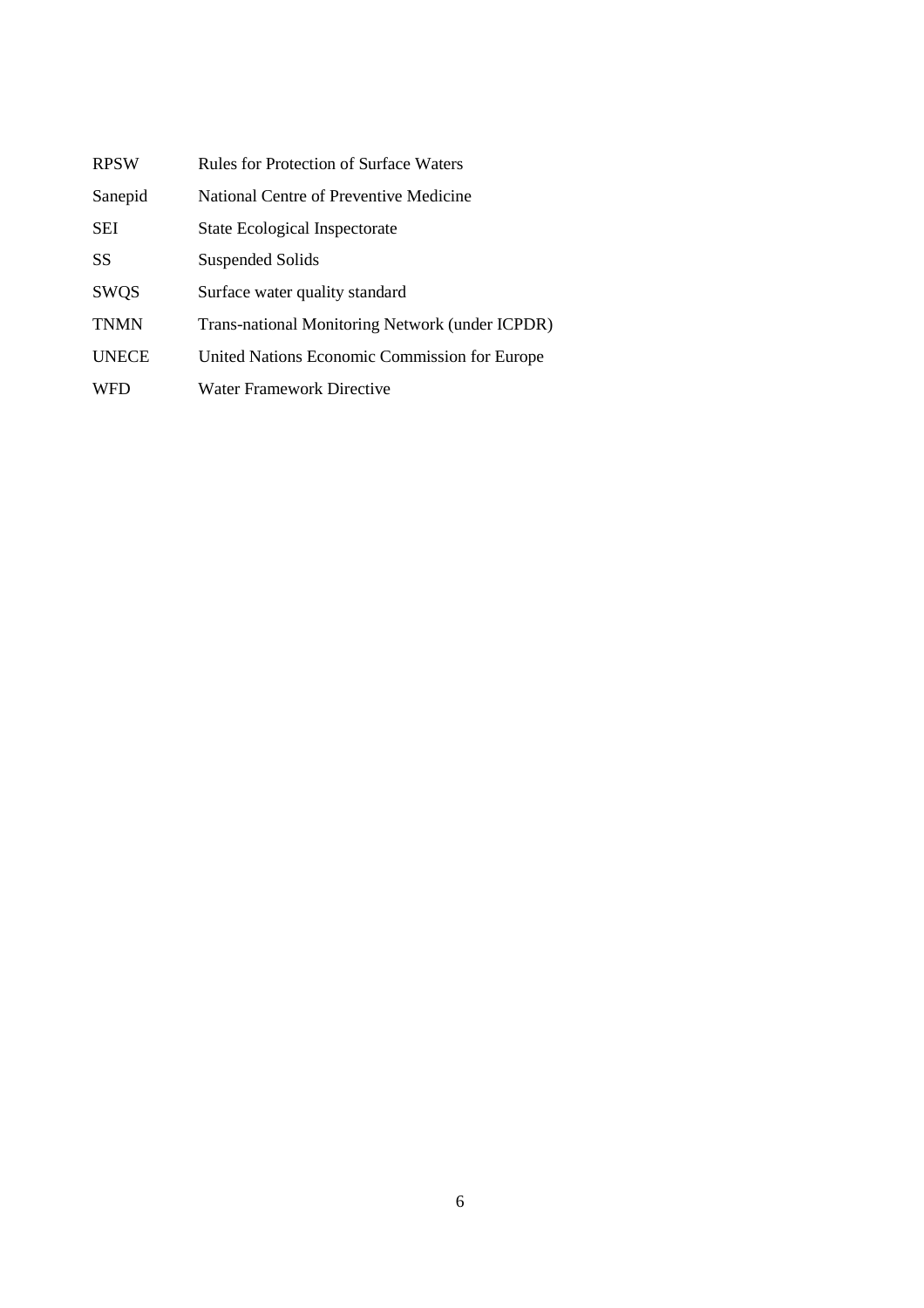#### **1. INTRODUCTION**

## **1.1. Background**

The protection of water resources is one of the key priorities established in the Concept of the Environmental Policy of the Republic of Moldova (2001), which also calls for the "revision of existing laws and regulations, convergence with European norms, and adjustment or elaboration of necessary mechanisms for their implementation." The same orientation is expressed in the EU-Moldova Action Plan which was signed in 2005. Moldova is party to the Danube River Protection Convention (1994) and a subsequent inter-governmental agreement with neighbouring Romania (1997) which emphasises the harmonisation of legislation and technical standards in the water sector. These commitments give an additional impetus to Moldova's convergence with the EU environmental norms, which were recently adopted by Romania.

Moldova's existing system of surface water quality standards (SWQSs) is comprehensive and ambitious, covering hundreds of pollutants and mandating very low concentrations of contaminants. To date, some reform of the system has been carried out but it is still based primarily on the approach established under the Soviet Union.

Some practical work has already been undertaken in Moldova over the last few years to support convergence with EU environmental legislation in the water sector. In particular, the Moldova subproject of the TACIS project "Support for the Implementation of Environmental Policies and NEAPs in the NIS" (2002-2003) focused on reforming the country's system of water quality regulation. It proposed an EUmodelled, use-based surface water quality classification scheme for Moldova and discussed legal and institutional issues of reforming the WQS system, setting the stage for further work.

In response to a request from Moldova's Ministry of Ecology and Natural Resources, the EAP Task Force Secretariat (located at the OECD Environment Directorate in Paris) solicited and received a grant from the UK Department for Environment, Food and Rural Affairs to implement a project "Support for Convergence with EU Water Quality Standards in Moldova".

#### **1.2. Project Description**

#### *1.2.1. Project Objective*

The project's objective is to make Moldova's surface water quality standards fairer, more economically feasible and realistic, thereby converging the country's water quality legislation with that of the European Union.

The project work will focus on supporting the reform of the system of surface water quality classification in Moldova and the implementation of new sets of SWQSs for each use-based class. This will be consistent with the EU Water Framework Directive and earlier EU Directives which defined particular quality requirements for certain pollution parameters and user categories of surface water bodies. However, the EU norms should be adapted, as appropriate, to the local conditions (e.g., with respect to the particularities of the natural environmental and the monitoring capacity).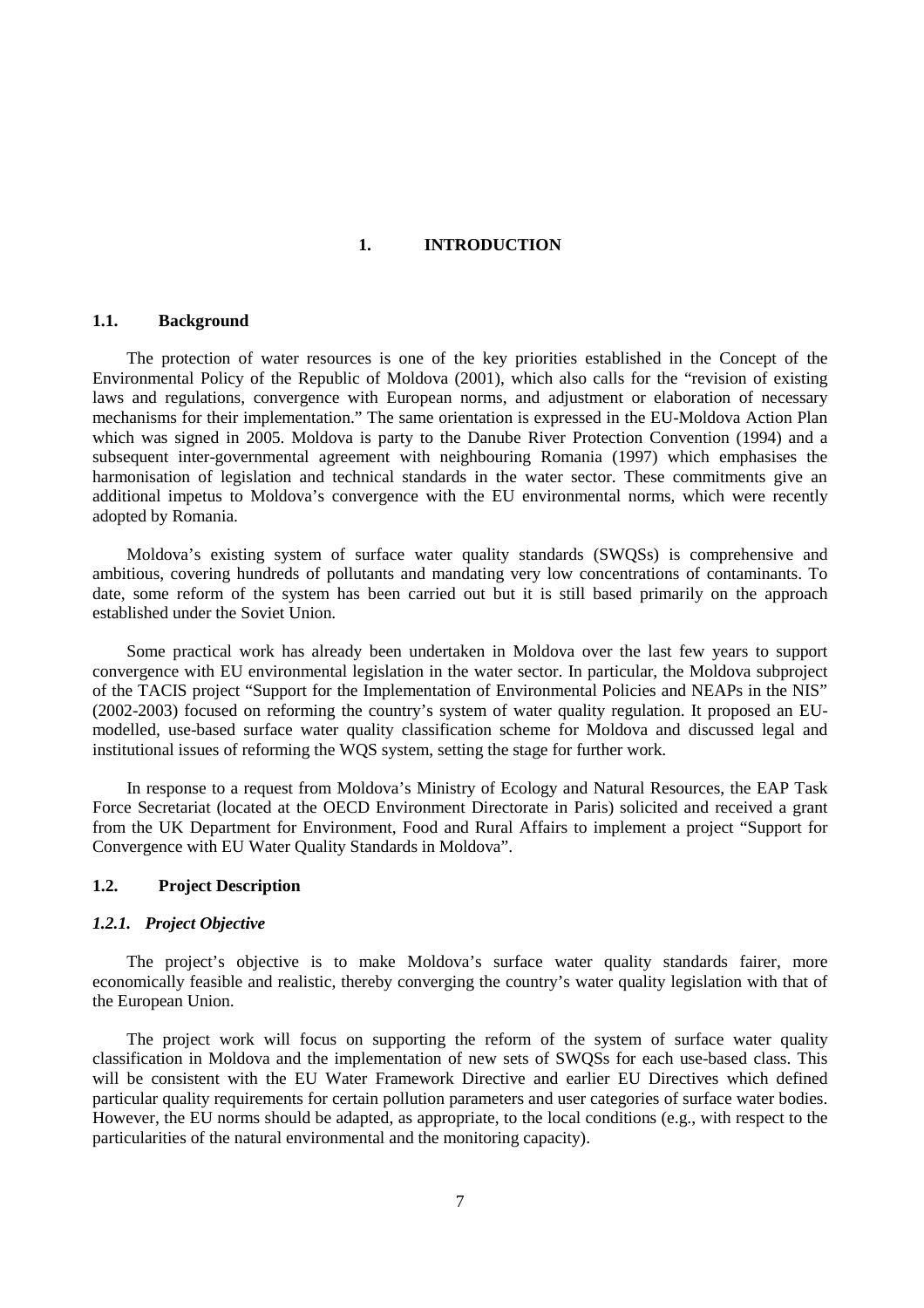## *1.2.2. Planning*

The project will be carried out between period April 2006 and June 2007 and is divided into three phases.

The preparation of this Technical Report constitutes the first phase of the project. This report seeks to describe and justify a proposal for a new system of Surface Water Quality Standards (SWQS) and discuss it in a series of stakeholder workshops in Moldova.

In Phase 2, the proposed new SWQS system will be tested through two pilot projects in locations where specific water bodies (or distinct parts thereof) will be selected in order to (1) define, through stakeholder dialogue, a water quality objective for each of them based on environmental and socioeconomic criteria; and (2) illustrate the environmental and economic impact of the proposed changes. A joint report on the results of the pilot projects will be produced.

In the project's third phase, a draft Policy Report will be prepared on the basis of the Technical Report, incorporating the pilot project results. It will comprise:

- Proposals for amendments of Moldova's environmental/water primary and secondary legislation.
- Proposals for possible adjustments of institutional responsibilities and procedures.
- Description of linkages to necessary reforms of related policy instruments (permitting, compliance assurance, economic instruments).
- Implementation plan for the new SWQS system.

# **1.3. Purpose and Outline of the Report**

The purpose of this report is to analyse the current Moldovan system of surface water quality standards and develop a proposal for an improved system, using relevant EU Directives as a benchmark and considering Moldova's obligations under various international agreements. This new SWQS system will comprise three principal components:

- a use-base hierarchical (i.e., ranked in order of decreasing water quality) classification of water bodies;
- a list of water pollution parameters to be regulated, consistent with the existing monitoring capacity; and
- numerical values of water quality standards for each class of water quality.

*Chapter 2* describes the regulatory basis and specifics of the system of SWQS currently in place in Moldova. *Chapter 3* contains an overview of systems of SWQS in the EU and Moldova's neighbouring countries, Romania and Ukraine. With convergence with EU regulations being an important underlying driving factor, the EU Directives dealing with surface water quality and standards are described. Because Moldova's major rivers (the Prut, the Dniester and a small section of the Danube) are all trans-boundary, the major features of SWQSs in place in Romania and Ukraine, the classification scheme used by the International Commission for the Protection of the Danube River (ICPDR), and guidance from the UN Economic Commission for Europe (UN ECE) are also presented. In *Chapter 4*, Moldova's existing system of water quality standards is assessed and compared with the respective EU system. *Chapter 5* contains the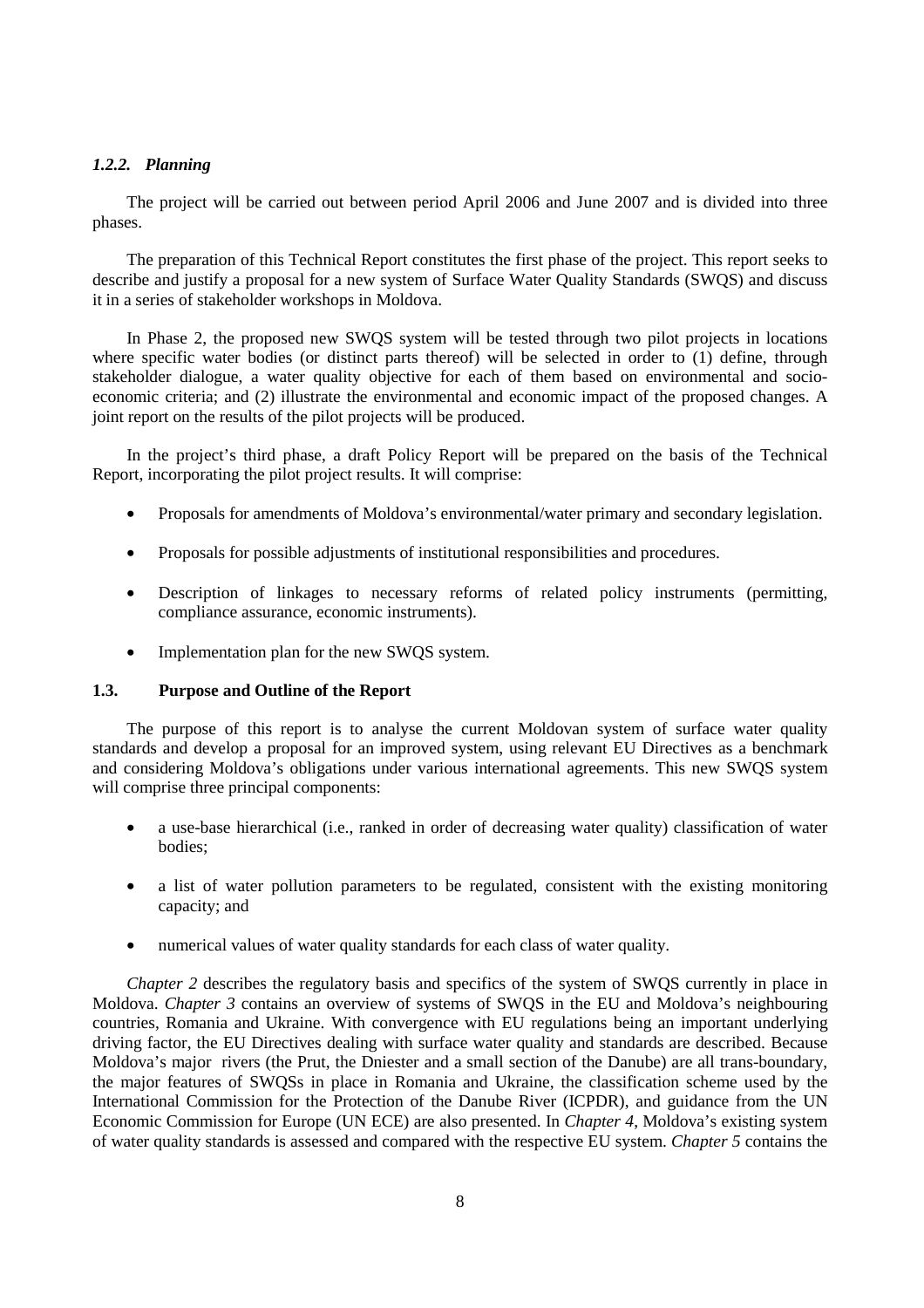actual proposal for a new system of SWQSs for Moldova. Besides presenting the system as such, the chapter discusses the considerations underlying the proposal and gives a brief overview of some of the possible consequences of introducing the proposed system. The latter is an important subject for further elaboration during Phases 2 and 3 of the project.

#### **1.4. Stakeholder Consultations on the Draft Report**

The first draft Technical Report was released in September 2006 and disseminated among various stakeholders. It was presented and discussed during a series of sessions:

- a stakeholder workshop in Chisinau on 18 October 2006;
- consultation sessions with representatives of Hydromet, Apa-Canal Association, Apele Moldovei, Aquaproject, and the Institute for Ecology and Geography (1 November 2006), as well as the National Centre of Preventive Medicine (10 November 2006); and
- meetings organised in the framework of preparation of the pilot projects, with representatives of the Criuleni and Calarasi districts on 16-17 October 2006.

The proposed system of SWQS has generally been endorsed by the stakeholders. Nevertheless, the consultation sessions raised a number of ideas for amending the proposal (including the addition of a number of parameters – e.g., nitrites, sulphates, phenols, oil products – to the list of regulated substances). Most of them have been incorporated in the final version of the report. .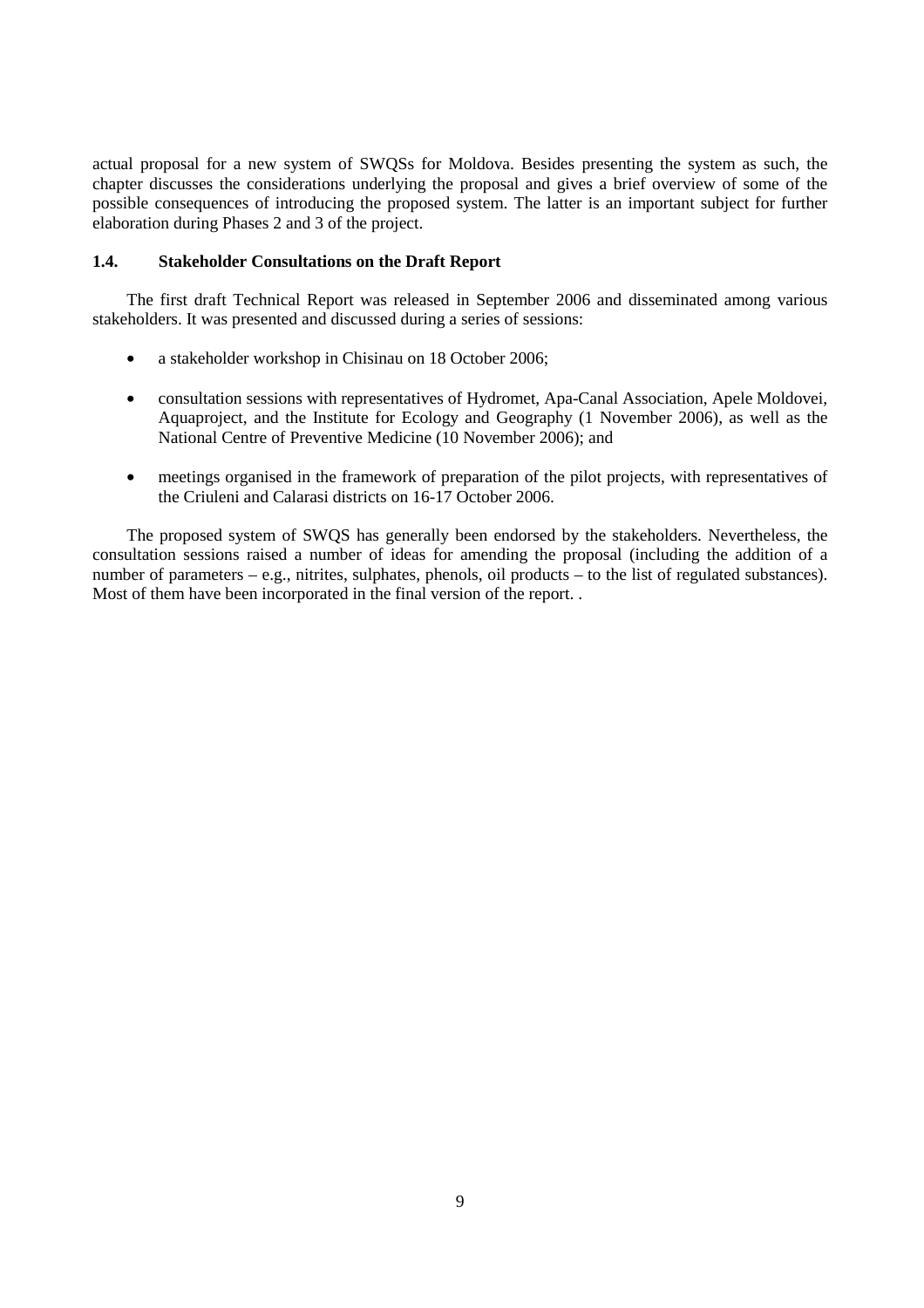## **2. OVERVIEW OF THE CURRENT SYSTEM OF SURFACE WATER QUALITY STANDARDS IN MOLDOVA**

This chapter provides a general overview of Moldova's laws and regulations that contain either actual surface water quality standards or rules that are directly related to them. An exhaustive overview and review of Moldova's water management regulations is outside the scope of this report. It should also be noted that effluent standards are not a subject of this report.

#### **2.1. Overview of Relevant Laws and Regulations**

The basic principle of the Concept of National Water Policy adopted by the Parliament in 2003 is an integrated approach to the management of surface waters. With respect to water quality requirements for the different water uses, the Concept mentions the need to apply requirements of international conventions and EU Directives while maintaining the country-specific characteristics of and approaches to aquatic ecosystems, including vulnerable aquatic species.

The two major pieces of legislation relevant in the context of current surface water quality standards are:

- the Law on Environmental Protection of 1993 (amended in 1998), and
- the Water Code of 1993 (amended in 2003)

Both are framework laws formulating only major principles and mechanisms for surface water management. The Law on Environmental Protection stipulates requirements that are mainly applicable to pollution sources, including a ban for discharges of untreated wastewater to a surface water body. The Water Code stipulates that discharge of wastewater is allowed only if it does not increase the concentration of pollutants in ambient water to the levels higher than the maximum allowable concentrations (MACs). The Water Code also lists the main uses of Moldova's surface waters:

- drinking and other communal uses;
- recreation;
- agricultural uses;
- industrial and hydropower uses;
- transportation;
- fishery;
- hunting and nature protection; and
- discharges of wastewater.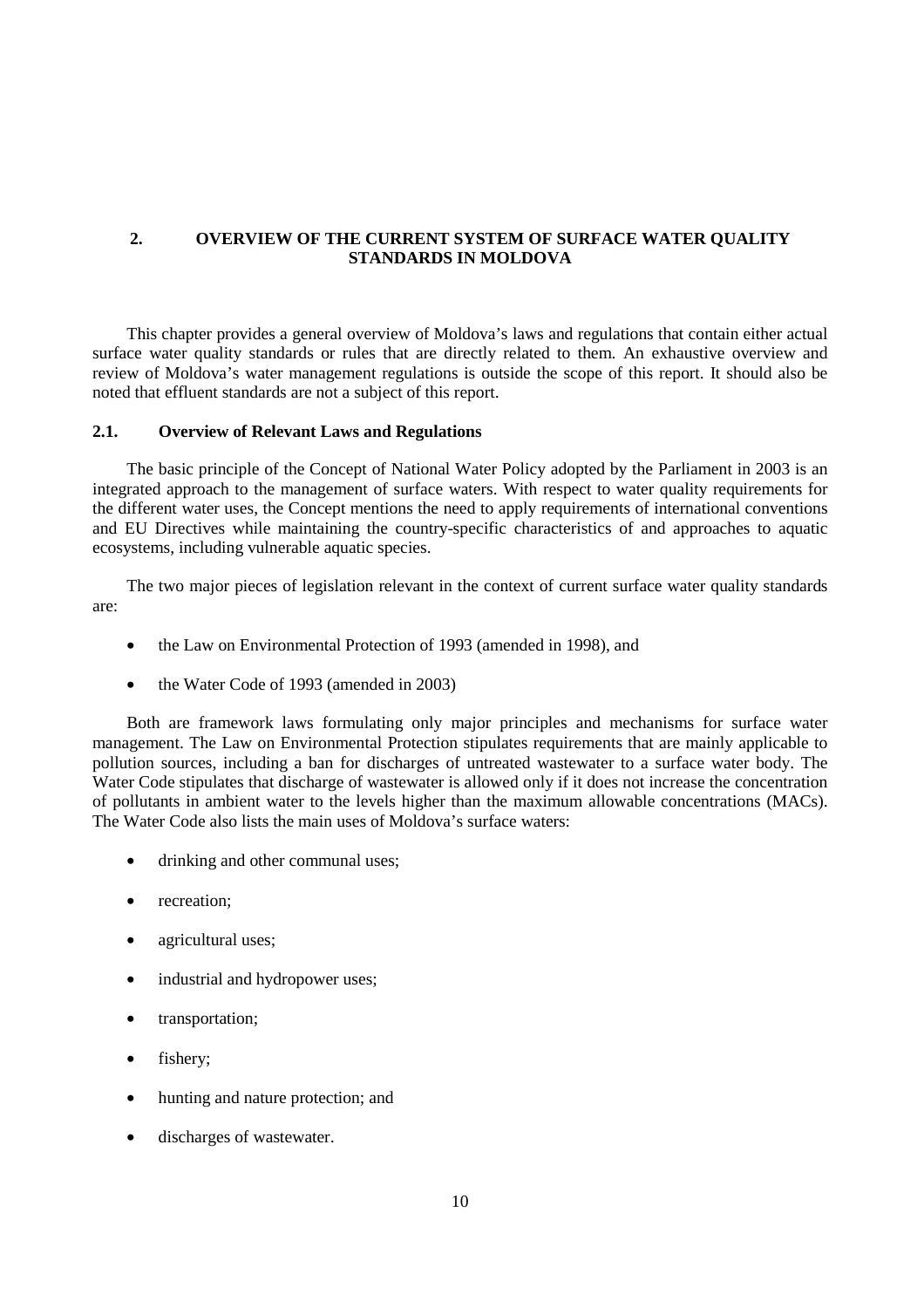The Law on Natural Resources (1997) classifies all surface waters as national water resources and states that the rivers Dniester and Prut, as well as the lakes Cahul and Ialpug, are trans-boundary water bodies.

The Law on Sanitary-Epidemiological Safety of the Population (1993, amended 1996), requires that the quality of raw water used for communal/domestic (drinking) and recreational purposes be in accordance with hygienic requirements. In addition, the Law on Drinking Water of 1999 indicates that protection of drinking water sources is obligatory and should be done in accordance with sanitaryecological requirements, by applying pollution prevention and other measures.

In addition, the legislation governing fisheries has serious implications for water management in Moldova. The Law on the Animal Kingdom of 1995 (Annex II) stated that "all water bodies… located on the territory of the country, which are or potentially can be used for breeding and catching of fish and other aquatic organisms… are designated as *fishery waters*." The Law on Fish Reserve (Fund), Fishing and Fishfarming (August 2006) defines natural and artificial "fish management water bodies" and contains a respective list of ponds, lakes, fish breeding stations, which practically includes all Moldova's surface waters of any significance.

In addition to the basic national legislation, Moldovan ministerial regulations have defined surface water quality standards for three designated uses:

- water abstraction for drinking and domestic needs of population and food industry;
- different varieties of recreation activities (socio-cultural use) and for irrigation of crops, which are consumed without thermal pre-treatment;
- commercial fishery and fish farming, including protection of any aquatic organisms.

The actual surface water quality standards are stipulated in:

- the Rules for Protection of Surface Waters (RPSW) of 1991 (adopted by the State Committee for Environmental Protection of USSR);
- Hygienic Regulation (HR) No. 06.6.3.23. of 3 July 1997 "Protection of Water Bodies against Pollution" issued by the Ministry of Health of the Republic of Moldova.

#### **Box 1. A Legal Framework in Transition**

Moldova is still in the process of redefining the legal system it inherited from the former USSR. The country's surface water quality regulations are a case in point.

According to the "Law on the Revision and Optimisation of Regulation" (No. 424-XV of 16.12.04), all ministerial regulations, norms, instructions, etc. which had not been published in the Official Monitor should be considered void until new versions are published in the Official Monitor.

Following this law, the Government issued a Decree "On the Adoption of a Register for Official Acts" (No. 1030 of 03.10.05) whose Annex I contained a list of documents that are legally valid in Moldova. Neither the Rules for Protection of Surface Waters (RPSW) of 1991 nor any water quality related hygienic regulations (issued by the Ministry of Health) are included in this annex. It means that they are not in the official Register. In Annex IV of the same Decree, there is a list of documents that should be reauthorized and officially published, including the Rules for Protection of Surface Waters (RPSW) of 1991. The Hygienic Regulation (HR) No. 06.6.3.23. of 3 July 1997 is not included in either of these Annexes.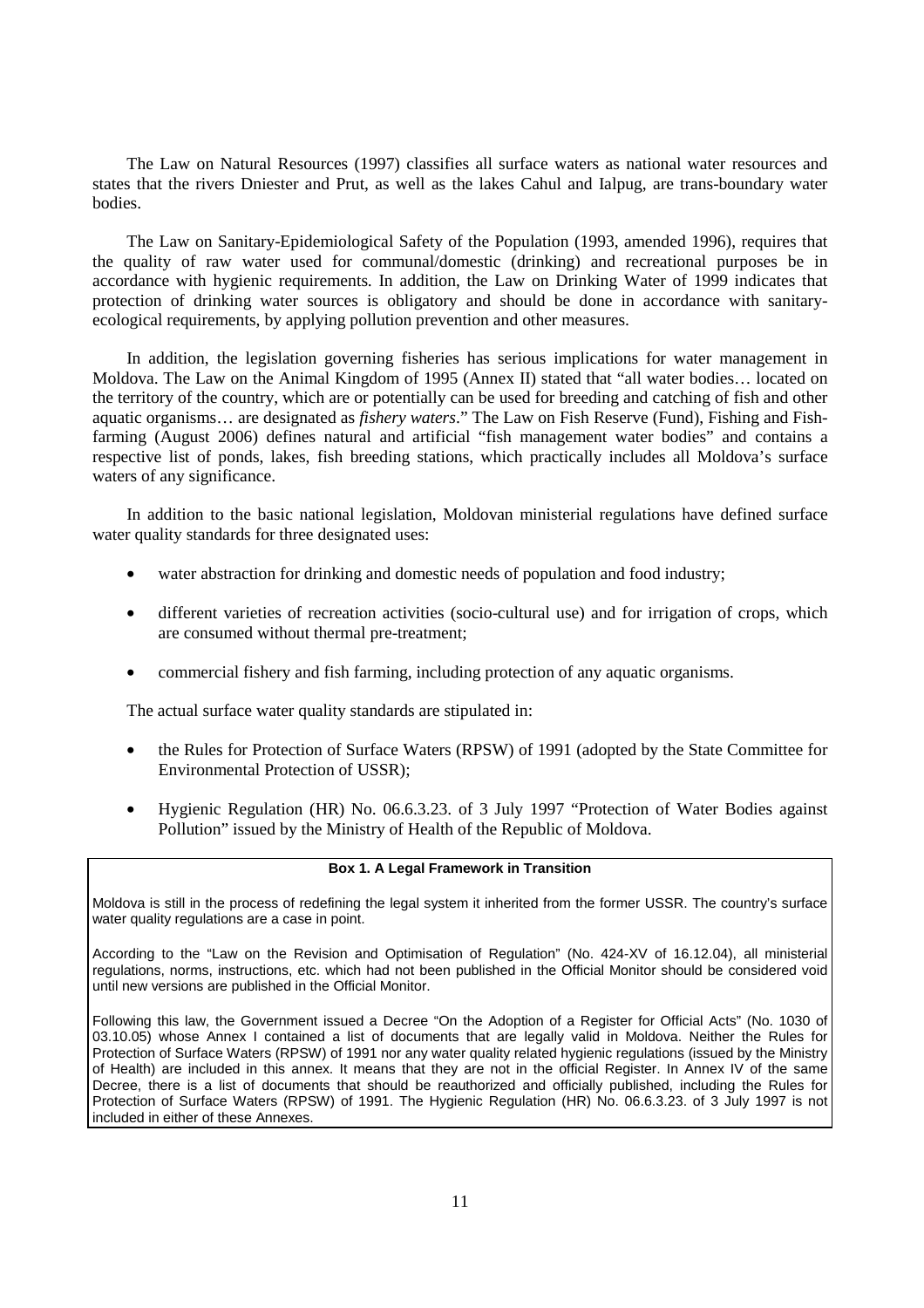Following this law, the Government issued a Decree "On the Adoption of a Register for Official Acts" (No. 1030 of 03.10.05) whose Annex I contained a list of documents that are legally valid in Moldova. Neither the Rules for Protection of Surface Waters (RPSW) of 1991 nor any water quality related hygienic regulations (issued by the Ministry of Health) are included in this annex. It means that they are not in the official Register. In Annex IV of the same Decree, there is a list of documents that should be reauthorized and officially published, including the Rules for Protection of Surface Waters (RPSW) of 1991. The Hygienic Regulation (HR) No. 06.6.3.23. of 3 July 1997 is not included in either of these Annexes.

#### **2.2. Standards for Surface Waters Used for Drinking Water Supply, Recreation and Irrigation**

The HR (1997) stipulate the general principles of protection of natural waters against pollution and contain the following provisions:

- Water quality norms for water bodies used for drinking and social-cultural purposes (recreation);
- Requirements for protection of water bodies in case of various economic activities;
- Requirements for wastewater discharges;
- Hygienic requirements for allocation, design, construction, reconstruction, re-equipment of facilities which can pollute surface waters;
- Hygienic rules for operation of facilities;
- A list of 238 chemical substances for which sanitary Maximum Allowable Concentrations (MAC) are established; and
- A classification scheme for assessment of water bodies in accordance with hygienic requirements.

Annex I of the Regulation presents the requirements for water bodies differentiated under two different water use groups as shown in Table 1.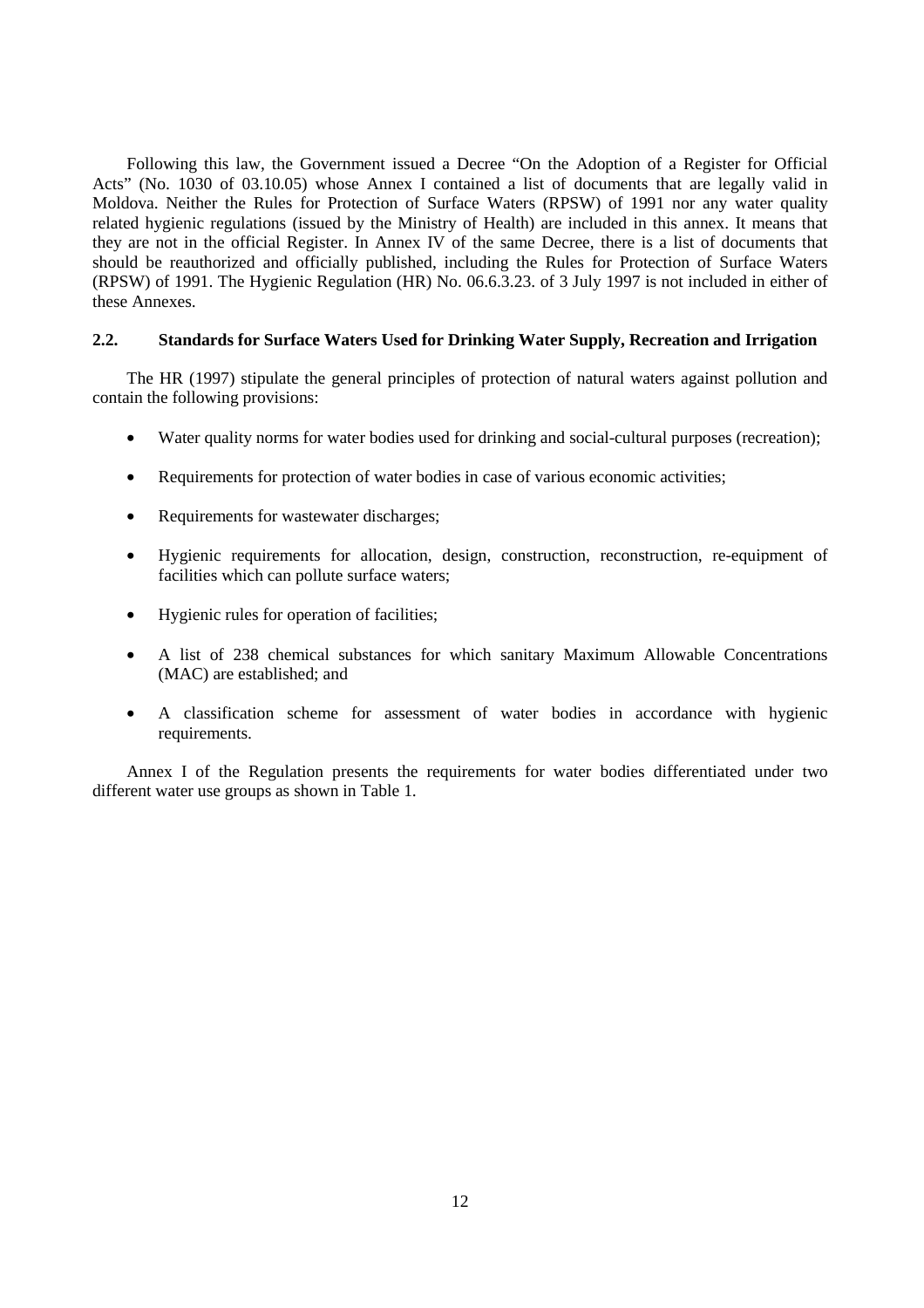#### **Table 1. Moldovan Standards for Surface Waters Used for Drinking Water Abstraction, Recreation and Irrigation**

| Parameter                                 | Unit                | Maximum Allowable Value                             |                                                                 |                           |                                                                                 |  |  |  |
|-------------------------------------------|---------------------|-----------------------------------------------------|-----------------------------------------------------------------|---------------------------|---------------------------------------------------------------------------------|--|--|--|
|                                           |                     | Water bodies for drinking water production and food | <b>Water bodies for</b>                                         |                           |                                                                                 |  |  |  |
|                                           |                     |                                                     | industry water supply                                           |                           | bathing, sport,                                                                 |  |  |  |
|                                           |                     |                                                     |                                                                 |                           | recreation, irrigation                                                          |  |  |  |
|                                           |                     |                                                     | and within urban areas                                          |                           |                                                                                 |  |  |  |
|                                           |                     | category 1                                          | category 2                                                      | category 3                |                                                                                 |  |  |  |
| Turbidity                                 | mg/l                | 20                                                  | 1500                                                            | 10000                     |                                                                                 |  |  |  |
| Floating materials                        |                     |                                                     | floating materials should not present on the surface of water   |                           |                                                                                 |  |  |  |
| Colour                                    | grade               | 35                                                  | 120                                                             | 200                       |                                                                                 |  |  |  |
| Odour $(20^{\circ}$ C and $60^{\circ}$ C) | point               | $\overline{2}$                                      | 3                                                               | 4                         | $\mathfrak{D}$                                                                  |  |  |  |
| Mineralization                            | mg/1                |                                                     | should not exceed 1000, including for Cl – 350 and $SO_4$ - 500 |                           |                                                                                 |  |  |  |
| pH                                        | $\blacksquare$      | $6.5 - 8.5$                                         | $6.5 - 8.5$                                                     | $6.5 - 8.5$               | $6.5 - 8.5$                                                                     |  |  |  |
| Dissolved Oxygen                          | mg/1                |                                                     |                                                                 | should not be less than 4 |                                                                                 |  |  |  |
| Fe                                        | mg/l                | $\mathbf{1}$                                        | 3                                                               | 5.                        |                                                                                 |  |  |  |
| Mn                                        | mg/l                | 0.1                                                 |                                                                 | $\overline{2}$            | 0.1                                                                             |  |  |  |
| Phytoplankton<br>$mg/l$ or                |                     |                                                     | 5                                                               | 50                        |                                                                                 |  |  |  |
|                                           | $\text{cells/cm}^3$ | 1,000                                               | 10,0000                                                         | 100,000                   | $\overline{\phantom{a}}$                                                        |  |  |  |
| $\text{COD}_{\text{Mn}}$                  | mgO <sub>2</sub> /l | 7                                                   | 15                                                              | 20                        |                                                                                 |  |  |  |
| $BOD_{total}$                             | mgO <sub>2</sub> /l | 3                                                   | 5                                                               | 7                         | 6                                                                               |  |  |  |
| Pathogens                                 |                     |                                                     |                                                                 | should not be detected    |                                                                                 |  |  |  |
| Lactozo-positive bacteria                 | number of           | 1,000                                               | 10,000                                                          | 50,000                    | 5,000                                                                           |  |  |  |
|                                           | microbes per        |                                                     |                                                                 |                           |                                                                                 |  |  |  |
|                                           | litre               |                                                     |                                                                 |                           |                                                                                 |  |  |  |
| Colifages                                 |                     | absence                                             | 100                                                             | 100                       | 100                                                                             |  |  |  |
| Ovum of helmintes                         | number per l        |                                                     |                                                                 | should not be detected    |                                                                                 |  |  |  |
| Other chemical substances                 |                     |                                                     |                                                                 |                           | should not be found in concentrations exceeding Maximum Allowable Concentration |  |  |  |

The 'other chemical substances' are mentioned in Annex II of the HR (1997), containing MACs for 238 substances. Besides (total) ammonia, fluorine and sulphates, this list includes (heavy) metals and organic micro-pollutants.

The regulation distinguishes three classes of water which can be used for the production of drinking water. Depending on the quality class, a certain type of treatment is prescribed. Surface waters exceeding the quality limits for category 3 cannot be used for the production of drinking water.

## **2.3. Fishery Waters**

The rules and criteria for fishery waters are regulated in the RPSW (1991). Fishery waters comprise waters for living, reproduction and migration of fish and other water organisms. There are three categories of fishery waters:

- 1. superior important reproduction and feeding areas, wintering areas of high value fish species and other commercially valuable organisms, as well as protected areas of any aqua-farm;
- 2. first water bodies used for protection and reproduction of valuable fish species with living requirements to high oxygen content in the water; and
- 3. second other water bodies used for fishing activities.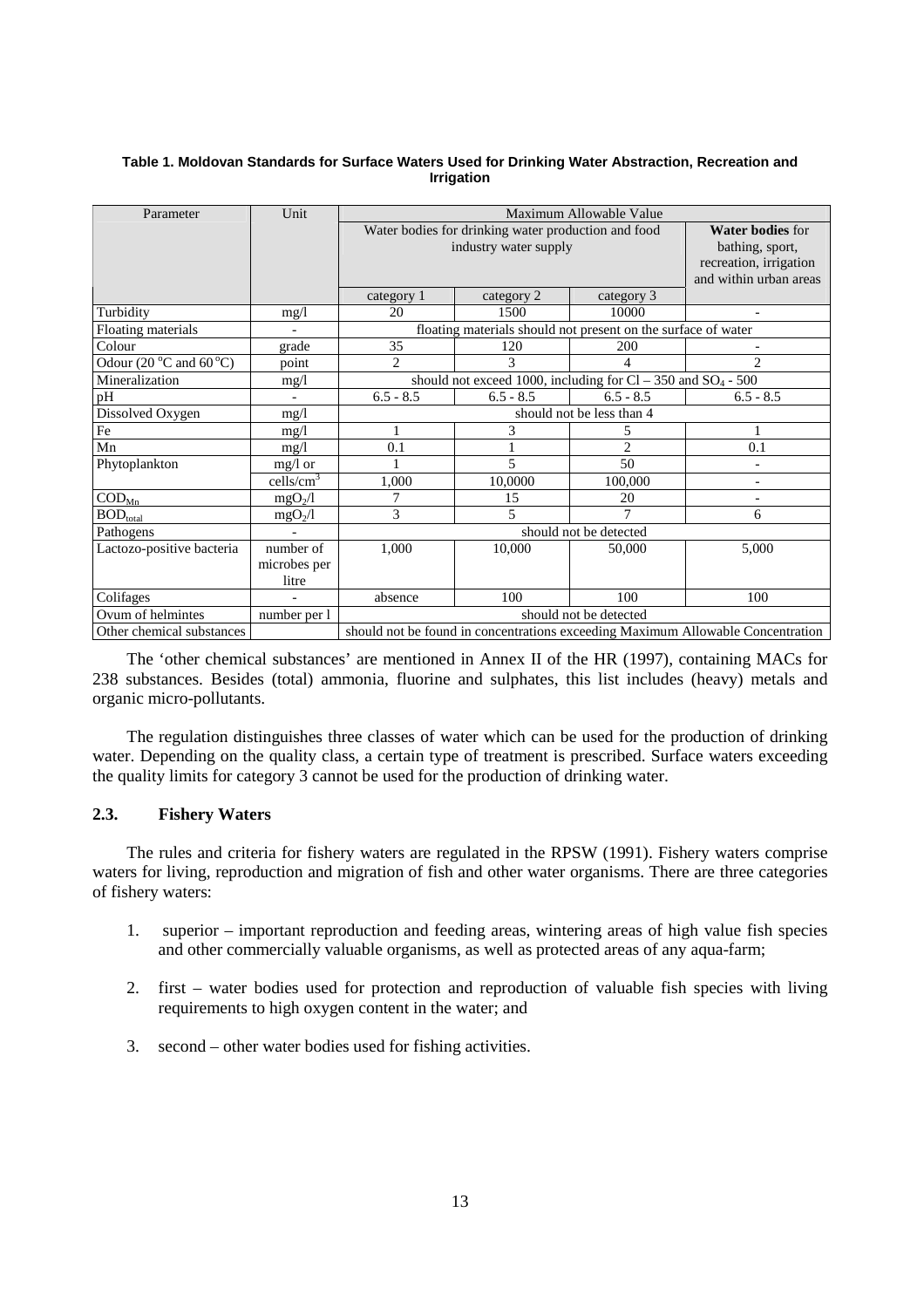| Parameter                              | Qualitative requirement                                                                                                                          | Fishery water body                                                                                                                                                                                                                                                  |                                                                |  |  |
|----------------------------------------|--------------------------------------------------------------------------------------------------------------------------------------------------|---------------------------------------------------------------------------------------------------------------------------------------------------------------------------------------------------------------------------------------------------------------------|----------------------------------------------------------------|--|--|
|                                        |                                                                                                                                                  | Superior and first class                                                                                                                                                                                                                                            | Second class                                                   |  |  |
| Suspended solids<br>(SS)               | The concentration at the control<br>should<br>point<br>not<br>exceed<br>the natural<br>level by more than                                        | $0.25$ mg/l                                                                                                                                                                                                                                                         | $0.75$ mg/l                                                    |  |  |
|                                        | <b>SS</b><br>with<br>For<br>water<br>streams<br>concentration over 30 mg/l at the<br>low water level period, it may be<br>exceeded by:           | 5%                                                                                                                                                                                                                                                                  | 5%                                                             |  |  |
|                                        | discharge<br>$\sigma$<br>wastewater<br>The<br>containing SS with sedimentation<br>rate of 0.2 mg/l (for lakes) or 0.4<br>$mg/l$ (for rivers) is: | prohibited                                                                                                                                                                                                                                                          | prohibited                                                     |  |  |
| Floating<br>substrates                 | The presence of the oil product, fats,<br>oils and other substrates on the<br>surface of water is:                                               | prohibited                                                                                                                                                                                                                                                          | prohibited                                                     |  |  |
| Colour                                 | Presence of an artificial colour<br>is:                                                                                                          | prohibited                                                                                                                                                                                                                                                          | prohibited                                                     |  |  |
| Temperature                            |                                                                                                                                                  | Water temperature should not exceed the natural temperature by<br>more than $5^{0}$ C and should not exceed 20 <sup>0</sup> C in the summer and $5^{0}$ C<br>in the winter for cold waters and 28 $^0C$ in the summer and 8 $^0C$ in<br>the winter for other waters |                                                                |  |  |
| pH                                     |                                                                                                                                                  | $6.5 - 8.5$                                                                                                                                                                                                                                                         | $6.5 - 8.5$                                                    |  |  |
| Mineralization<br>(total salt content) |                                                                                                                                                  | Should be in accordance with<br>the taxonomy of fishery waters                                                                                                                                                                                                      | Should be in accordance with<br>the taxonomy of fishery waters |  |  |
| Dissolved oxygen                       |                                                                                                                                                  | No less than 6 mg/l                                                                                                                                                                                                                                                 | No less than 6 mg/l in the<br>summer and 4 mg/l in the winter  |  |  |
| $BOD_{total}$                          | At 20 °C temperature should not<br>exceed:                                                                                                       | $3$ mg $O_2/l$                                                                                                                                                                                                                                                      | $3$ mg $O_2/l$                                                 |  |  |
| Toxic substances                       |                                                                                                                                                  |                                                                                                                                                                                                                                                                     | Water quality should not exceed MAC                            |  |  |
| Pathogens                              |                                                                                                                                                  |                                                                                                                                                                                                                                                                     | Water should not contain any pathogens                         |  |  |
| Toxicity                               |                                                                                                                                                  | Wastewater at the discharge should not show acute or chronic<br>toxicity for the test organisms.                                                                                                                                                                    |                                                                |  |  |

**Table 2 . General Water Quality Requirements for Fishery Water Bodies** 

The list of MACs for fishery waters consists of 1072 substances (plus 11 which were added after its publication). Furthermore, for 48 parameters there is a list with "guidance safety levels" temporary to be applied to the substances for which a MAC is not established.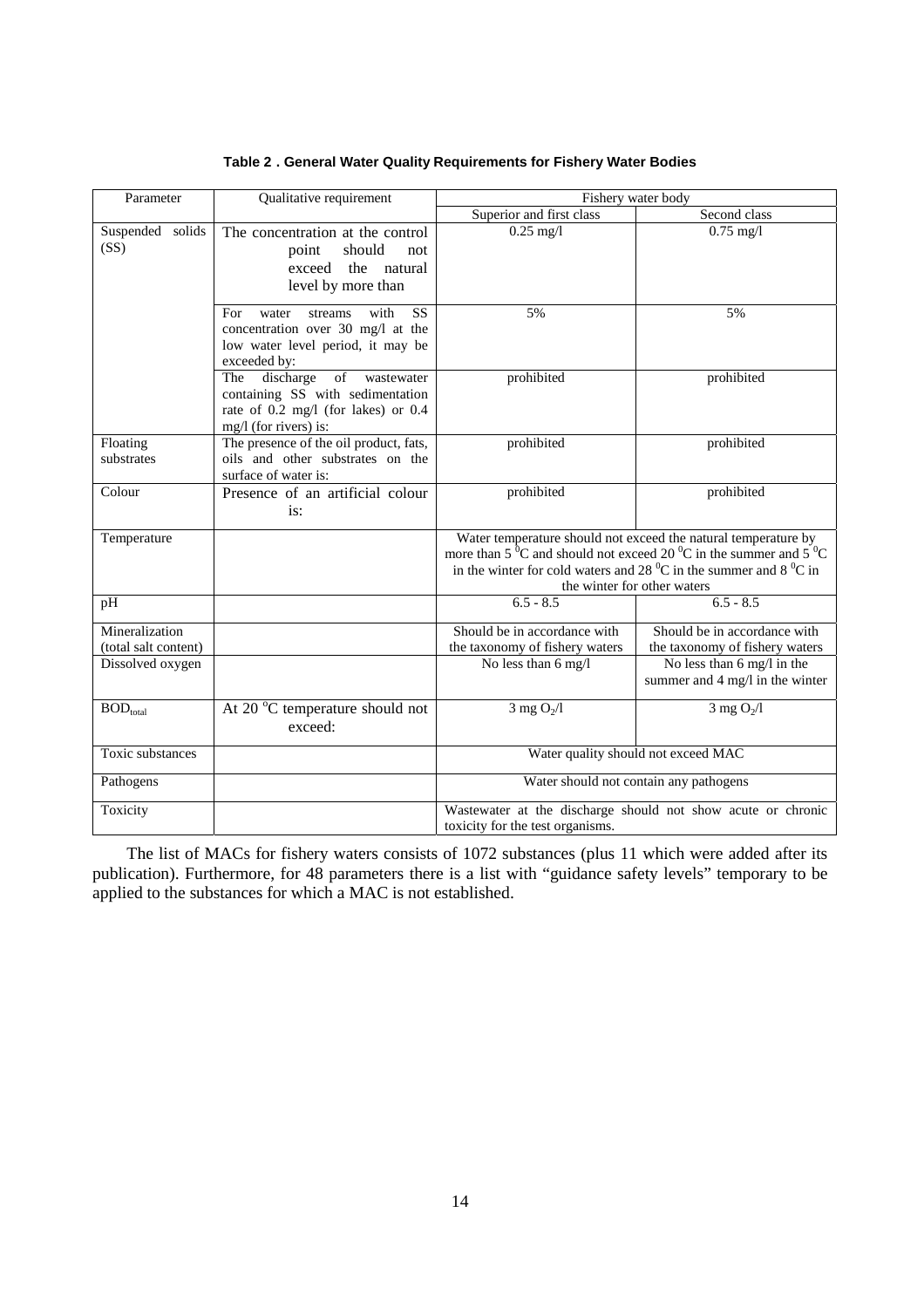# **3. OVERVIEW OF SQWS SYSTEMS IN THE EU, ROMANIA, UKRAINE AND UNDER THE ICPDR**

This chapter describes a number of SWQS systems in order to:

- show examples of how SWQSs have been elaborated in other, including neighbouring, European countries, at the same time allowing comparison with the current Moldovan SWQSs; and
- provide comparative background information for the proposed new SWQS system described in Chapter 5.

The following SWQS systems are considered:

- *European Union*. With convergence with the EU water quality legislation being an important direction of the reform of the current SWQS system in Moldova, an overview has been prepared of relevant EU legislation with respect to surface water quality.
- *Ukraine*. Moldova shares a number of trans-boundary water courses with Ukraine, most importantly the Dniester. The information in this chapter can be used to get an indication for how the proposed SWQS may deviate from the ones currently in place in Ukraine. This will help in assessing the possible implications of the proposed SWQS system with respect to bilateral arrangements with Ukraine.
- *Romania*. Romania shares the other major Moldovan river, the Prut, and several bilateral agreements have already been adopted for this river. Besides serving as a reference for the proposed SWQSs, the Romanian system is interesting since it has experienced significant changes in the past decade (it is expected to change further due to Romania's 2007 EU accession and the resulting need to comply with the Water Framework Directive).
- *International Commission for the Protection of the Danube River (ICPDR)*. The ICPDR is a trans-national body established to implement the Danube River Protection Convention which Moldova ratified in 1999. The ICPDR has developed a water classification scheme, among others, for assessment of the surface water quality data collected in the Trans-national Monitoring Network.
- *UN Economic Commission for Europe*. The UNECE Standard Statistical Classification of Surface Freshwater Quality for the Maintenance of Aquatic Life was published in 1992. The classification is a statistical description of surface freshwater quality from the point of view of suitability for aquatic life. As such, it can be used as an example for what standards may look like when protection of aquatic life is a major objective.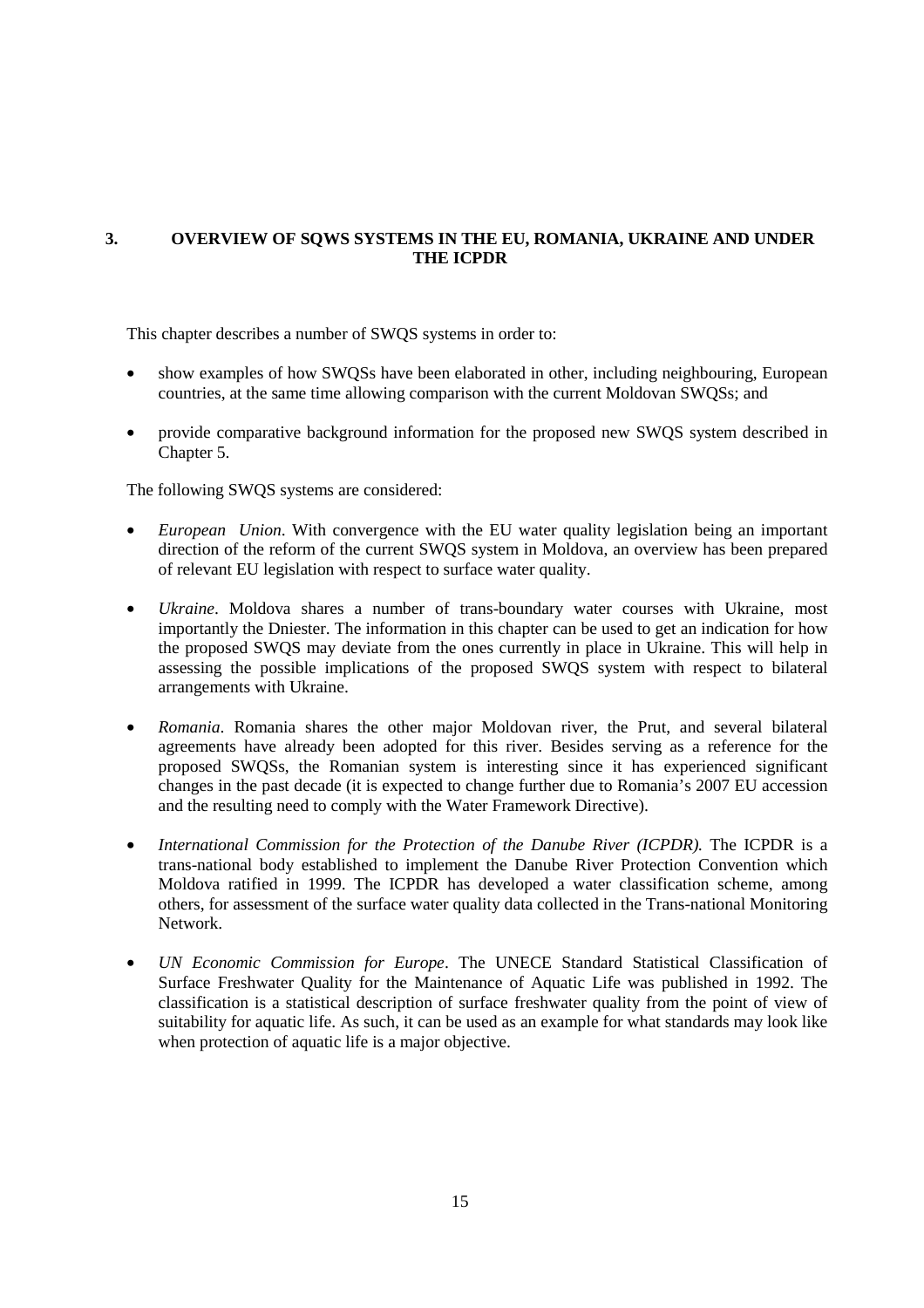## **3.1. European Union**

#### *3.1.1. Overview of Relevant Legislation*

Water is one of the most comprehensively regulated areas of the EU environmental legislation. The early European water policy took shape in the 1970s with the First Environmental Action Programme in 1973 followed by a first wave of legislation, starting with the 1975 Surface Water Directive and culminating in the 1980 Drinking Water Directive. This first wave of water legislation included water quality standard legislation on fish waters (1978), shellfish waters (1979), bathing waters (1976) and groundwater (1980). In the field of emission limit value legislation, the Dangerous Substances Directive (1976) and its daughter Directives governed various individual substances.

A second wave of water legislation followed a review of existing legislation and identification of necessary improvements and gaps to be filled. This phase of water legislation included the Urban Waste Water Treatment Directive (1991) and the Nitrates Directive (1991). The other elements identified were revisions of the Drinking Water and Bathing Water Directives to bring them up to date (proposals for revisions adopted in 1994 and 1995, respectively), the development of a Groundwater Action Programme and the 1994 proposal for an Ecological Quality of Water Directive.

After an extended discussion at the Member States and Community level, it became increasingly clear that efficient protection of water required application of effluent limit values as well as water quality standards, in a so-called "combined approach". The combined approach is manifested in the IPPC Directive (96/61/EEC) which regulates large industrial installations by mandating integrated permits that must include, among others, effluent limit values that should not lead to exceeding of local water quality standards. Recognising the need for an integrated Community water policy, the European Commission developed the Water Framework Directive (2000/60/EC) which was adopted in 2000.

Some Directives include explicit quality standards for surface waters (like the Directive for abstraction of drinking water, 75/440/EEC) while other Directives, although generally aiming at improvement of surface water and groundwater, do not contain explicit water quality standards (e.g. the Urban Wastewater Directive 91/271/EEC or the Nitrate Directive 91/676/EEC).

The following sections further describe most relevant of these Directives, since they serve as references for the proposed SWQSs for Moldova.

#### *3.1.2. Abstraction of Surface Water for Drinking Water Supply*

The Surface Water Directive 75/440/EEC "concerning the quality required of surface water intended for the abstraction of drinking water" lays down requirements to ensure that it meets certain minimum standards specified in the Directive. Wherever a water body used or intended for use for drinking water abstraction does not meet the requirements, Member States have to establish and implement plans of action.

The Directive distinguishes three different categories of treatment, depending on the actual surface water quality. The definition of the standard methods of treatment for transforming surface water of categories A1, A2 and A3 into drinking water are:

- Category A1: Simple physical treatment and disinfection, e.g., rapid filtration and disinfection.
- Category A2: Normal physical treatment, chemical treatment and disinfection, e.g., prechlorination, coagulation, flocculation, decantation, filtration, disinfection (final chlorination).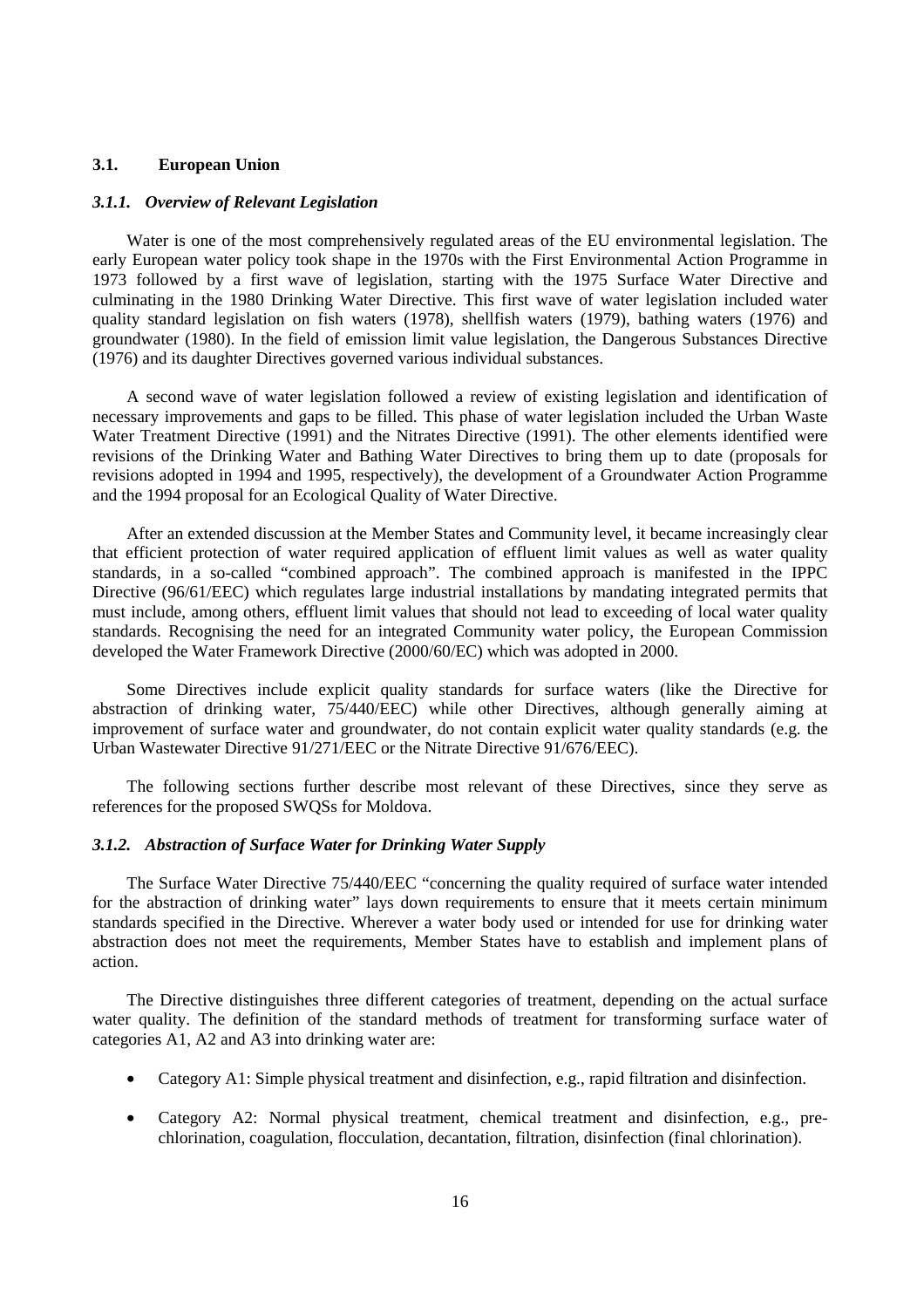• Category A3: Intensive physical and chemical treatment, extended treatment and disinfection, e.g. chlorination to break-point, coagulation, flocculation, decantation, filtration, adsorption (activated carbon), disinfection (ozone, final chlorination).

Surface waters having physical, chemical and microbiological characteristics falling short of the mandatory limit values corresponding to treatment type A3 may not be used for the abstraction of drinking water<sup>1</sup>.

The Directive contains a list of 46 parameters in its Annex II (included in Annex 2 of this report). In principle, for each of the categories A1, A2 and A3, two quality standards are mentioned: guide values G and mandatory values I (for some parameters no actual quality standards are stipulated). Member States are to set values which may not be less stringent than those given in the "I" columns of Annex II. The "G" values should be used by the Member States as guidelines. Article 6 of the Directive mentions that "Member States may at any time fix more stringent values for surface water than those laid down in this Directive."

This Directive will be repealed in 2007 and subsumed in the Water Framework Directive (WFD).

#### *3.1.3. Bathing Waters*

Directive 76/160/EEC "on the quality of bathing waters" seeks to ensure the quality of bathing waters throughout the EU, both for fresh water and coastal water bathing areas. The Directive lays down 19 physical, chemical and microbiological (groups of) parameters and requires Member States to monitor their bathing areas according to the rules for sampling frequencies and parameters. Member States have to take all appropriate measures in order to comply with the mandatory quality standards laid down in the Directive. Annex 2 of this report contains a table with quality standards of this Directive. As with most EU directives, G and I standards are distinguished, although for several parameters the Directive does not mention numeric values.

Published in early 2006, Directive 2006/7/EC "concerning the management of bathing water quality and repealing Directive 76/160/EEC" will replace Directive 76/160/EEC. Member States must bring their laws, regulations and administrative provisions into conformance with this new Directive by 24 March 2008.

Directive 2006/7/EC is an example where the WFD 'takes over' previous Directives. With Directive 76/160/EEC having specified 19 physical, chemical and microbiological (groups of) parameters, only 2 microbiological parameters remain (see Annex 2 of this report).

#### *3.1.4. Fishery Waters*

Directive 78/659/EEC "on the quality of freshwaters needing the protection or improvement in order to support fish life" seeks to protect those fresh water bodies identified by Member States as fishery waters. For those it sets water quality standards (G and I values) for salmonid fish waters and cyprinid fish waters. Salmonid waters must be capable of supporting fish belonging to species such as salmon, trout, grayling and whitefish while cyprinid waters must support fish belonging to the cyprinids (Cyprinidae) or other species such as pike, perch and eel. Where the water quality in such designated waters is not in compliance with the standards, programmes to reduce pollution have to be set up. Requirements on sampling and monitoring are also specified. The standards of this Directive are included in Annex 2 herein.

<sup>&</sup>lt;sup>1</sup> However, such lower quality water may be used in exceptional circumstances provided suitable processes, including blending, bring the water quality characteristics up to the level of the quality standards for drinking water.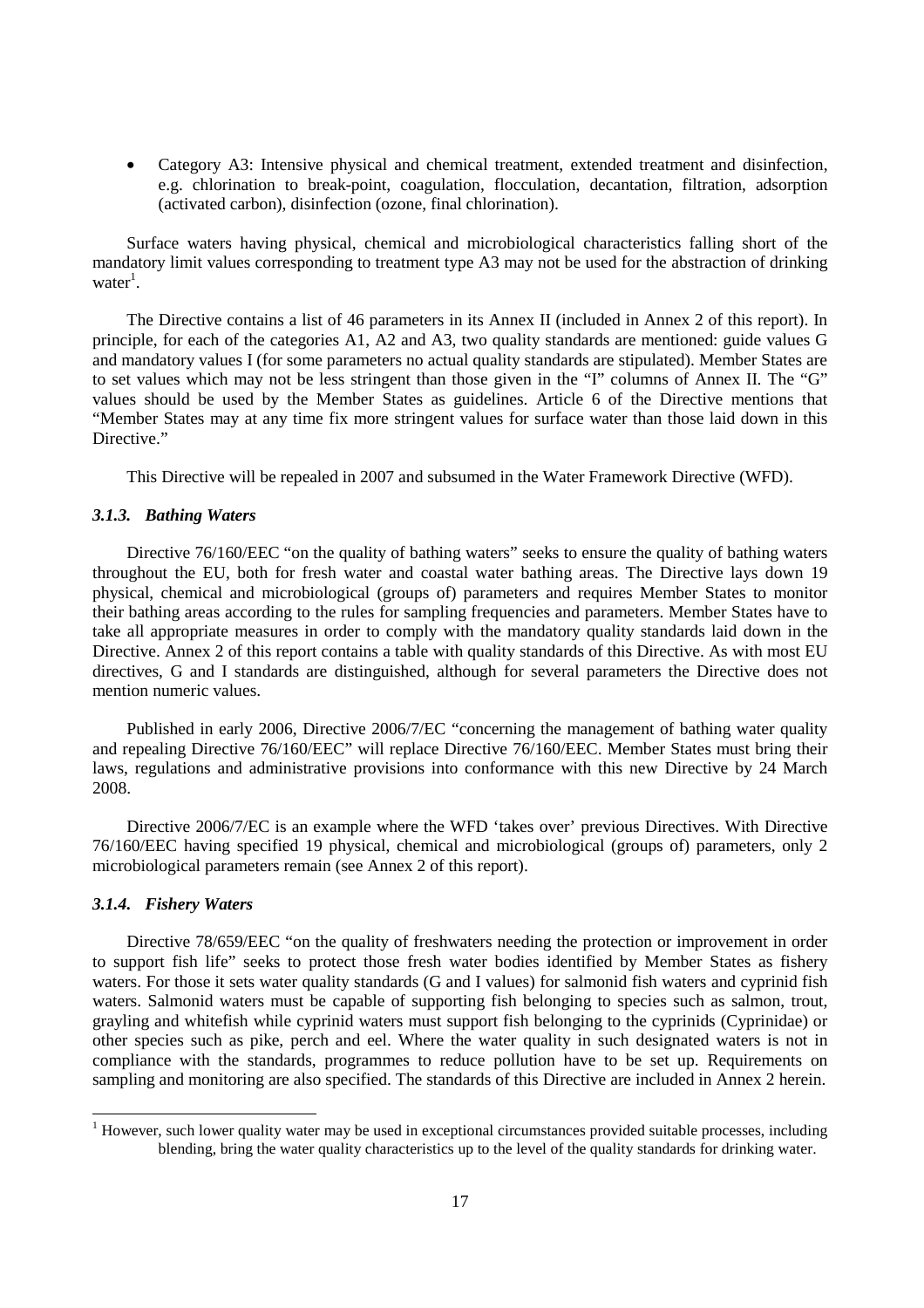The WFD states that this Directive will be repealed as of 31 December 2013.

## *3.1.5. Dangerous Substances Directive*

Directive 76/464/EEC of 1976 "on pollution caused by certain dangerous substances discharged into the aquatic environment of the Community" must be considered jointly with a number of "daughter Directives":

- Directive 82/176/EEC of 1982 on limit values and quality objectives for mercury discharges by the chlor-alkali electrolysis industry;
- Directive 83/513/EEC of 1983 on limit values and quality objectives for cadmium discharges;
- Directive 84/156/EEC of 1984 on limit values and quality objectives for mercury discharges by sectors other than the chlor-alkali electrolysis industry;
- Directive 84/491/EEC of 1984 on limit values and quality objectives for discharges of hexachlorocyclohexane; and
- Directive 86/280/EEC of 1986 on limit values and quality objectives for discharges of certain dangerous substances included in list I of the Annex to Directive 76/464/EEC.

Directive 76/464/EEC requires Member States to control all emissions of dangerous substances by a permit or authorisation system. The Directive and its daughter Directives target individual dangerous substances or groups of substances (refer to Annex 2 of this report for an overview). The Directive introduced the concept of list I and list II substances. The purpose of the Directive is to eliminate pollution from list I substances and to reduce pollution from list II substances.

- *List I* includes a number of groups and families of pollutants from which certain individual substances were to be selected on the basis of their persistence, toxicity and bioaccumulation. In total, there are 132 "candidate list I substances". Up to now, 18 individual substances of the "candidate list I" are regulated in five daughter Directives which set emission limit values and quality objectives at the Community level. These Directives were the first mandatory minimum requirements for an approach based on best technical means (later known as best available techniques, BAT). The regulation of other "candidate list I substances" was suspended in the beginning of the 1990s due to the preparation of a more comprehensive integrated permitting system for industrial installations. The Integrated Pollution Prevention and Control (IPPC) Directive (96/61/EC) adopted in 1996 includes emission limit values for 18 list I substances of the specific Directives as minimum requirements for large installations.
- *List II* includes groups and families of substances that have a deleterious effect on the aquatic environment. It also consists of all the individual list I substances that have not yet been regulated at the Community level. As there are only 18 'real' list I substances, all the other 114 substances of the "candidate list I" and the groups and families of substances under list I must be considered as list II substances. For the relevant pollutants of list II, Member States must establish pollution reduction programmes, including water quality objectives.

A significant number of pollutants addressed by Directive 76/464/EC are now grouped among the Water Framework Directive's Priority Substances (see next section). In order to incorporate these changes, Directive 76/464/EEC was replaced in February 2006 by Directive 2006/11/EC "on pollution caused by certain dangerous substances discharged into the aquatic environment of the Community".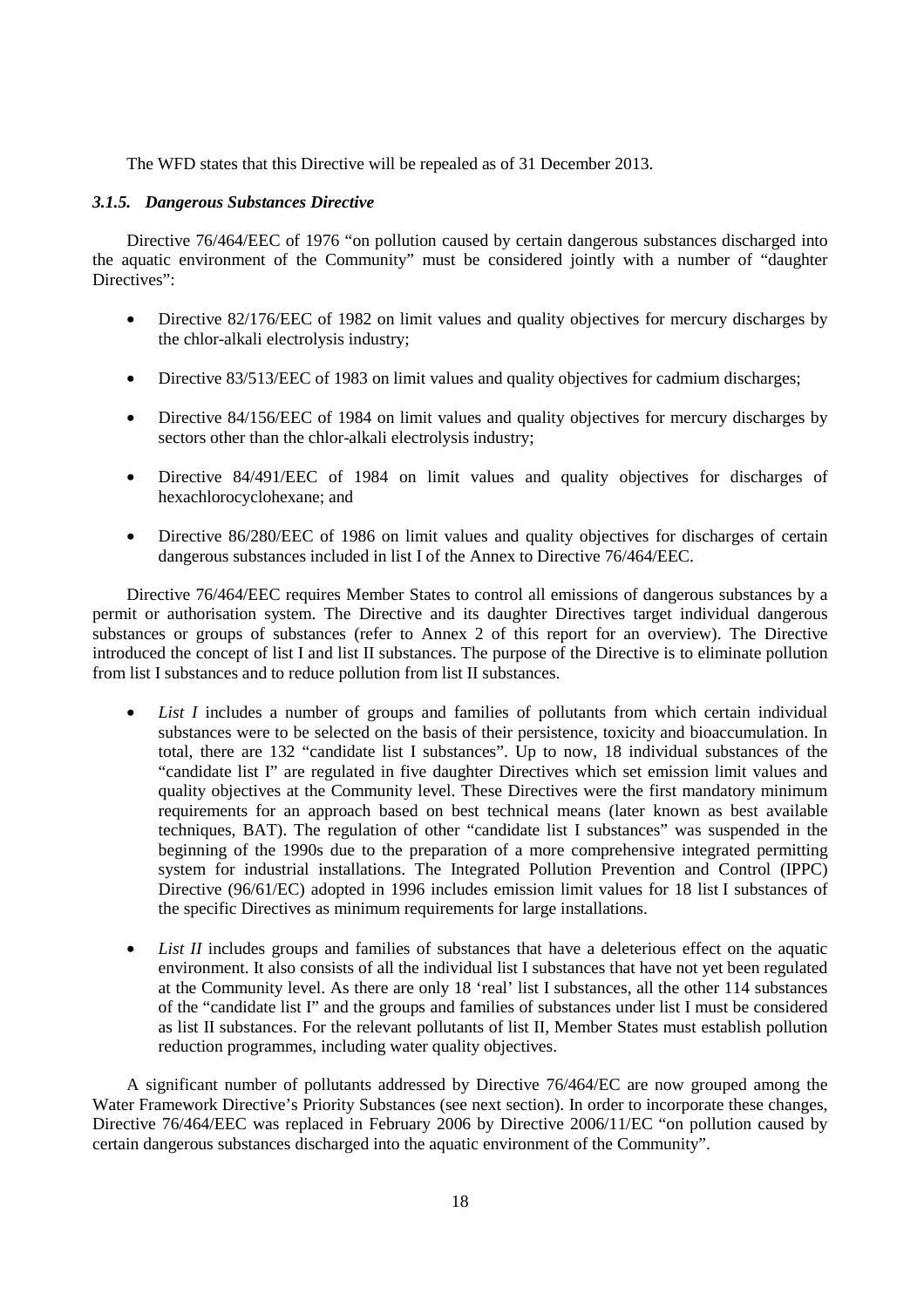The Proposal for a Directive "on environmental quality standards in the field of water policy and amending Directive 2000/60/EC" (COM(2006) 397 final) states that Directives 82/176/EEC, 83/513/EEC, 84/156/EEC, 84/491/EEC and 86/280/EEC will be repealed effective 22 December 2012.

#### *3.1.6. Water Framework Directive*

The Water Framework Directive 2000/60/EC "on establishing a framework for Community action in the field of water policy" introduces new approaches towards water management. The WFD has farreaching consequences at institutional and technical levels.

The overall objective of the WFD is "good status" of all waters<sup>2</sup> (surface water and groundwater) by the year 2015. For water bodies which are (expected to be) of less than good status, plans of measures have to be prepared and implemented in order to improve the status to become at least "good". Whether or not the water bodies are of "good status" has to be determined through monitoring and assessment.

One of specific features of the WFD is its integrated approach. This also applies to the assessment of the status of surface waters. The figure below (copied from [EC, 2003]) contains a convenient scheme for assessment of the status of a water body, at the same time introducing several typical WFD features.

 2 or "good ecological potential" for "heavily modified and artificial water bodies"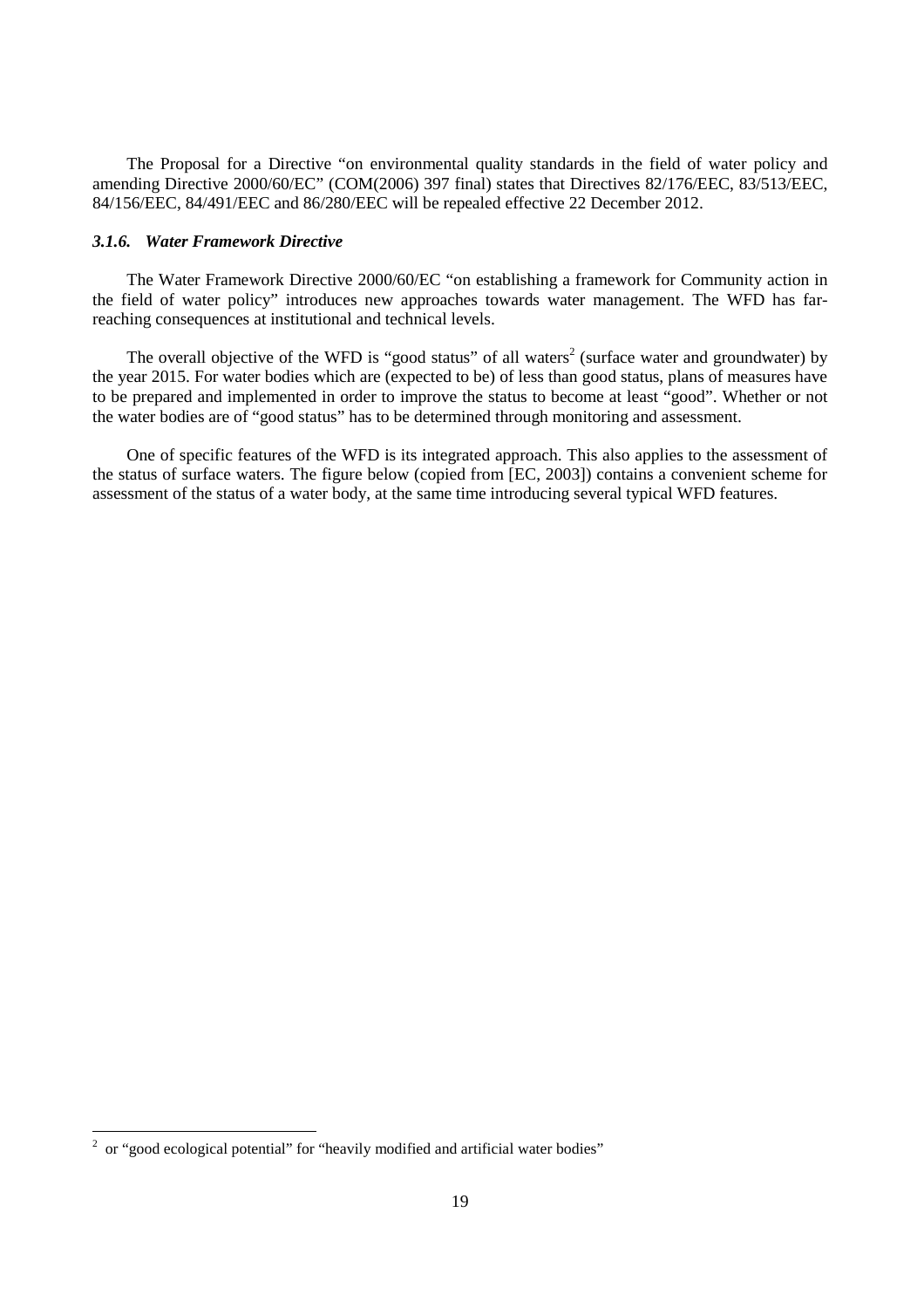#### **Figure 1. Indication of Relative Roles of Biological, Hydro-morphological and Physico-chemical Quality Elements in the Ecological Status Classification [EC, 2003]**



As illustrated in Figure 1, the WFD assessment of the status of surface water bodies includes biological, physico-chemical, and hydro-morphological quality elements, implying that a surface water monitoring network must be able to monitor the various quality elements and use the collected data for an assessment in line with the criteria put forward by the WFD. The quality elements are specified in Table 3.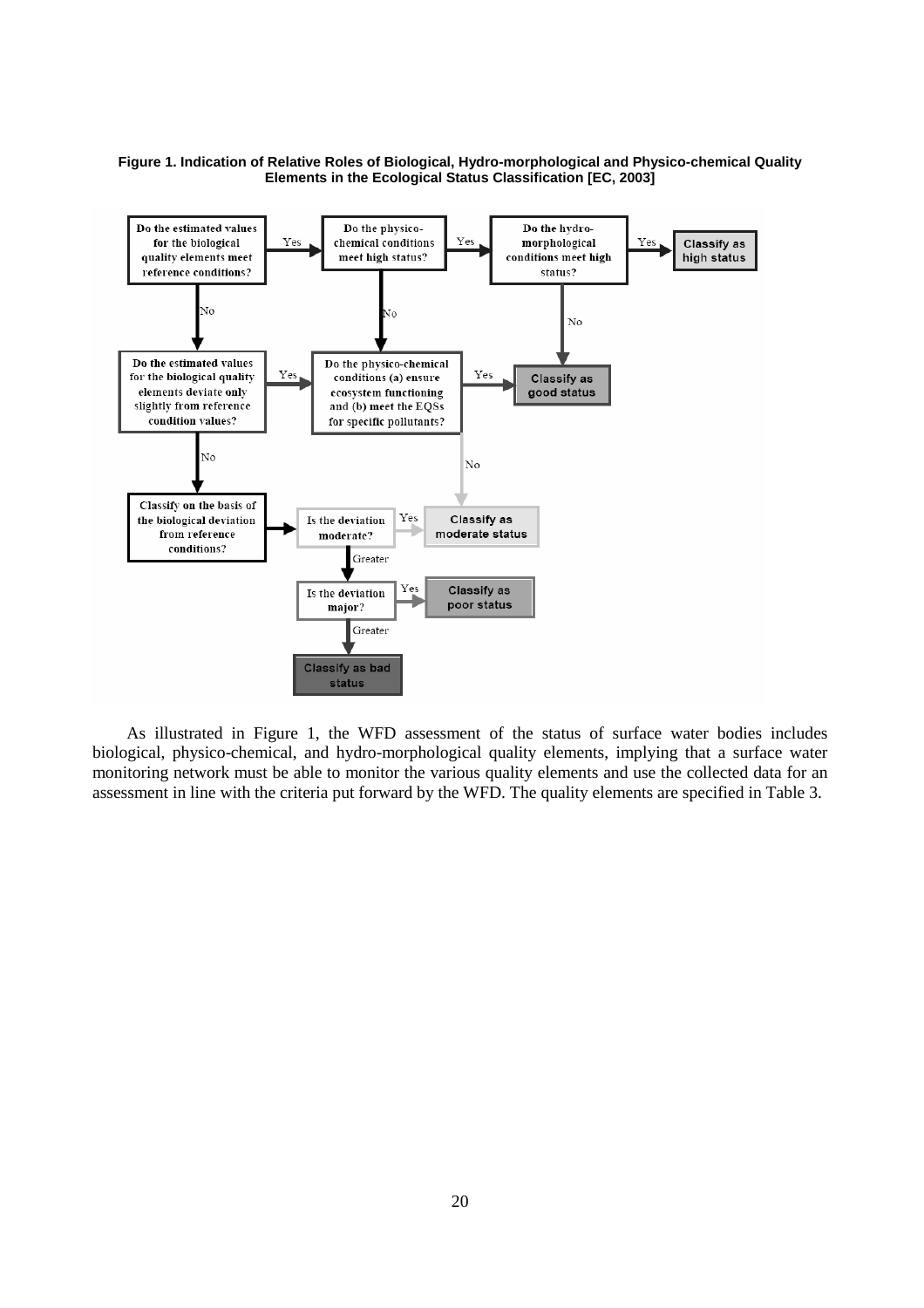|                          | <b>RIVERS</b>                                          | <b>LAKES</b>                                                              |  |  |  |
|--------------------------|--------------------------------------------------------|---------------------------------------------------------------------------|--|--|--|
|                          |                                                        | <b>Biological elements</b>                                                |  |  |  |
| ٠                        | Composition, abundance of aquatic flora                | Composition, abundance of aquatic flora<br>$\bullet$                      |  |  |  |
| ٠                        | Composition, abundance of benthic invertebrate fauna   | Composition, abundance of benthic invertebrate fauna<br>٠                 |  |  |  |
| ٠                        | Composition, abundance and age structure of fish fauna | Composition, abundance and age structure of fish fauna<br>$\bullet$       |  |  |  |
|                          |                                                        | Composition, abundance and biomass of phytoplankton<br>$\bullet$          |  |  |  |
|                          |                                                        | Hydro-morphological elements supporting the biological elements           |  |  |  |
| ٠                        | Quantity and dynamics of water flow                    | Residence time<br>$\bullet$                                               |  |  |  |
| ٠                        | Connection to ground water bodies                      | Connection to the groundwater body<br>٠                                   |  |  |  |
| $\bullet$                | River continuity                                       | Lake depth variation<br>$\bullet$                                         |  |  |  |
| ٠                        | River depth and width variation                        | Structure and substrate of the lake bed<br>٠                              |  |  |  |
| ٠                        | Structure and substrate of the river bed               | Structure of the lake shore                                               |  |  |  |
|                          | Structure of the riparian zone                         |                                                                           |  |  |  |
|                          |                                                        | Chemical and physico-chemical elements supporting the biological elements |  |  |  |
| ٠                        | Thermal conditions                                     | Transparency<br>$\bullet$                                                 |  |  |  |
| ٠                        | Oxygenation conditions                                 | Thermal conditions<br>$\bullet$                                           |  |  |  |
| ٠                        | Salinity                                               | Oxygenation conditions<br>٠                                               |  |  |  |
| ٠                        | Acidification status                                   | Salinity<br>٠                                                             |  |  |  |
| ٠                        | Nutrient conditions                                    | Acidification status<br>٠                                                 |  |  |  |
| Specific pollutants<br>٠ |                                                        | Nutrient conditions                                                       |  |  |  |
|                          | pollution by Priority Substances discharged<br>O       | Specific pollutants<br>$\bullet$                                          |  |  |  |
|                          | into the water body.                                   | pollution by priority substances discharged into<br>$\circ$               |  |  |  |
|                          | pollution by other substances discharged in<br>$\circ$ | the water body.                                                           |  |  |  |
|                          | significant quantities into the water body.            | pollution by other substances in significant<br>$\circ$                   |  |  |  |
|                          |                                                        | quantities into the water body.                                           |  |  |  |

#### **Table 3. Quality Elements for Assessment of Ecological Status in Rivers and Lakes [EC, 2003]**

In order to be able to meet the WFD requirements, surface water monitoring networks in principle should be able to monitor the full range of quality elements stipulated by the WFD.

The establishment of "good status" actually comprises two assessments: the *ecological status* and the *chemical status*. The *ecological status* comprises both biological quality elements and physico-chemical elements indicated as general conditions: thermal conditions, oxygenation conditions, salinity, acidification status, and nutrient conditions. For the biological quality elements, Member States are expected to establish so-called Ecological Quality Ratios (EQR), as indicated in the WFD. The basic WFD principles for classification of ecological (biological) status based on Ecological Quality Ratios are shown in Figure 2. It is considered as one of the most complicated monitoring features introduced by the WFD.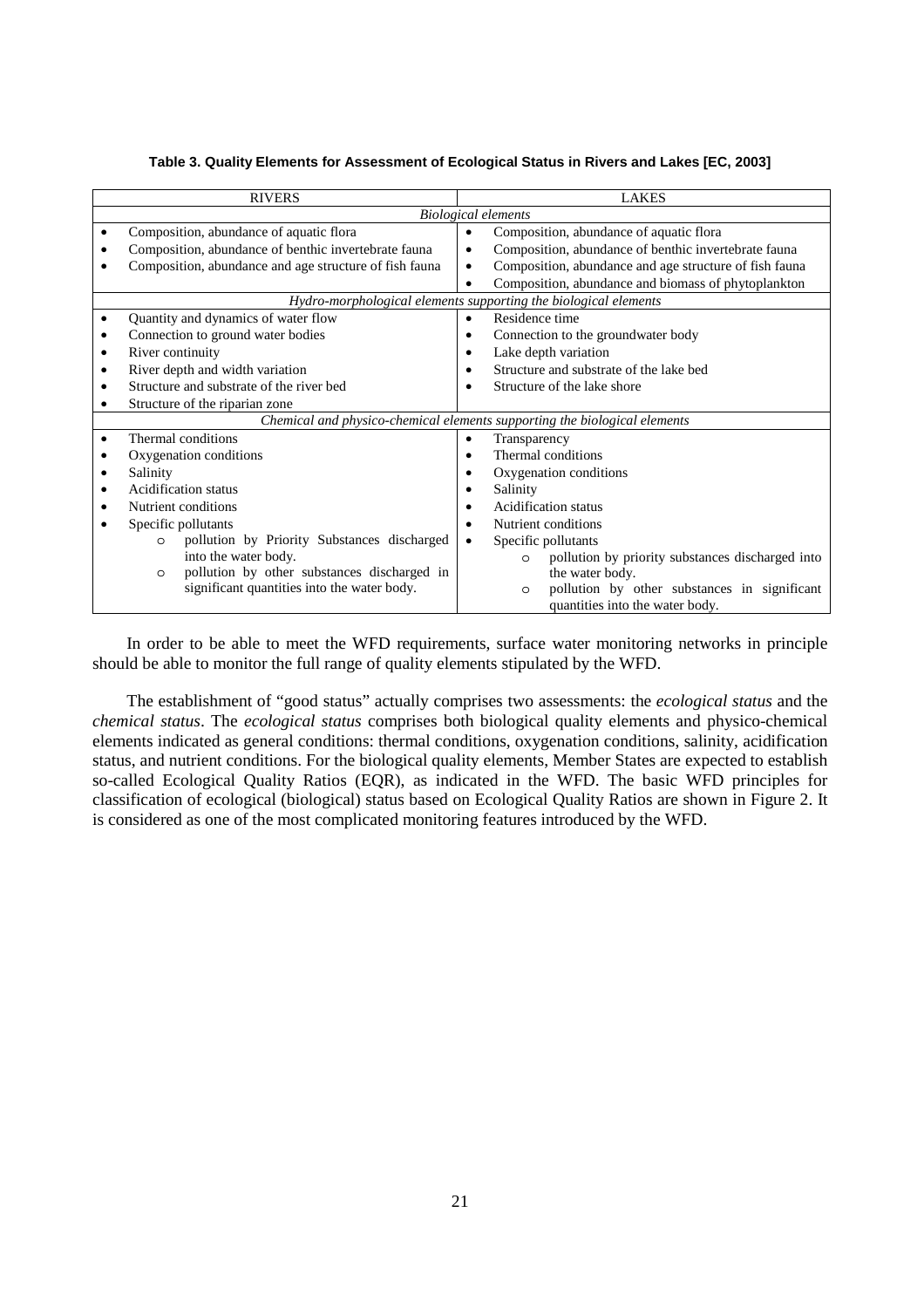#### **Figure 2. Basic Principles for Classification of Ecological Status Based on Ecological Quality Ratios [EC, 2003]**



In principle, for the assessment of the *chemical status* it suffices to assess whether or not water bodies are of "good chemical status". However, this assessment also has introduced a number of complications. The WFD has selected a group of 33 so-called Priority Substances<sup>3</sup>. These substances must be progressively reduced or, in the case of priority *hazardous* substances, phased out. Many substances that were included in the Dangerous Substances Directive 76/464/EC have become Priority Substances.

The EU has provided Environmental Quality Standards for the Priority Substances that can be used to assess whether or not water bodies are of "good chemical status". An overview of the Priority Substances and the EQSs is included in Annex 2 of this report. In addition, for a few other pollutants (DDT, drins, carbontetrachloride, tetrachloroethylene and trichloroethylene) the EU has issued EQSs (also included in Annex 2). For other specific synthetic and non-synthetic pollutants, the WFD prescribes the "Procedure for the setting of chemical quality standards by Member States" requiring thorough eco-toxicological research.

## **3.2. Ukraine**

 $\ddot{\phantom{a}}$ 

The legislative framework for water resources management in Ukraine includes the Law for Environmental Protection (1992), the Water Code (1995) and other regulations.

There are many similarities between the Ukrainian and Moldovan standards going back to the Soviet legacy of regulation: most quality standards originate from the related USSR GOST and other norms. For instance, Ukraine's "General Requirements for Water Composition and Properties for Water Bodies and Watercourses Used for Drinking Water Supply, Municipal and Household Purposes and Fishery" are almost identical to the ones in the RPSW (1991) still used in Moldova, with the exception of standards for temperature and  $BOD_{total}$  [UN/ECE, 2002]. For example, the Ukrainian standard for  $BOD_{total}$  for municipal

<sup>3</sup> Decision No. 2455/2001/EC of the European Parliament and of the Council of 20 November 2001 establishing the list of priority substances in the field of water policy and amending Directive 2000/60/EC. In July 2006, the European Commission adopted the Proposal for a Directive of the European Parliament and of the Council on environmental quality standards in the field of water policy and amending Directive 2000/60/EC.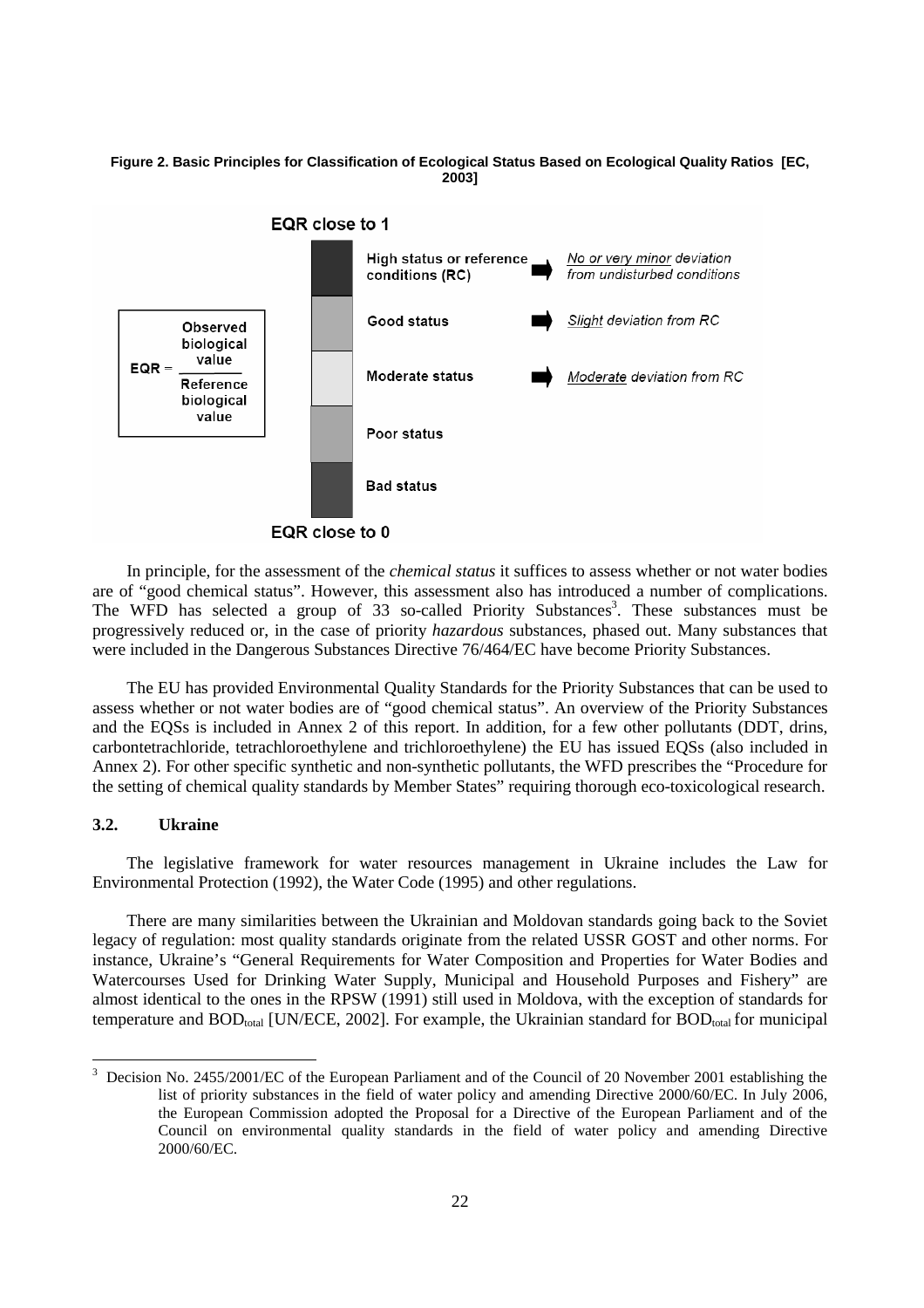and household uses is 5 mg  $O_2/1$  (6 mg  $O_2/1$  in Moldova), the same for second category fishery uses (3 mg  $O<sub>2</sub>/l$  in Moldova).

There is a significant difference between the systems of SWQS for the abstraction of drinking water. Ukraine uses a system with only one category, while Moldova, as explained in Section 2.2, distinguishes three classes of surface water quality, each with different requirements for treatment. This automatically also implies different water quality standards, at least for the parameters mentioned in Table 1.

The MACs for toxic substances for drinking water supply, municipal and household purposes and fishery appear to be virtually identical.

#### **3.3. Romania**

Romania's legislation went through a series of changes in the past decade and still has substantial changes ahead. The major driving factor remains the EU accession. As for water quality standards, three stages of development can be distinguished.

#### *Old Romanian Water Quality Classification Systems (1988-2002)*

The classification scheme used in Romania between 1988 and 2002 was based on the intended water use:

- Class 1, the highest, suitable for public water supply and salmonid fish;
- Class 2 suitable for fish other than salmonid, public water supply after treatment and industrial use;
- Class 3 suitable for agricultural irrigation; and
- Class 4 (other waters) defined as degraded.

The standards for the classes are shown in Annex 3. Compliance with these standards was assessed on the basis of flow-weighted means.

## *Intermediate Romanian System (2002-2005)*

The intermediate Romanian standards were based on those recommended by the ICPDR for the Trans-national Monitoring Network (TNMN), with several additional parameters (filterable residue, sodium, calcium, magnesium, total iron, total manganese, chlorides and sulphates. The water quality classification used for TNMN purposes is dealt with in Section 3.4.

#### *Water Quality Assessment System as of 2006*

After being used in 2002-2005, the system of standards was considered no longer appropriate under the new water legislation. It included very low values of dissolved metals rather than the values from Directive 75/440/EEC for assessment of raw water used for drinking purpose, creating a distorted impression of water quality. At the same time, very low values for nutrients imposed very high investment levels on municipal wastewater treatment plants.

The main purpose of the new system introduced in 2006 was to include biological elements that need to be monitored for assessment of ecological status and to remove the parameters considered to be of natural origin and not relevant for the plans of measures and investments. In addition, new standards for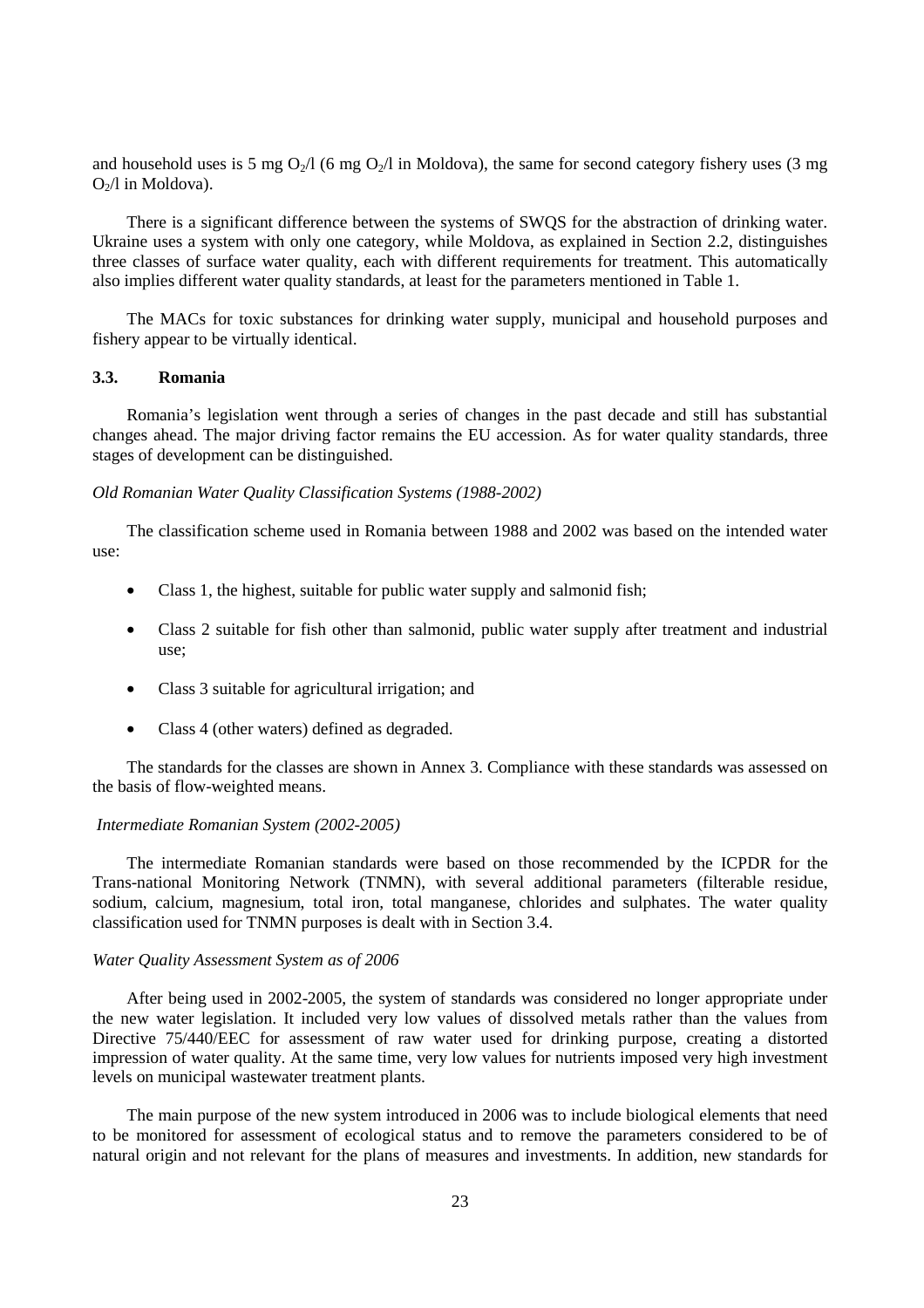nutrients were established in order to connect the values with Fish Water and Abstraction of Surface Water for Drinking Water Supply Directives, as well as the Nitrate Directive and the Urban Waste Water Directive.

Also, some organic micro-pollutants and heavy metals were included, despite the fact that they belong to lists I and II of dangerous substances (see Section 3.1.5) and/or list of Priority Substances (see Section 3.1.6). Under the WFD, these substances are to be considered for chemical status assessment only and not included in the list of parameters for assessment of ecological status. The standards were included in Governmental Decision No. 161 of 16.02.2006 "On approval of norms concerning water surface quality classification in order to establish qualitative status of water bodies". The classification of each water body is defined by considering the measured concentrations of water quality parameters over a year<sup>4</sup>. However, in view of the WFD, these parameters and standards should still be considered as transitional.

#### *Transposition of the EU Directives into the Romanian Legislation*

Besides the definition of the above-mentioned water quality standards, various EU Directives have been transposed into the Romanian legislation in 2002-2006. Embedding these Directives into the legislation is a pre-accession requirement, despite the fact that several Directives will be repealed (or modified) by the Water Framework Directive. The WFD as such has been transposed into the Romanian legislation the by Water Law 310/2004 and 112/2006, both complementary to the Water Law 107/1996.

## **3.4. ICPDR**

In 2001, the International Commission for Protection of the Danube River introduced its water classification scheme to serve international purposes for the presentation of current status and improvements of water quality in the Danube River and its main tributaries [ICPDR, 2006]. It is not designed to be a tool for implementation of national water policy.

The ICPDR describes the scheme as follows [ICPDR, 2006]: "The classification scheme covers 37 determinands. Five classes are used for assessment, with target values being limit values of class II. Class I represents reference conditions or background concentrations. For a number of determinands it was not possible to establish real reference values, due to the existence of many types of water bodies in the Danube river basin differing naturally in physico-chemical characteristics. For synthetic substances, the detection limit or minimal likely level of interest was chosen as limit value for class I. Classes III-V are on the "non-complying" side of the classification scheme and their limit values are usually 2-5 times more than the target values. These should indicate the seriousness of exceeding the target value, and help recognition of the positive tendency in water quality development. For compliance testing, a 90-percentile value<sup>5</sup> of at least 11 measurements in a particular year should be used." The classification scheme is included in Annex 3.

## **3.5. UNECE Classification**

 $\overline{a}$ 

The UNECE Standard Statistical Classification of Surface Freshwater Quality for the Maintenance of Aquatic Life was published in 1992 [ESC, 1992]. The classification aims at statistical description of surface freshwater quality from the point of view of suitability for aquatic life. The first objective of this

<sup>&</sup>lt;sup>4</sup> Where 12 samples have been taken, the 90-percentile value of those 12 samples is compared to the published limits and a class is assigned. Where less than 12 samples have been taken then the maximum value of each concentration is compared to the limits for each parameter.

<sup>&</sup>lt;sup>5</sup> 10-percentile value for dissolved oxygen.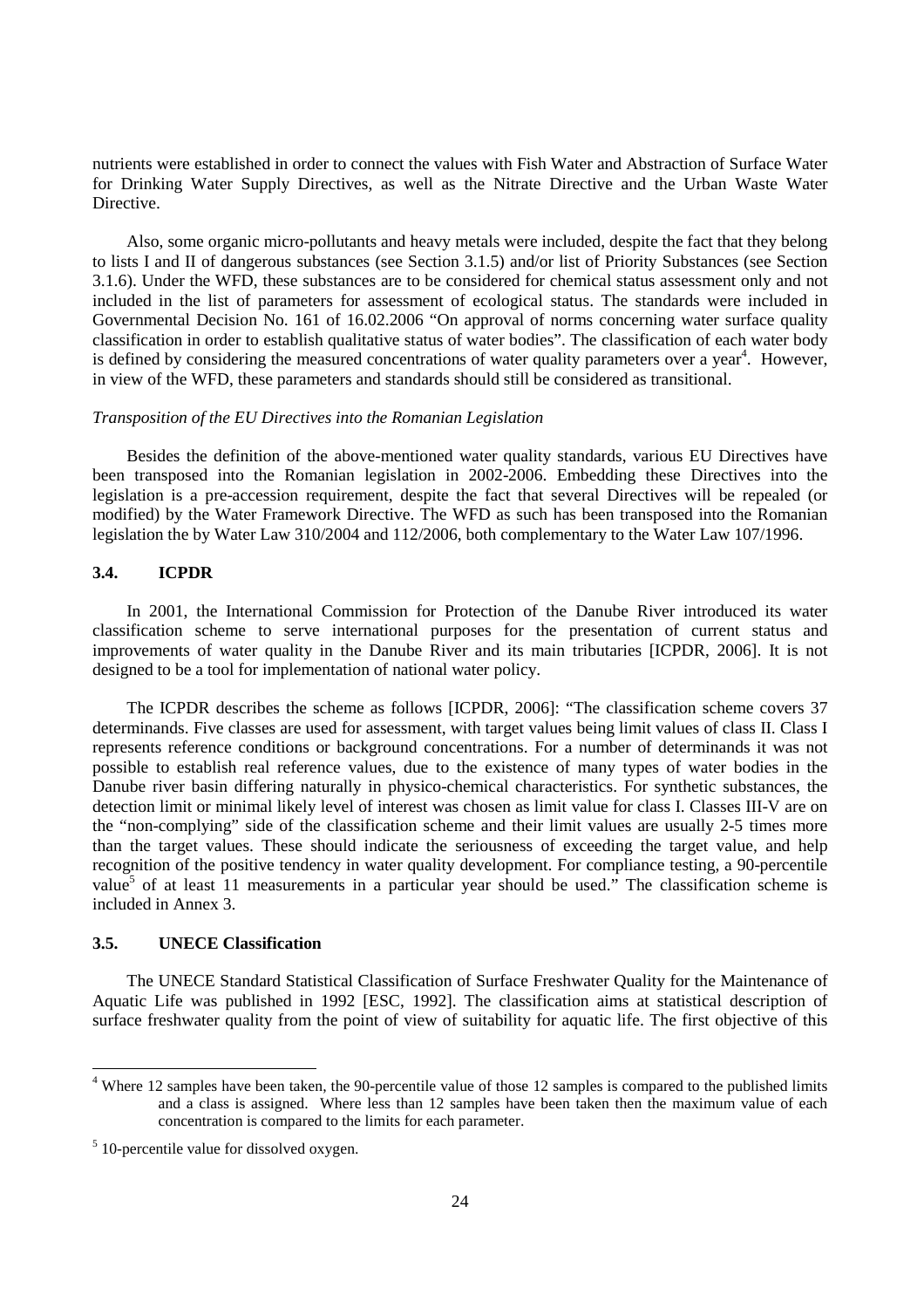classification is to provide conceptual and methodological guidance to the collection and compilation of water quality statistics for water bodies of international importance.

The classification distinguishes five quality classes, from class I representing a situation with no or slight, occasional anthropogenic pollution to class V being extensively polluted waters. The document does not provide explicit criteria for sampling frequencies and testing criteria (like 90-percentile values).

This UNECE classification has not been directly transposed into water quality standards of any European country. Nevertheless, it has been included in this report because it represents a scheme specifically developed from the point of view of "maintenance of aquatic life". Compared to the other water quality standards and classification schemes presented and used in this report, the UNECE classification generally contains the most stringent values. As such, it can be used as an example for what standards may look like when protection of aquatic life is a major objective.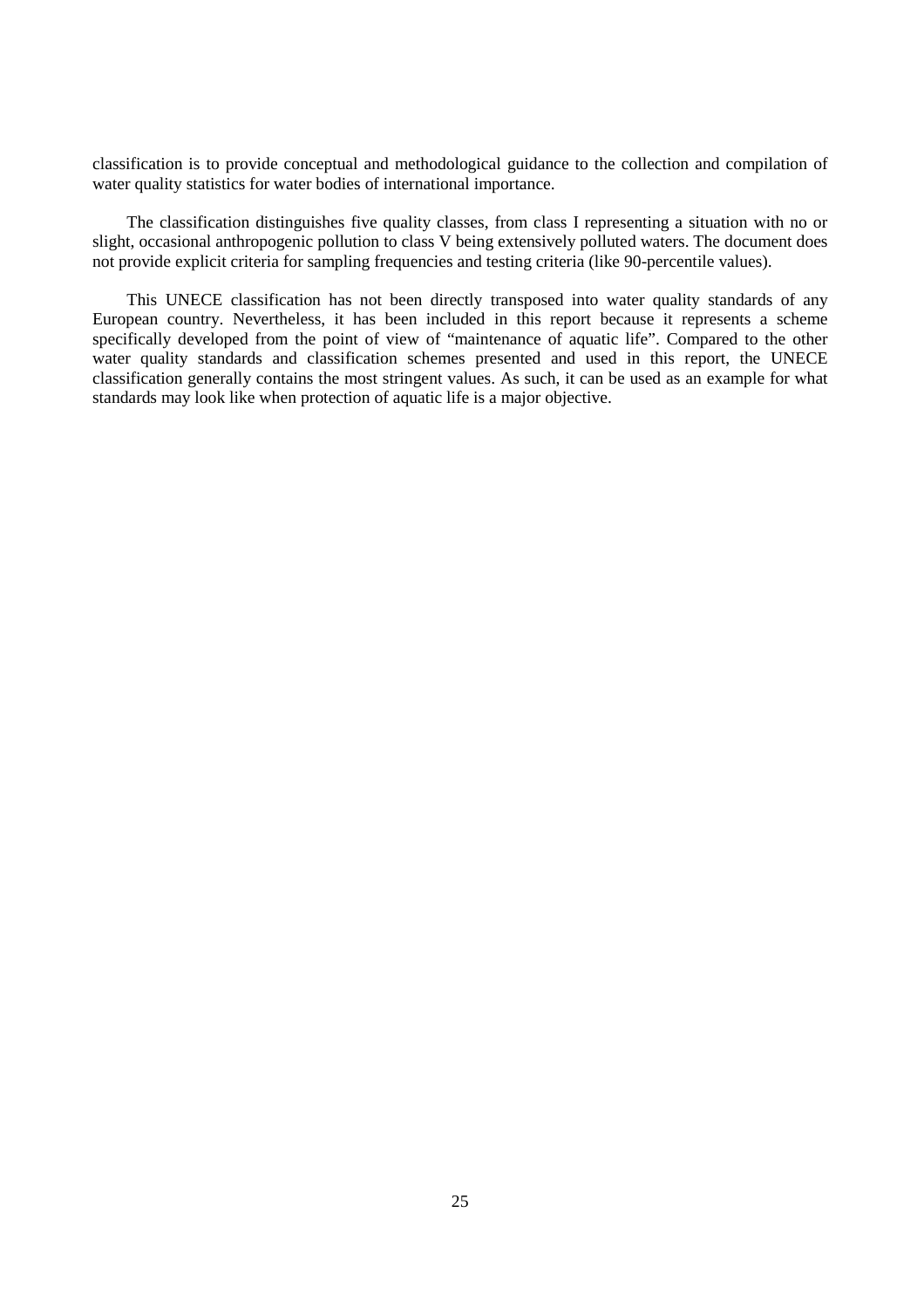## **4. ANALYSIS OF THE CURRENT SYSTEM OF SURFACE WATER QUALITY STANDARDS IN MOLDOVA**

The current system of surface water quality standards in Moldova were extensively analysed in the report "Moldova: A Framework for Water Quality Standards in Rivers and Point-Source Discharges" prepared in 2003 under the Tacis project "Support for the Implementation of Environmental Policies and NEAPs in the NIS" [Tacis, 2003]. This chapter expands on the major conclusions of this report with respect to the current Moldovan SWQS system, incorporating additional observations made during the project team's fact-finding mission in May 2006. Considering the overall context of this report, the analysis will primarily focus on comparisons of the Moldovan and EU standards.

# **4.1. Scope of Regulation**

As discussed in Chapters 2 and 3, the systems of SWQSs in Moldova and in the EU both distinguish comparable functions and uses of surface waters: abstraction for drinking water supply, recreational uses and fishery<sup>6</sup>. For drinking water supply purposes, both systems comprise three classes of surface water quality, each requiring a certain prescribed treatment procedure for the production of drinking water.

At the same time, the range of regulated parameters in Moldova is vastly larger than in the respective EU Directives. The HR (1997) mentions 255 parameters (17 in its Annex 1 plus 238 in Annex 2) while Directive 75/440/EC for surface waters suitable for drinking water abstraction mentions only 46 parameters, and Directive 76/160/EC for bathing waters governs 19 groups of parameters (in effect, more parameters are implied). The RPSW (1991) regulate 10 "general conditions" parameters and 1083 parameters in the list of MACs, while the fishery waters Directive 78/659/EEC contains just 14 parameters (see Annex 4 of this report).

An excessively large number of regulated pollutants imposes unrealistic monitoring and enforcement requirements on Moldova's regulatory agencies. At the same time, some key contaminants are unregulated (for example, carcinogenic substances). This issue is discussed in more detail in the next section.

## **4.2. Maximum Allowable Concentrations**

 $\overline{a}$ 

Already at a conceptual level, one can recognise differences in the perception of MAC in the Moldovan regulations versus the EU ones: all the relevant EU Directives contain both "G" and "I" values, whereas the HR (1997) contains just one set of values. The RPSW (1991) also include one set of MACs for all types of fish<sup>7</sup> whereas Directive 78/659/EEC distinguishes two different sets of quality standards, with the standards for salmonid fish waters generally being more stringent than those for the cyprinid fish waters. If salmonid fish are not (indigenously) present in the waters, there is no need to achieve more stringent standards (see Table 4).

<sup>6</sup> The difference in fishery waters regulation is that the relevant EU Directives do not apply *"to waters in natural or artificial fish ponds used for intensive fish-farming*" while the Moldovan regulation covers fish farming.

 $7$  The RPSW (1991) distinguish three categories (super, first and second) of waters but these are not explicitly linked to fish species, and there are very few differences between them.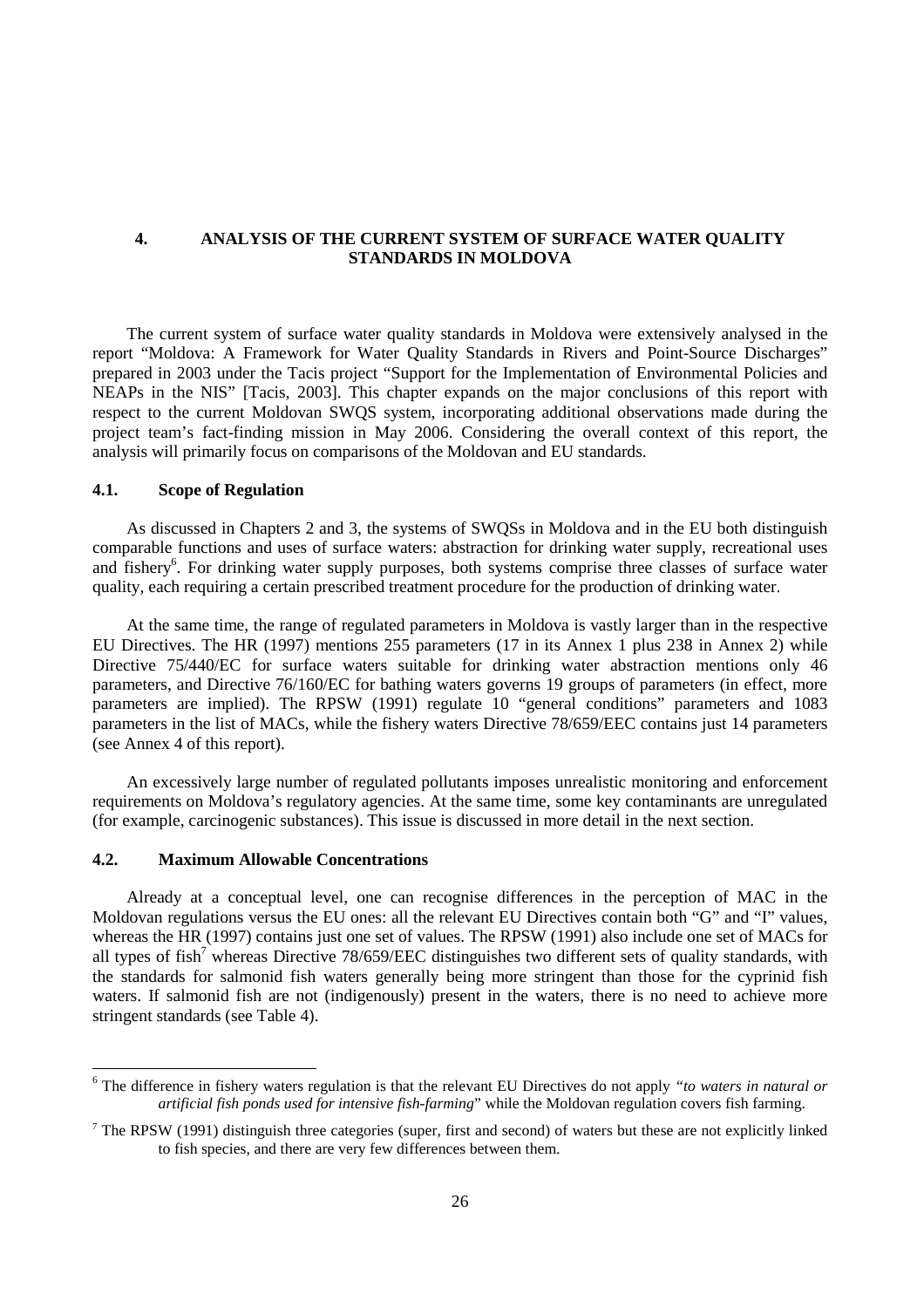| RPSW (1991)                   |                 |               | 78/659/EEC, Cyprinid waters |                |  |
|-------------------------------|-----------------|---------------|-----------------------------|----------------|--|
| <b>MAC</b>                    |                 |               |                             |                |  |
|                               |                 |               |                             |                |  |
| Copper, dissolved $[\mu g/l]$ | 40 <sup>b</sup> |               | 40 <sup>b</sup>             |                |  |
| ı∩a                           |                 | $300^{\circ}$ |                             | $1000^{\rm b}$ |  |
|                               |                 |               | 78/659/EEC, Salmonid waters |                |  |

#### **Table 4. Comparison of Moldovan and EU freshwater fish-related standards for copper and zinc**

a From the available documents it is not clear whether the MACs apply to total or dissolved concentrations (total is presumed). b Correspond to hardness of 100 mg/l CaCO<sub>3</sub>

For total zinc, the EU Directive "I" values are, respectively, 30 (salmonid) and 100 (cyprinid) times higher than the MAC applied in Moldova. The difference between the MAC for copper applied in Moldova of 1 µg/l versus 40 µg/l *dissolved* copper as Guide value in the EU 78/659/EEC Directive is 40 times<sup>8</sup>. Guide values in EU Directives tend to be lower than the mandatory "I" values, implying that the actual difference would be even larger. It is difficult to assess the intrinsic robustness of different sets of quality standards just from their values. Nevertheless, such differences are striking, taking into account that both regulations aim at surface water quality supporting fish life.

Similar examples can be found in the standards for the abstraction of surface water for the potable water supply. Directive 75/440/EEC in several cases has defined different I-values for categories A1 to A3. Although the I-values as such can be considered as maximum allowable, such differentiation indicates that one can allow for higher concentrations in the raw water that has to be treated with more intensive methods. This principle is illustrated in the table below.

**Table 5. Comparison of Moldovan and EU standards for Copper and Zinc for Abstraction of Drinking Water** 

|                       | HR (1997) |     | 75/440/EEC |      |                          |      |      |  |  |
|-----------------------|-----------|-----|------------|------|--------------------------|------|------|--|--|
|                       | MAC       |     |            |      |                          | AJ   |      |  |  |
|                       |           |     |            |      |                          |      |      |  |  |
| $[\mu g/l]$<br>Copper | 1000      | 20  | 50         | 50   | $\overline{\phantom{0}}$ | 1000 | -    |  |  |
| Zinc<br>$[\mu g/l]$   | 1000      | 500 | 3000       | 1000 | 5000                     | 1000 | 5000 |  |  |

Again, it is interesting to observe that what is defined as *MAC* in the HR (1997) compares to the *Guide values* of category A3 of the Directive 75/440/EEC.

The examples for copper and zinc show that the MACs in HR (1997) are substantially higher than the MACs in RPSW (1991). A larger sample of parameters indicates that in many cases the standards for freshwater fish are more stringent than those for the abstraction of surface water for potable water supply, as shown in Table 6.

 $\overline{a}$ 

 $8$  In order to compare the values for copper, one might roughly approximate the total concentration by multiplying the dissolved concentration with a factor of about 2.5, implying  $\approx 100 \text{ µg/l}$  as "G" values in the EU 78/659/EEC Directive.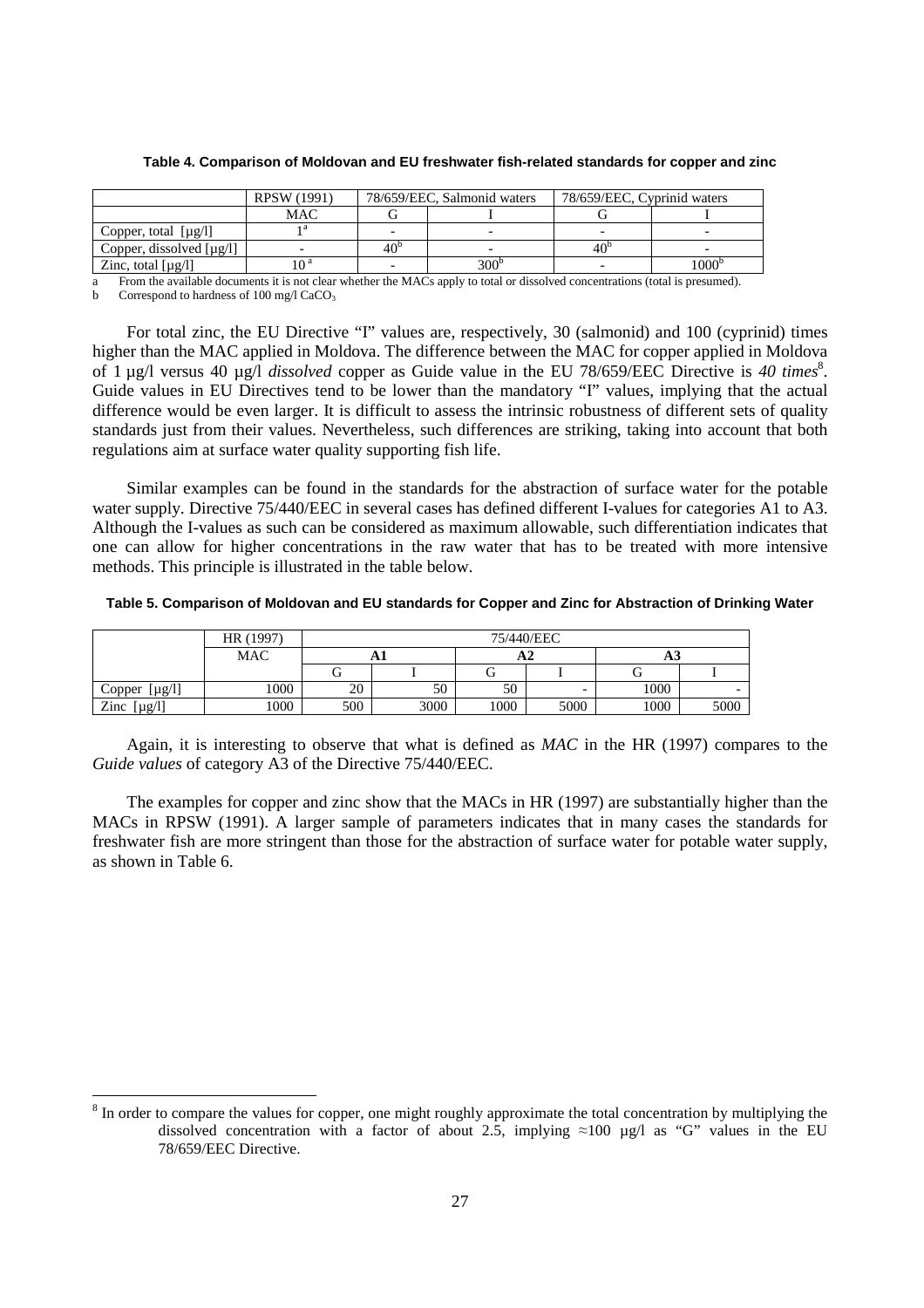| <b>Parameter</b>                          |                               | Water bodies for drinking and food industry water supply | Freshwater fish<br>(RPWS 1991) |                |            |
|-------------------------------------------|-------------------------------|----------------------------------------------------------|--------------------------------|----------------|------------|
| units: $[mg/l]$                           | class 2<br>class 3<br>class 1 |                                                          |                                | <b>MAC</b>     | <b>MAC</b> |
| $BOD_{\text{tot}}$                        | 3                             | 5                                                        |                                |                | 3          |
| Dissolved oxygen                          |                               | >4                                                       |                                |                | >6         |
| total iron (Fe)                           |                               | 3                                                        | 5                              |                | 0.005      |
| NH <sub>4</sub>                           |                               |                                                          |                                | $\mathfrak{D}$ | 0.5        |
| NO <sub>3</sub>                           |                               |                                                          |                                | 50             | 40         |
| NO <sub>2</sub>                           |                               |                                                          |                                | 3.3            | 0.8        |
| phenols                                   |                               |                                                          |                                | 0.001          | 0.001      |
| oil products                              |                               |                                                          |                                | 0.3            | 0.05       |
| cadmium (Cd)                              | -                             |                                                          |                                |                | 5          |
| chromium VI $(\overline{\text{Cr}}^{6+})$ |                               |                                                          |                                | 0.05           | 0.001      |
| copper (Cu)                               | $\overline{\phantom{a}}$      |                                                          |                                |                | 0.001      |
| lead                                      |                               |                                                          |                                | 30             | 100        |
| nickel                                    |                               |                                                          |                                | 0.1            | 0.01       |
| mercury                                   |                               |                                                          |                                | 0.0005         | 0.00001    |
| zinc                                      |                               |                                                          |                                |                | 0.01       |

#### **Table 6. Comparison of Moldovan Standards for Public Health and Environmental Protection for some parameters**

Only in two cases in Table 6, the HR (1997) standards are more stringent: cadmium and lead. So those are first and foremost the freshwater fish standards imposing (more) stringent water quality conditions. Water bodies that would only be used for drinking water supply in many cases could allow for higher concentrations. However, all Moldovan surface waters are effectively designated as fishery waters, the fishery waters standards have to be complied with.

Nonetheless, the impression that Moldova has extremely strict surface water quality standards cannot be supported for all parameters. When the Moldovan MACs are compared with the EQSs for the WFD Priority Substances, the situation is less straightforward. Table 7 contains an overview of substances that appear both on the list of WFD Priority Substances (and some other substances; see Annex 2) and among the Moldovan quality standards.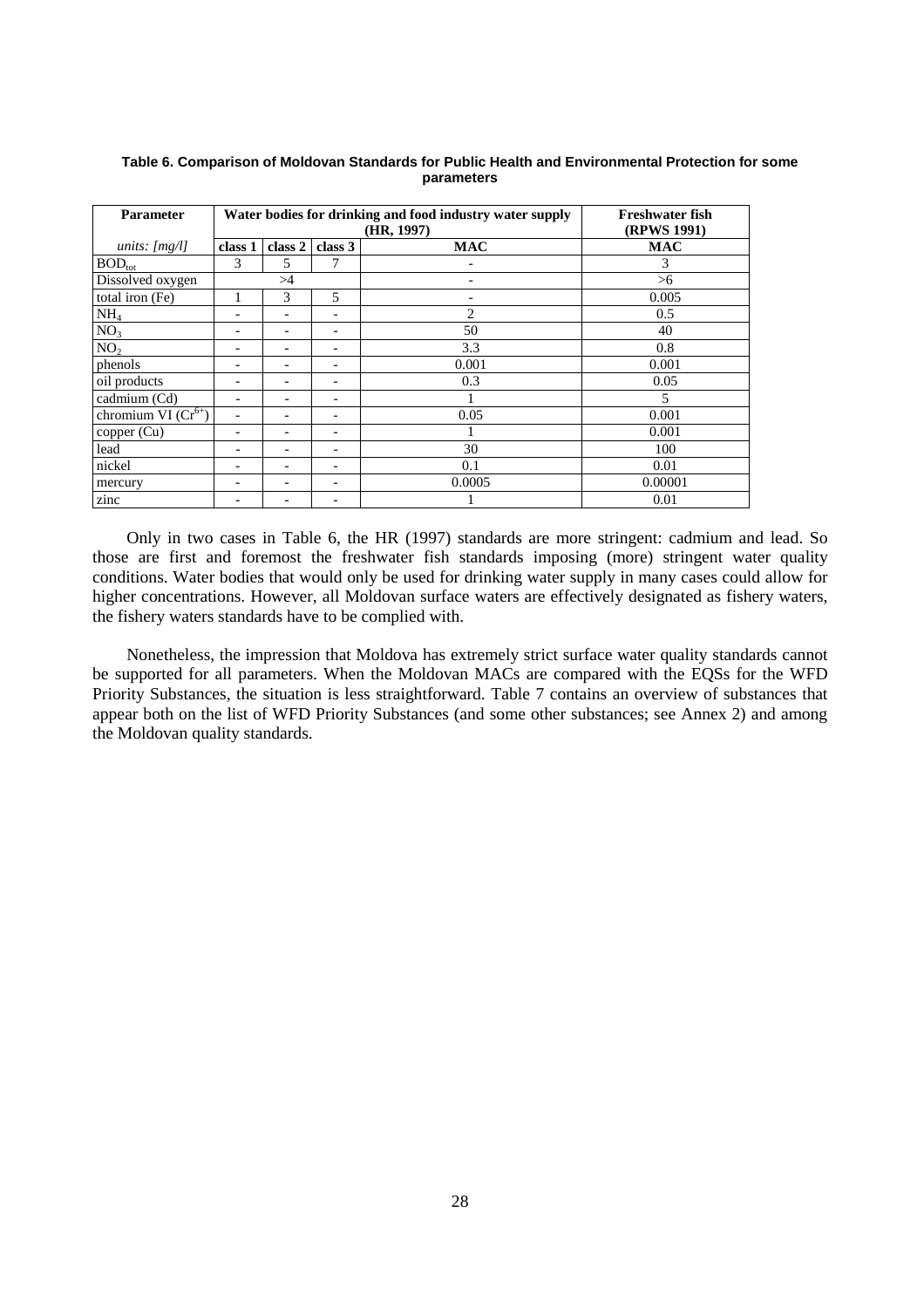| Name of substance                                                                 |                                                                                                       | EU Water Framework Directive <sup>®</sup>                                                          | Moldova                           |                              |
|-----------------------------------------------------------------------------------|-------------------------------------------------------------------------------------------------------|----------------------------------------------------------------------------------------------------|-----------------------------------|------------------------------|
|                                                                                   | AA-EQS<br>Inland surface<br>waters                                                                    | MAC-EOS<br>Inland surface<br>waters                                                                | <b>MAC</b><br>HR (1997)           | <b>MAC</b><br>RPSW (1991)    |
| Atrazine                                                                          | 0.6                                                                                                   | 2.0                                                                                                | 500                               | $\overline{5}$               |
| <b>Cadmium</b> and its<br>compounds**<br>(depending on water hardness<br>classes) | $\leq$ 0.08 (Class 1)<br>$0.08$ (Class 2)<br>$0.09$ (Class 3)<br>$0.15$ (Class 4)<br>$0.25$ (Class 5) | $\leq$ 0.45 (Class 1)<br>$0.45$ (Class 2)<br>$0.6$ (Class 3)<br>$0.9$ (Class 4)<br>$1.5$ (Class 5) | $\mathbf{1}$                      | $\overline{5}$               |
| 1,2-Dichloroethane                                                                | 10                                                                                                    | not applicable                                                                                     | 20                                | 100                          |
| Diuron                                                                            | $\overline{0.2}$                                                                                      | $\overline{1.8}$                                                                                   |                                   | 1.5                          |
| Hexachlorobenzene                                                                 | 0.01                                                                                                  | 0.05                                                                                               | 50                                | $\overline{a}$               |
| Hexachlorocyclohexane                                                             | 0.02                                                                                                  | 0.04                                                                                               | 20                                | absent<br>$(0.01 \,\mu g/l)$ |
| Lead and its compounds"                                                           | 7.2                                                                                                   | not applicable                                                                                     | 30                                | 100                          |
| Mercury and its compounds**                                                       | 0.05                                                                                                  | 0.07                                                                                               | 0.5                               | 0.01                         |
| Naphthalene                                                                       | 2.4                                                                                                   | not applicable                                                                                     | 10                                | $\overline{4}$               |
| Nickel and its compounds"                                                         | 20                                                                                                    | not applicable                                                                                     | 100                               | 10                           |
| Pentachlorophenol                                                                 | 0.4                                                                                                   | $\mathbf{1}$                                                                                       | 10                                | 0.5                          |
| Simazine                                                                          | 1                                                                                                     | $\overline{4}$                                                                                     | $\mathbb{Z}^2$                    | 2.4                          |
| Trichlorobenzenes<br>(all isomers)                                                | 0.4                                                                                                   | not applicable                                                                                     | 30                                | $\mathbf{1}$                 |
| Trichloromethane<br>(Chloroform)                                                  | 2.5                                                                                                   | not applicable                                                                                     | 60                                | 5                            |
| <b>DDT</b> total                                                                  | 0.025                                                                                                 | not applicable                                                                                     | 100<br>(dichlorodiphenyldiethane) | absent<br>$(0.01 \mu g/l)$   |
| Aldrin                                                                            | $\Sigma = 0.010$                                                                                      | not applicable                                                                                     | $2$ (aldrin)                      |                              |
| Dieldrin                                                                          |                                                                                                       |                                                                                                    |                                   |                              |
| Endrin                                                                            |                                                                                                       |                                                                                                    |                                   |                              |
| Isodrin                                                                           |                                                                                                       |                                                                                                    |                                   |                              |
| Carbontetrachloride                                                               | 12                                                                                                    | not applicable                                                                                     | 6                                 | $\overline{\phantom{a}}$     |
| Trichloroethylene                                                                 | 10                                                                                                    | not applicable                                                                                     | 60                                | 10                           |

#### **Table 7. Comparison of EU Water Framework Directive EQSs with Moldovan MACs**

Refer to Annex 2 for explanatory notes

\*\* The EQS for trace metals under the WFD apply to the *dissolved* fraction and should be considered as the concentration *added to the natural background concentration*

In a few cases, the Moldovan MACs are considerably higher (less stringent), like for DDT and drins. In other cases, the standards actually compare quite well (especially when interpreting the generally lower RPSW standards in a wider environmental protection context as is the case with the WFD).

A comparison of the standards for trace metals is a bit more complicated since the WFD quality standards apply to the dissolved fraction while the Moldovan MACs (are presumed to) apply to the total concentration. Using Dutch standards for trace metals in inland surface waters presented in Table 8 for illustration, one might infer that the Moldovan MACs and WFD EQSs are in similar orders of magnitude; only the RPSW MAC for mercury is comparatively low.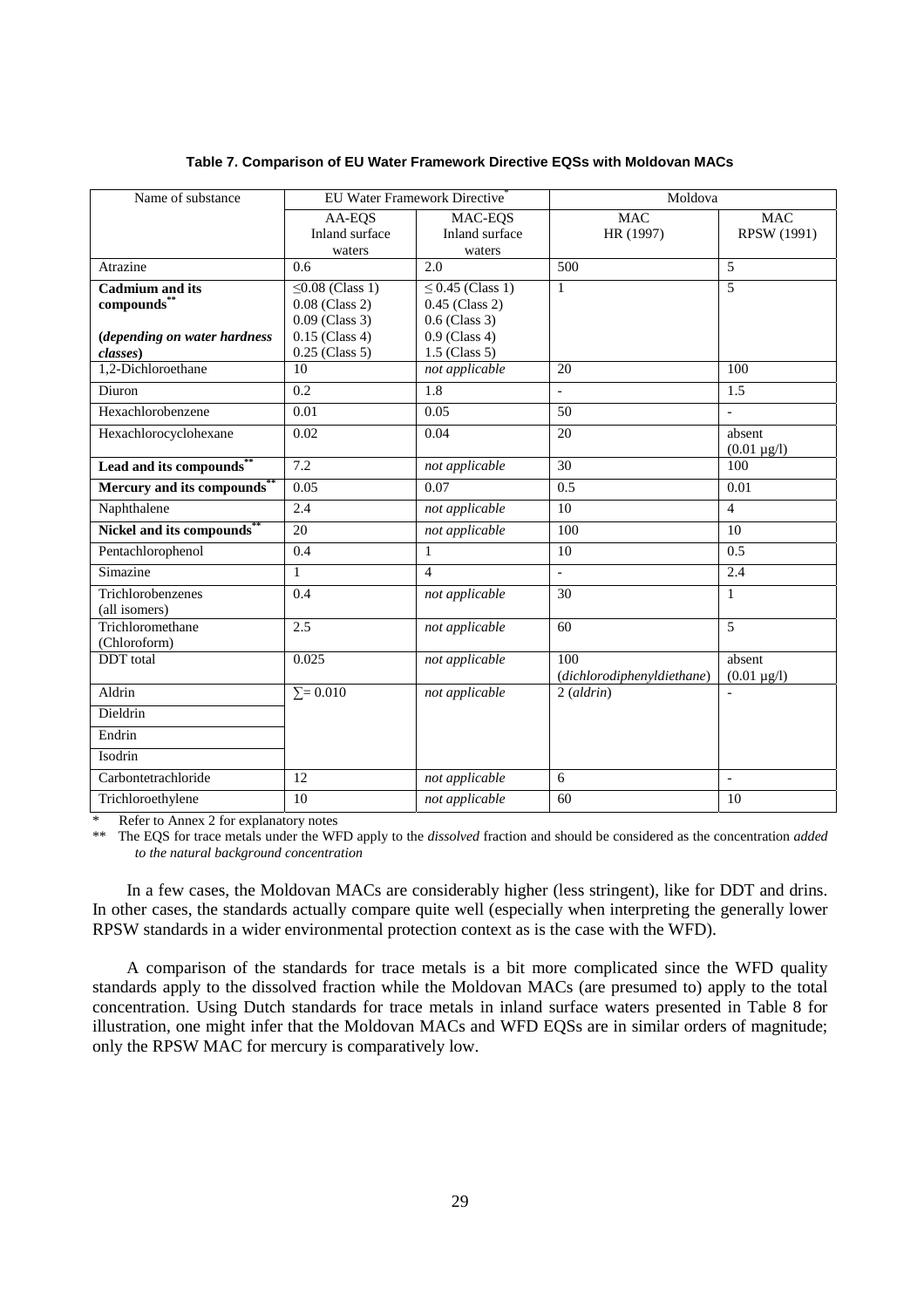| <b>Substances</b>      | <b>Target</b>                     |                   | <b>MAC</b>            |              |
|------------------------|-----------------------------------|-------------------|-----------------------|--------------|
|                        | Dissolved $\lceil \mu g/l \rceil$ | Total $[\mu g/l]$ | Dissolved $[\mu g/l]$ | Total [µg/l] |
| arsenic (As)           |                                   | 1.3               | 28                    | 32           |
| cadmium (Cd)           | 0.08                              | 0.4               | 0.4                   |              |
| chromium (Cr)          | 0.3                               | 5.3               | 8.7                   | 84           |
| copper (Cu)            | 0.5                               | 1.1               | 1.5                   | 3.8          |
| inorganic mercury (Hg) | 0.01                              | 0.07              | 0.2                   | 1.2          |
| methylene mercury (Hg) | 0.01                              | 0.06              | 0.02                  | 0.1          |
| nickel (Ni)            | 3.3                               | 4.1               | 5.1                   | 6.3          |
| lead (Pb)              | 0.3                               | 5.3               |                       | 220          |
| zinc $(Zn)$            | 2.9                               | 12                | 9.4                   | 40           |

#### **Table 8. Dissolved and Total Metal Concentrations: Example for the Netherlands**

While some parameters the Moldovan fishery MACs and WFD quality standards are comparable in terms of concentrations, there is one significant difference. The WFD standards represent the criteria for "good chemical status", which is part of the overall "good status". However, Member States are expected to achieve "good status" of their surface waters and groundwater by the year 2015. For the Moldovan standards no such terms are defined, with compliance expected immediately upon the regulation's entry into force. Not having defined a certain period (and pathways) for achieving water quality complying with the MACs is considered a serious handicap of the former Soviet regulations.

Finally, no standards for hydro-biological quality elements are defined in the Moldovan regulations for surface waters. This is not a typical feature for Moldova: many European countries (including EU Member States) have no regulated standards for biological quality of surface waters. However, as indicated in Section 3.1.6, biological quality will play a major role in the Water Framework Directive. See Chapter 5 for more discussion on this issue.

## **4.3. Laboratory Capacity**

 $\overline{a}$ 

The following three major organisations are involved in monitoring and assessment of surface water quality in Moldova:

- The National Centre of Preventive Medicine ("Sanepid"), a subdivision of the Ministry of Health and Social Protection. Sanepid is, among others, responsible for monitoring surface waters used for abstraction of drinking water supply and for recreational purposes.
- The State Ecological Inspectorate (SEI), subordinated to the Ministry of Ecology and Natural Resources (MENR). The SEI takes water samples downstream (and upstream) of wastewater discharges as part of the compliance verification procedures.
- The State Hydro-meteorological Service (Hydromet), another subdivision of MENR. Hydromet conducts ambient surface water monitoring<sup>9</sup>.

The following table contains the detection limits for a number of micro-pollutants, with the sanitary and fishery MACs added for easy reference.

<sup>9</sup> During the project team's visits to SEI and Hydromet in May 2006, a rapid scan of the laboratory equipment was made. Furthermore, the three organisations submitted lists with the parameters included in their routine surface water monitoring programmes and the limits of detection for laboratory analysis for these parameters.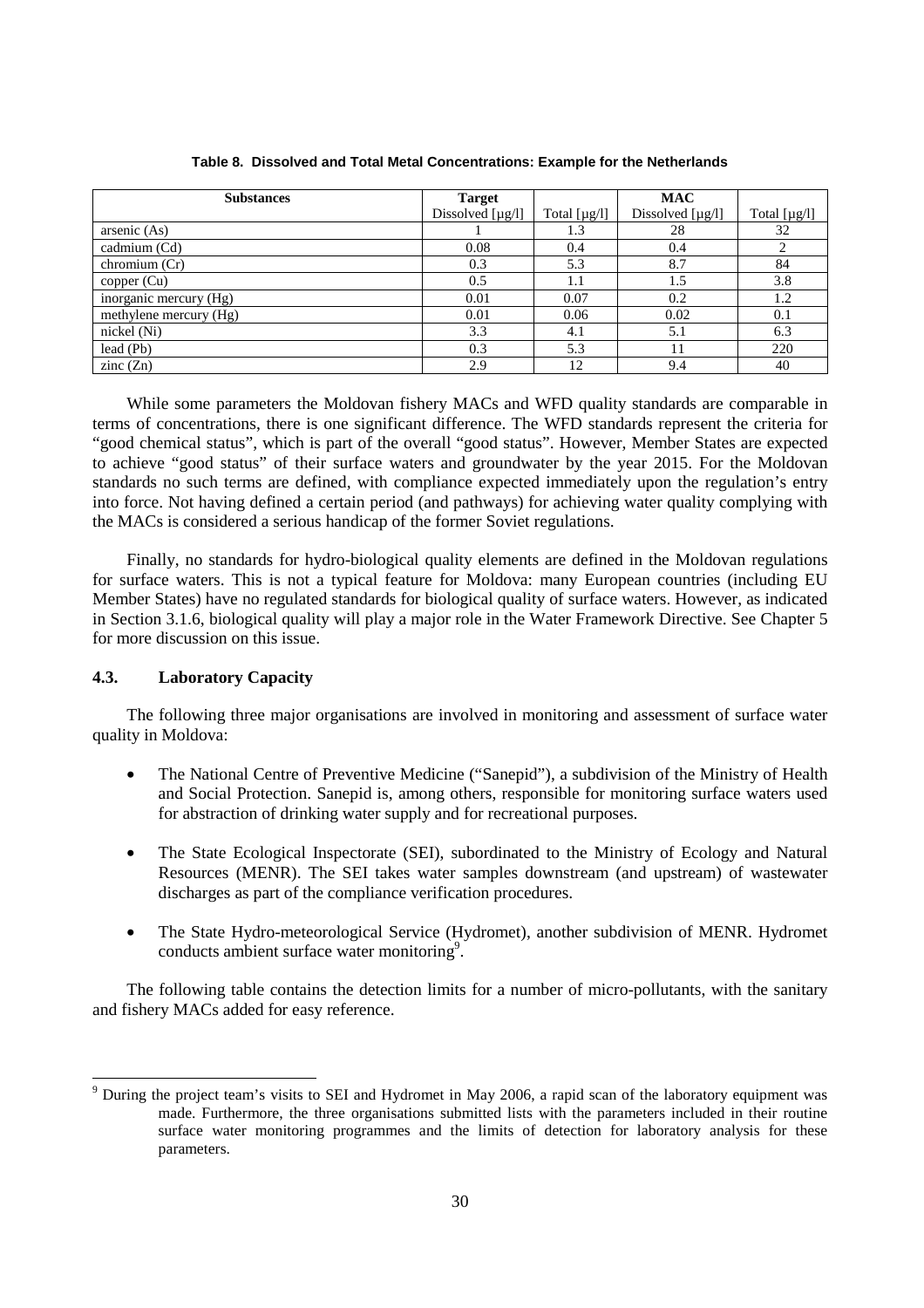| Parameter              | MAC                      | <b>MAC</b>               | Detection limit |                |                   |  |  |
|------------------------|--------------------------|--------------------------|-----------------|----------------|-------------------|--|--|
|                        | <b>RPSW</b> (1991)       | HR (1997)                | Sanepid         | Hydromet       | <b>SEI</b>        |  |  |
|                        | $[\mu g/l]$              | [ $\mu$ g/l]             | $[\mu g/l]$     | [ $\mu$ g/l]   | [ $\mu$ g/l]      |  |  |
| arsenic                | 50                       | 50                       | X               | $\mathbf X$    | $\mathbf X$       |  |  |
| cadmium                | 5                        | 1                        | 5               | 0.5            | $\sqrt{5}^{**}$   |  |  |
| chromium $3+$          | $\overline{\phantom{a}}$ | 500                      | $50^*$          | $2^*$          | $\overline{50}^*$ |  |  |
| chromium 6+            |                          | 50                       | $50^*$          | $2^*$          | $50^{*}$          |  |  |
| copper                 |                          | 1000                     | 20              | $\overline{2}$ | 20                |  |  |
| mercury                | 0.01                     | 0.5                      | $\mathbf{x}$    | X              | $\mathbf{X}$      |  |  |
| nickel                 | 10                       | 100                      | 40              | $\overline{2}$ | 20                |  |  |
| lead                   | 100                      | 30                       | 100             | $\overline{c}$ | 100               |  |  |
| zinc                   | 10                       | 1000                     | 5               | $\overline{2}$ | 5                 |  |  |
| atrazine               | 5                        | 500                      | 10              |                | $\mathbf{x}$      |  |  |
| simazine               | 2.4                      | $\overline{\phantom{a}}$ | 10              |                | X                 |  |  |
| hexachlorocyclohexanes | absent                   | 20                       | $0.1 - 6$       | $0.002 - 0.01$ | 0.005             |  |  |
|                        | $(0.01 \,\mu g/l)$       |                          |                 |                |                   |  |  |
| <b>DDT</b>             | absent                   | 100                      | $0.1 - 6$       | $0.005 - 0.02$ | 0.05              |  |  |
|                        | $(0.01 \,\mu g/l)$       |                          |                 |                |                   |  |  |
| Dieldrin               |                          | $\overline{2}$           | $0.1 - 6$       | 0.025          | X                 |  |  |
| Endrin                 | $\overline{\phantom{a}}$ | -                        | $0.1 - 6$       | 0.025          | X                 |  |  |

**Table 9. Comparison of Detection Limits and MACs in Moldova for Selected Micropollutants** 

x Not analysed

*\**  $\frac{1}{2}$  total Cr

Instrumental capacity; parameter not routinely monitored in surface water

In order to obtain reliable results, the limit of detection should be 30% or lower than the quality standard. For instance, with a standard of 1 µg/l, the detection limit should be 0.3 µg/l or lower. In the case of Hydromet, the detection limit for cadmium is lower than the sanitary MAC, but may not suffice to produce reliable results at a level of 1  $\mu$ g/l.

Table 9 indicates that the three organisations are not able to analyse some of the trace metals at the levels needed for a reliable assessment against the MACs. The detection limits attained by Hydromet are lower than those of Sanepid and SEI. None of the organisations is able to analyse copper at a level of 1 µg/l. This means that compliance checking with the MAC for copper for freshwater fish is not possible at all.

With pesticides, the picture appears to be more favourable, although more specific details are needed to make statements for each pesticide (e.g., for dieldrin the actual detection limit is within the given range). But, for instance Sanepid would not be able to analyse atrazine and simazine at the levels required by the MAC for freshwater fish.

Many parameters included in the regulations are not monitored in the surface waters (e.g., arsenic and mercury). So although a MAC has been set, there is no basis for concluding whether or not the surface water quality complies with it.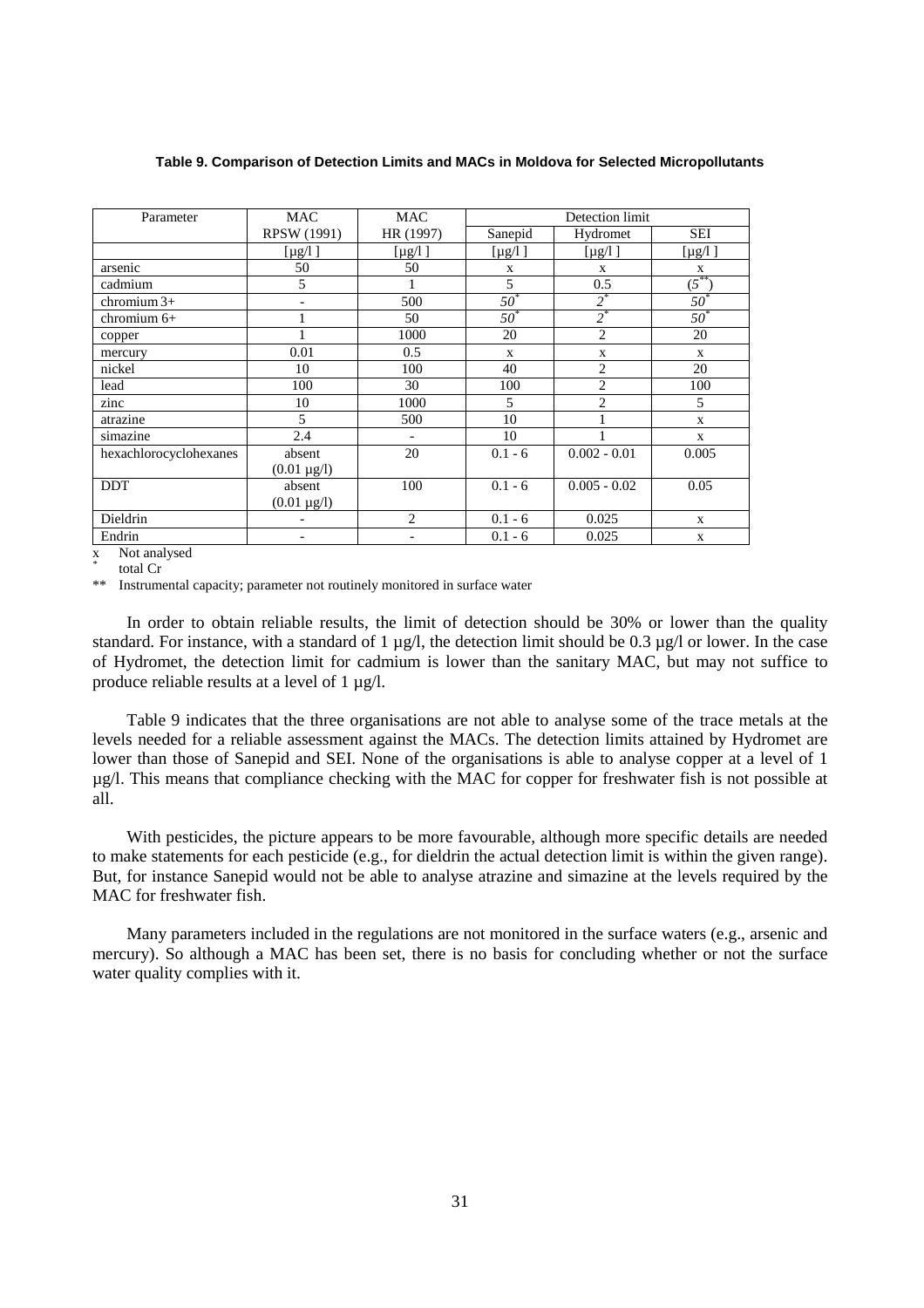Annex 4 contains an overview of the physico-chemical and bacteriological parameters included in the current routine monitoring programmes of the three organisations<sup>10</sup>. The total numbers of parameters included in each programme are:

- Sanepid: 41 (including 7 microbiological parameters)
- SEI: 38
- Hydromet: 47

Only 15 parameters are monitored by all three organisations<sup>11</sup>. From the comparison of 255 parameters included in the HR (1997) and over a thousand parameters included in the RPSW (1991), the number of actually monitored parameters is rather modest, giving a poor match between the number of regulated parameters and actually monitored parameters.

The physico-chemical quality elements of the group of 'general conditions' (thermal conditions, oxygenation conditions, salinity, acidification status and nutrient conditions) are more or less covered<sup>12</sup>. The bacteriological group comprises seven monitored parameters, but does not include the intestinal enterococci which are one of the two key bacteriological in the new EU bathing water Directive 2006/7/EC.

The major discrepancies can be found in the group of specific pollutants (contained in the lists with MACs of HR (1997) and RPSW (1991)). With the previously mentioned problem of (too) high detection limits for several trace metals, the effectively monitored number of parameters becomes even smaller. Less than a quarter of the WFD Priority Substances are included in the present routine surface water monitoring programmes in Moldova.

This is partially due to the lack of proper analytical equipment and methods and other laboratory requirements. More in-depth investigation would be needed to delineate the actual laboratory capacity (analytical equipment and methods, consumables and reference and calibration material, staff capacity) with respect to the analysis of various pollutants. Such assessment will also be required to assess which WFD Priority Substances could be analysed (and with sufficient accuracy) with the current setup. Such indepth assessment is outside the reach of this project.

## **4.4. Conclusions**

Several conclusions can be drawn from the previous sections concerning the current SWQS system in Moldova.

a. Compared with equivalent EU regulations, Moldova generally applies more stringent standards to surface water quality for water bodies to be used for abstraction of drinking water, for protection/breeding of freshwater fish, and for recreation. At the same time, the MACs for fishery

 $10\,$ Hydromet also monitors five biological parameters: phytoplankton, zooplankton, benthos, peryphyton, and chlorophyll-a.

<sup>&</sup>lt;sup>11</sup> In practice, more types of parameters are shared: for instance, the SEI analyses sum  $\alpha$ -HCH +  $\gamma$ -HCH or sum DDE+DDT+DDD, whereas Hydromet and Sanepid analyse individual compounds.

 $12$  Except for total nitrogen and total phosphorus, which can be relevant parameters in the context of eutrophication and currently only monitored by Hydromet. No quality standards for total N and P are defined in the current Moldovan regulations.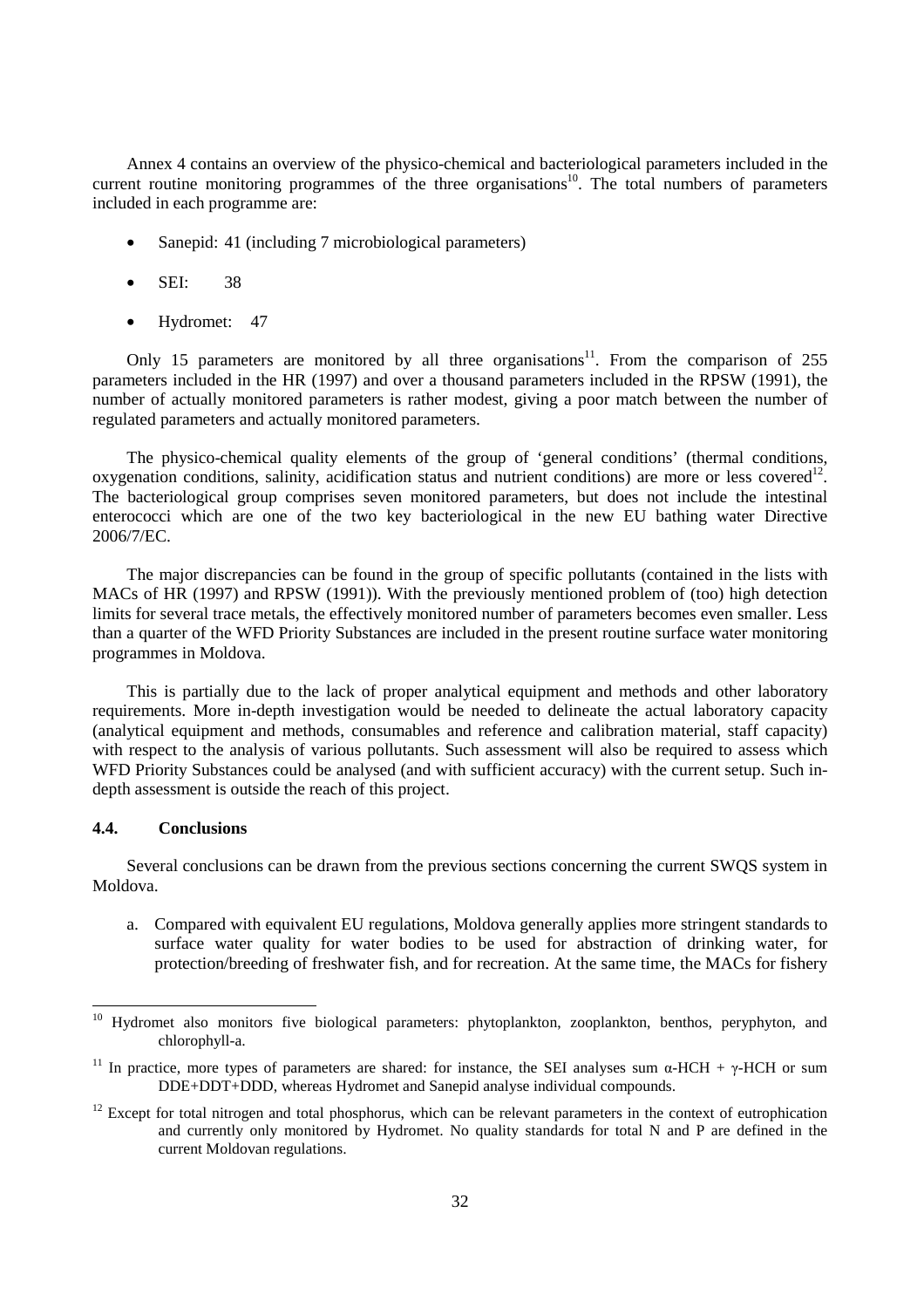waters for several parameters are quite comparable with the EQSs for WFD-defined Priority Substances.

- b. The Moldovan SWQS system does not contain a grace period for achieving water quality complying with MACs, as opposed to, for instance, the WFD which defines the year 2015 as a horizon for achieving "good status" of surface waters and groundwater.
- c. Since all Moldovan surface waters are designated as (potentially) suitable for fishery, surface water bodies that are merely used for abstraction of drinking water or recreation also have to comply with the more stringent MACs for fishery waters in the RPSW (1991).
- d. The Moldovan system of SWQS contains a substantially larger number of parameters expected to be regulated (including monitoring and assessment) than the equivalent EU Directives. However, the WFD Priority Substances are covered for about one-third of the parameters only.
- e. Compared to the large number of regulated parameters, the number of actually monitored parameters is rather small. Notably, the toxic pollutants are poorly covered in the current monitoring programmes. In addition, the main central laboratories are not always able to analyse monitored micro-pollutants at concentration levels corresponding to the MACs.

The overall conclusion is that Moldova will have to put in place a more concise, practical and economically feasible system of SWQS, as well as converge with the EU legislation. This will be further elaborated in the next chapter which describes a proposed new SWQS system.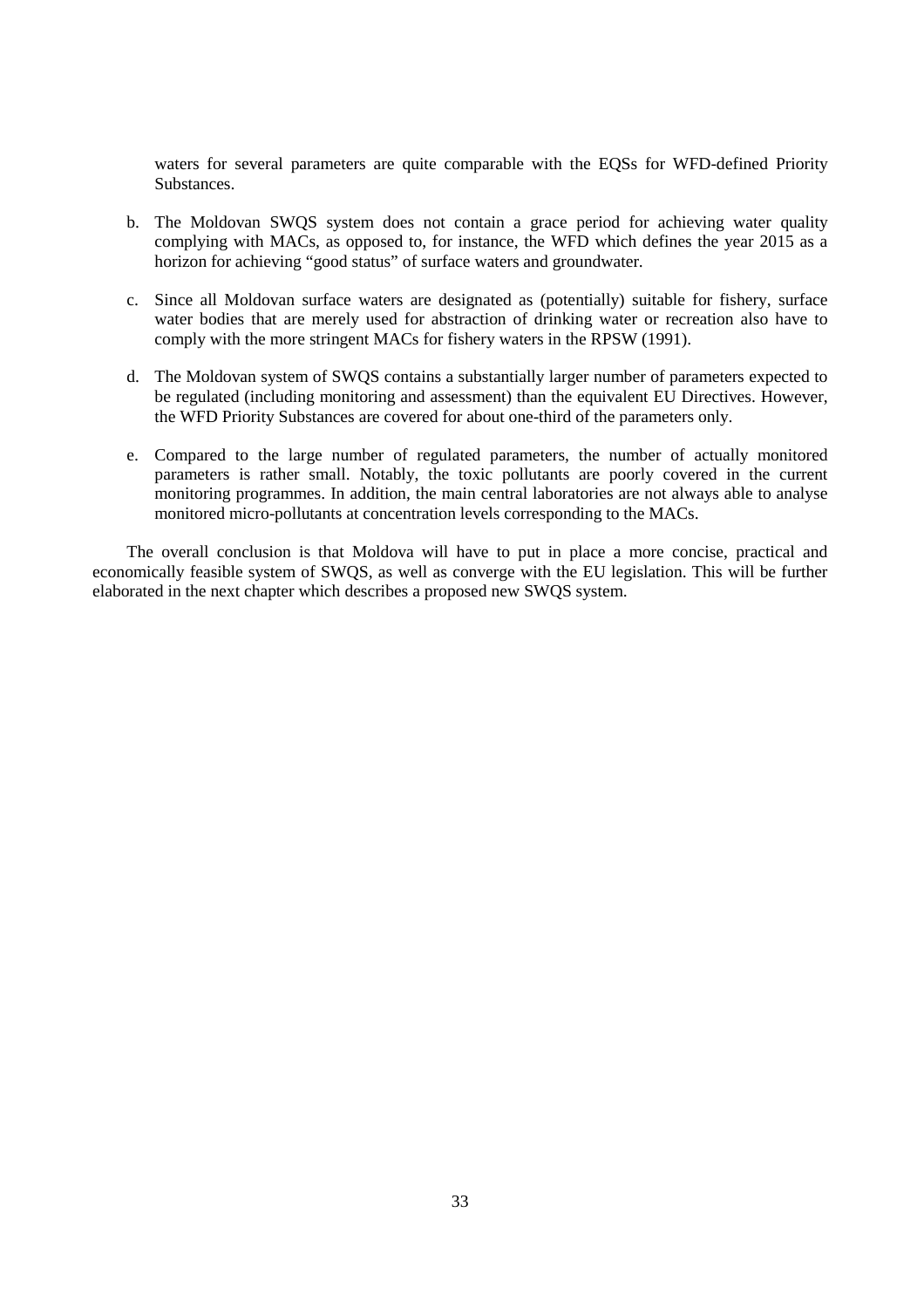## **5. PROPOSED SYSTEM OF SURFACE WATER QUALITY STANDARDS**

The analysis of the current SWQS system in Moldova leads to a conclusion that the country's environmental regulatory framework will benefit from the convergence with the respective EU norms. This chapter elaborates details recommendations on the main features of such convergence and the principal elements of the new system.

The report "Moldova: A Framework for Water Quality Standards in Rivers and Point-Source Discharges" [Tacis, 2003] proposed to implement a classification scheme based upon surface water use as Moldova's first task in bringing about the necessary reforms. The proposed system was based upon the one that is working in the United Kingdom<sup>13</sup>. The present report incorporates the core features of the Tacis report's proposal but goes further in the design of a new surface water quality classification scheme and specific standards.

#### **5.1. Departure Points**

 $\overline{a}$ 

The following are major departure points for developing the proposed system of surface water quality standards:

- 1. The SWQSs should allow Moldova to implement a use-based water management framework, reflecting the actual and anticipated:
	- (a) use of water bodies;
	- (b) capacities for monitoring and assessment of surface waters; and
	- (c) capacities and means (financing included) for pollution abatement measures and other surface water protection interventions.
- 2. The SQWS should be compatible with the existing EU legislation. While appropriate EU standards should already be incorporated to the extent possible, the new SQWS system should be open to more direct adoption of the EU legislation in the future.
- 3. The SWQS should be in line with Moldova's trans-boundary agreements and commitments, notably those with Romania (on the Prut) and Ukraine (on the Dniester and several small rivers), and the ICPDR.

Existing elements of the present system of SWQS should be retained to the extent they satisfy the above criteria.

<sup>&</sup>lt;sup>13</sup> Details about the UK "Surface Waters (River Ecosystem) (Classification) Regulations 1994" can be found at http://www.opsi.gov.uk/si/si1994/Uksi\_19941057\_en\_1.htm#tcon.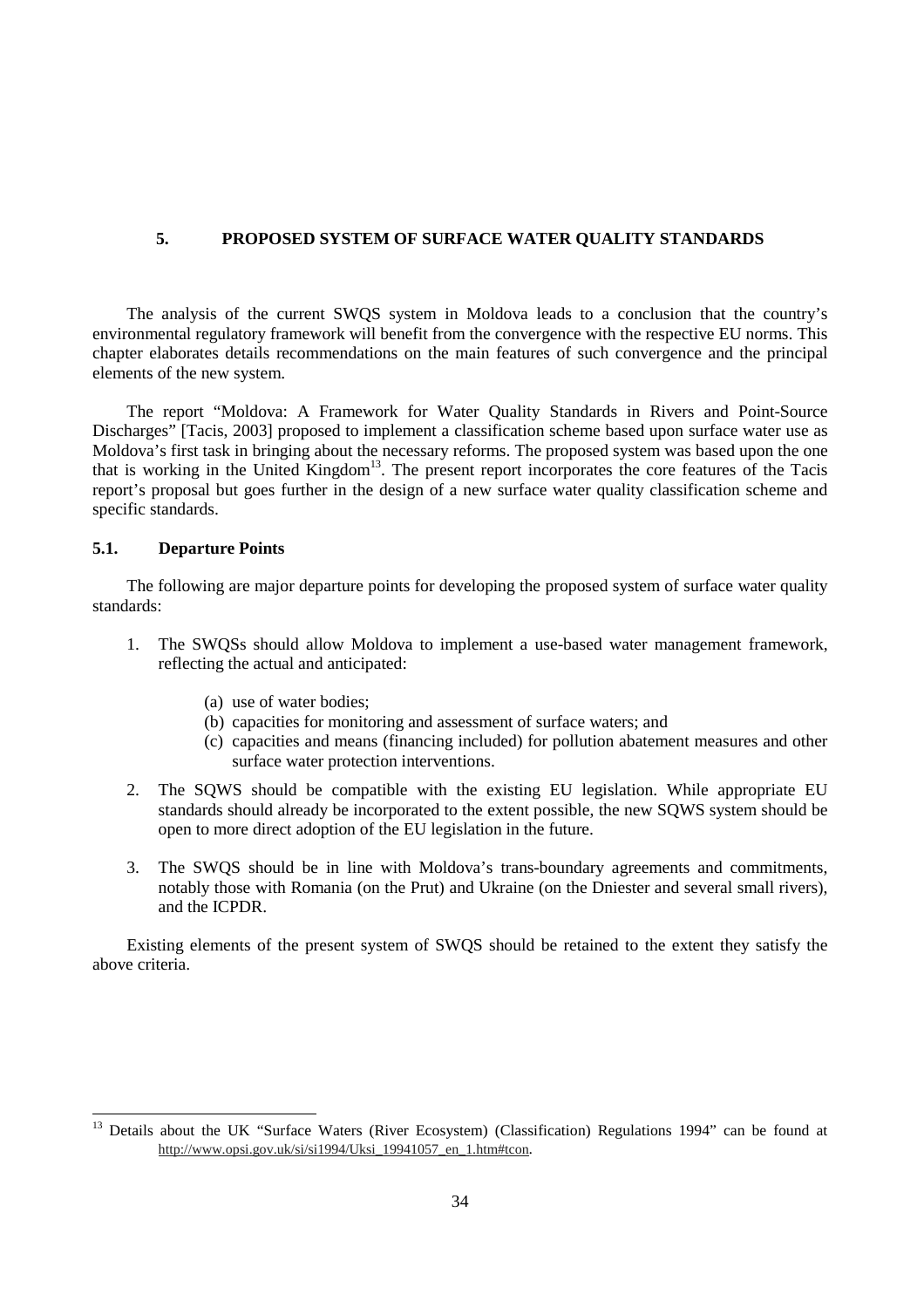## **5.2. Use-based Water Management Framework**

As mentioned in Chapter 2, the Moldovan Water Code (1993) defines a range of principal water uses, indicating the drinking and domestic water use as a priority. The approach of considering water bodies and their related quality in terms of uses/functions is also used by the UN ECE Task Force on Monitoring and Assessment under the Convention on the Protection and Use of Transboundary Watercourses and International Lakes (Helsinki,  $1992$ <sup>14</sup>. Table 10 (adapted from UNECE, 1996) compares the UNECE guidelines with the provisions of Moldova's Water Code. From top to bottom the uses/functions generally correspond to increasingly demanding water quality standards (i.e., more regulated parameters with often more stringent limit values). As can be seen from the table, the uses/functions distinguished in the UNECE Guidelines generally match those in Moldova's Water Code.

#### **Table 10. Water Uses with Ranking According to Water Quality Requirements**

|                                                    | <b>UNECE</b> Guidelines                                                                                                                               | Moldovan Water Code                                                                                  |
|----------------------------------------------------|-------------------------------------------------------------------------------------------------------------------------------------------------------|------------------------------------------------------------------------------------------------------|
| Category 1:<br>Uses without quality                | Transport system (water, wastewater,<br>٠<br>shipping)<br>Extraction of minerals<br>٠<br>Power generation (hydropower dams)<br>٠                      | Discharge of wastewater<br>Transportation<br>Hydropower generation                                   |
| Category 2:<br>Uses with defined quality standards | Process/cooling water in industry<br>٠<br>Irrigation in agriculture<br>٠<br>Fishery<br>٠<br>Recreation and tourism<br>٠<br>Domestic water supply<br>٠ | Industrial uses<br>Agricultural uses<br>Fishery<br>Recreation<br>Drinking and other communal<br>uses |
| Category 3: Use with 'undisturbed'<br>quality      | Ecosystem functioning<br>$\bullet$                                                                                                                    | Hunting and nature protection<br>٠                                                                   |

Distinguishing the specific (intended) uses of water bodies is an important basis for water management. A preliminary estimate of the actual uses of surface water bodies in Moldova is presented in Table 11.

## **Table 11. Tentative overview of uses of surface waters in Moldova**<sup>15</sup>

|                               | Prut | Other inland waters | Dniester |
|-------------------------------|------|---------------------|----------|
| Ecosystem functioning         |      |                     |          |
| Fishery                       |      |                     |          |
| Drinking water supply         |      |                     |          |
| Recreation and tourism        |      |                     |          |
| Irrigation                    |      |                     |          |
| Process/cooling water         |      |                     |          |
| Power generation              |      |                     |          |
| <b>Extraction of minerals</b> |      |                     |          |
| Transportation                |      |                     |          |

 $\sqrt{\ }$  use/function applies

 $\overline{a}$ 

- use/function does not apply

<sup>14</sup> Moldova is one of the 35 parties to this Convention, having ratified it in 1994.

<sup>&</sup>lt;sup>15</sup> The use of inland waters becomes more differentiated if one zooms in at the level of water bodies. The uses of the Prut and the Dniester may also be differentiated along their courses.

 $16$  There is one exceptional drinking water intake in the lower reach of the Racovet river (tributary to Prut). Originally, the intake was built on the Prut river, but due to siltation and disrepair of pumps, the intake was reallocated to the Racovet.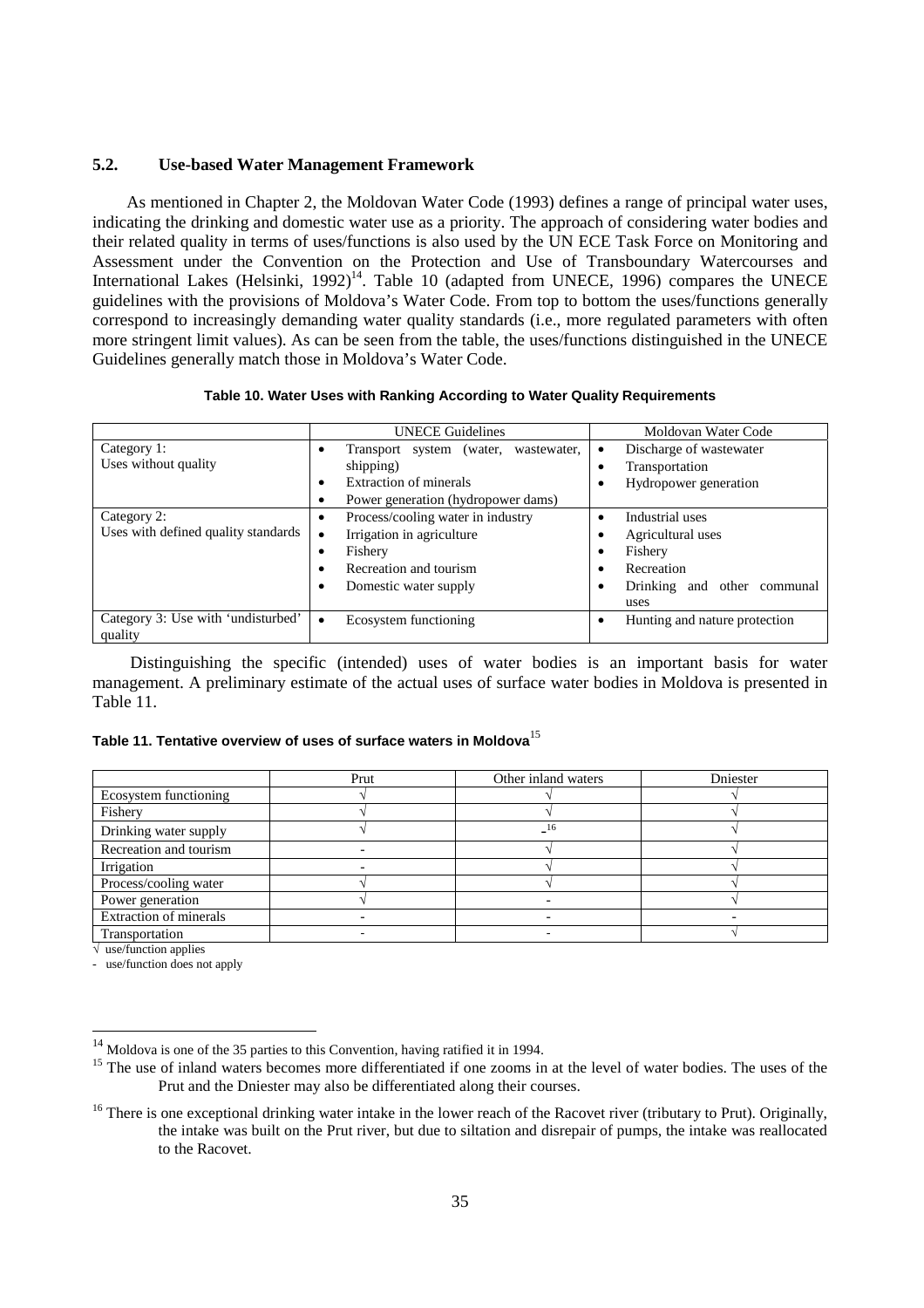Despite being a sketchy overview, Table 11 already indicates several related water management and planning issues. For instance, only surface water from the Prut and the Dniester is abstracted for the production of drinking water. Therefore, no additional measures or monitoring have to be considered for this specific function for other inland surface waters (unless they are designated for drinking water supply at some point in the future). Similar principles can be applied to the fishery function: it seems unreasonable to implement a policy safeguarding fisheries when the water bodies concerned are not used for this purpose. At the same time, one should also take into account how a downstream water body used for a certain purpose may be affected by an upstream one that is not used for that purpose.

Since water bodies used for different purposes may have different water quality requirements, their further differentiation is required for a transparent and coherent system of SWQS. Such differentiation can be achieved by distinguishing five different *use classes*, with each of the classes defining which uses are supported given certain surface water quality. Besides distributing the different uses and requirements into five classes, this approach would be an important step towards the WFD with its five classes of quality status.

The proposed surface water use classes' scheme is shown in Table 12. The descriptions of water uses are slightly modified compared to the examples above in order to use more generally applicable terms. Two uses are divided into sub-categories:

- *Drinking water supply*: both Directive 75/440/EEC and Moldova's HR (1997) distinguish three categories of treatment, depending on the water quality of the surface water abstraction for drinking water production.
- *Fish breeding/protection*: Directive 78/659/EEC distinguishes salmonid and cyprinid waters, thereby differentiating quality standards depending on the type of fish of predominant importance.

| Use / function                          |                            | Use Class | Use Class | Use Class | Use Class                | Use Class |
|-----------------------------------------|----------------------------|-----------|-----------|-----------|--------------------------|-----------|
|                                         | use differentiation        |           | П         | Ш         | IV                       |           |
| Ecosystem functioning                   |                            |           |           |           |                          |           |
| Fish breeding/protection                | salmonid                   |           |           |           |                          |           |
|                                         | cyprinid                   |           |           |           | $\overline{\phantom{0}}$ |           |
| Drinking water supply                   | simple treatment           |           |           |           |                          |           |
|                                         | normal treatment           |           |           |           |                          |           |
|                                         | <i>intensive treatment</i> |           |           |           |                          |           |
| Bathing/recreation                      |                            |           |           |           |                          |           |
| Irrigation                              |                            |           |           |           |                          |           |
| Industrial water use (process, cooling) |                            |           |           |           |                          |           |
| Power generation                        |                            |           |           |           |                          |           |
| Minerals extraction                     |                            |           |           |           |                          |           |
| Transportation                          |                            |           |           |           |                          |           |

#### **Table 12. Proposed Use Classes Scheme for Surface Waters**

√ use/function supported

use/function not supported/allowed

The various use classes can be characterised as follows:

• Use Class I may be considered an equivalent of the WFD's "high status", a virtually undisturbed, natural aquatic system. All intended uses are supported by waters of this use class.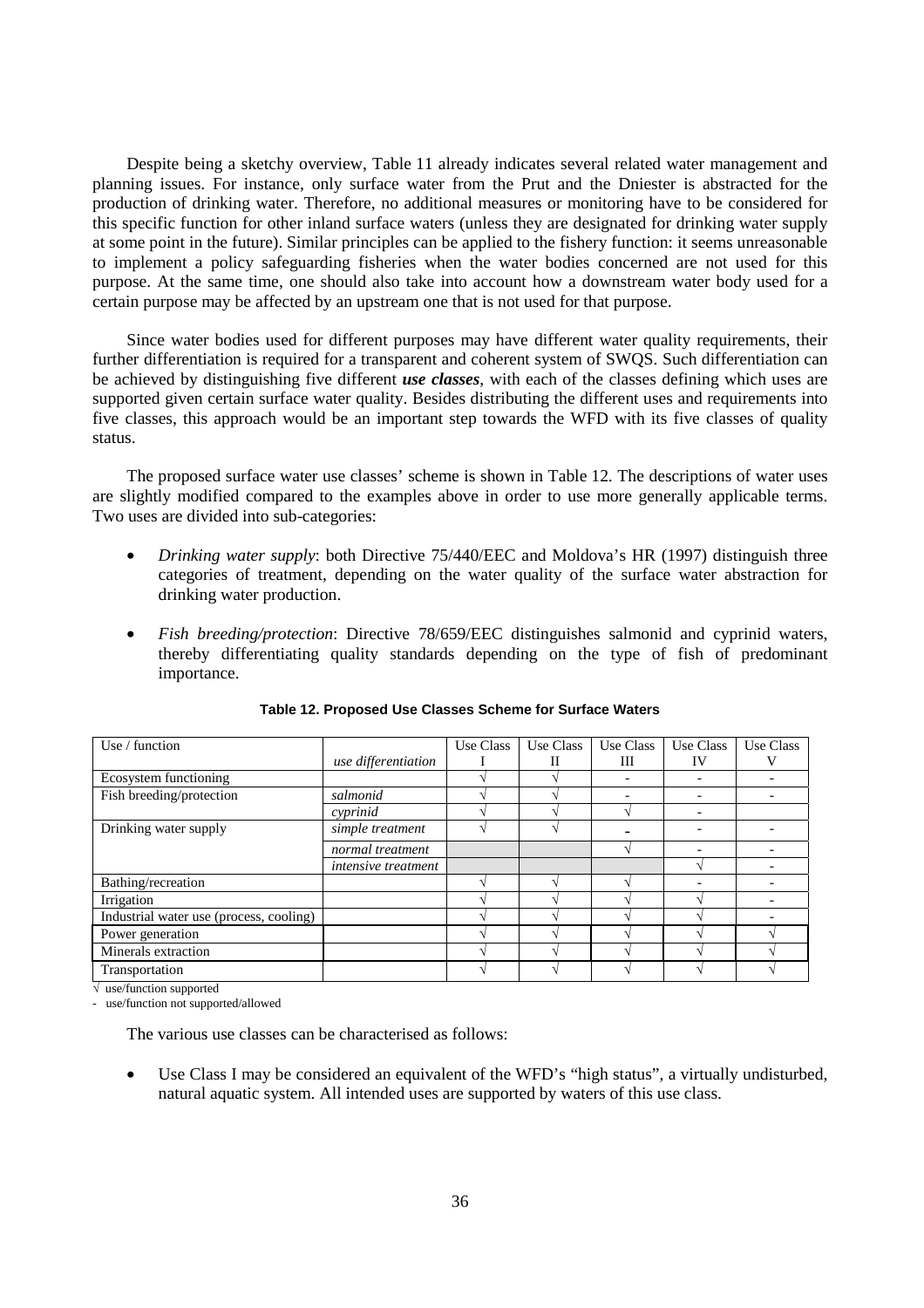- Use Class II should not necessarily be considered equivalent to WFD's "good status", although it may be seen as an important step in this direction. Water with quality complying with the standards for Use Class II will support all uses adequately, including properly functioning aquatic ecosystems. Simple treatment methods will suffice for the preparation of drinking water.
- Use Class III is where some uses get under pressure. Simple treatment methods no longer suffice for drinking water preparation. The conditions required by salmonid fish waters (such as salmon, trout, grayling and whitefish) may no longer be supported. One can expect a deterioration of the aquatic ecosystem.
- Use Class IV will allow only for low/no quality demanding uses and will require intensive treatment of the raw surface water abstracted for drinking water production. Here even the conditions for cyprinid fish (belonging to the cyprinids or other species such as pike, perch and eel) may no longer be supported.
- Use Class V waters only will suffice for no-quality demanding uses like power generation. In WFD terminology these would be waters of a "bad status".

It is important to stress that the proposed scheme is not primarily designed to be used as a passive assessment tool (e.g., used in annual reports to characterise the quality of water bodies, although it may also be used for such purposes). In principle, the scheme is supposed to be used as an active water management and decision making tool. The proposed quality standards (presented further below) are considered to be decisive for whether or not a certain use is allowed/supported in the water bodies concerned. Refer to Section 5.7.1 for more details on how the proposed scheme is expected to be applied.

## **5.3. Compatibility with the Existing EU Legislation**

It is important to compare the proposal for a new SWQS system in Moldova with the EU Water Framework Directive because the WFD will soon become the dominating Directive for water quality management in the EU (see Chapter 3).

As can be inferred from Section 3.1.6, the assessment of surface water quality under the WFD is a complex scheme. The emphasis on the (hydro-)biological status of surface waters is unprecedented in Europe, and laboratory analysis of the Priority Substances requires state-of-the art analytical equipment and methods and experienced staff. The requirements for monitoring and assessment (in order to determine the quality status of water bodies) impose considerable demands on all EU Member States. Given the experiences in the EU Member States, it is obvious that it would take Moldova several years (and a considerable amount of resources) to develop a properly tuned system for monitoring and assessment of the surface waters in accordance with the WFD that would support the regulation. Therefore, in the short term, proposing a system of SWQSs in full accordance with the WFD requirements is not an realistic option.

Nevertheless, the WFD requirements have been taken into account to some extent in designing the proposed system of SWQSs. The following features of the proposed system would be significant steps in convergence with the WFD:

- Applying five use classes, each with defined boundaries for water quality, is considered an adequate precursor towards the WFD approach with its five quality status classes.
- The "general conditions" (thermal conditions, oxygenation conditions, salinity, acidification status and nutrient conditions) in the WFD are considered an important group of physico-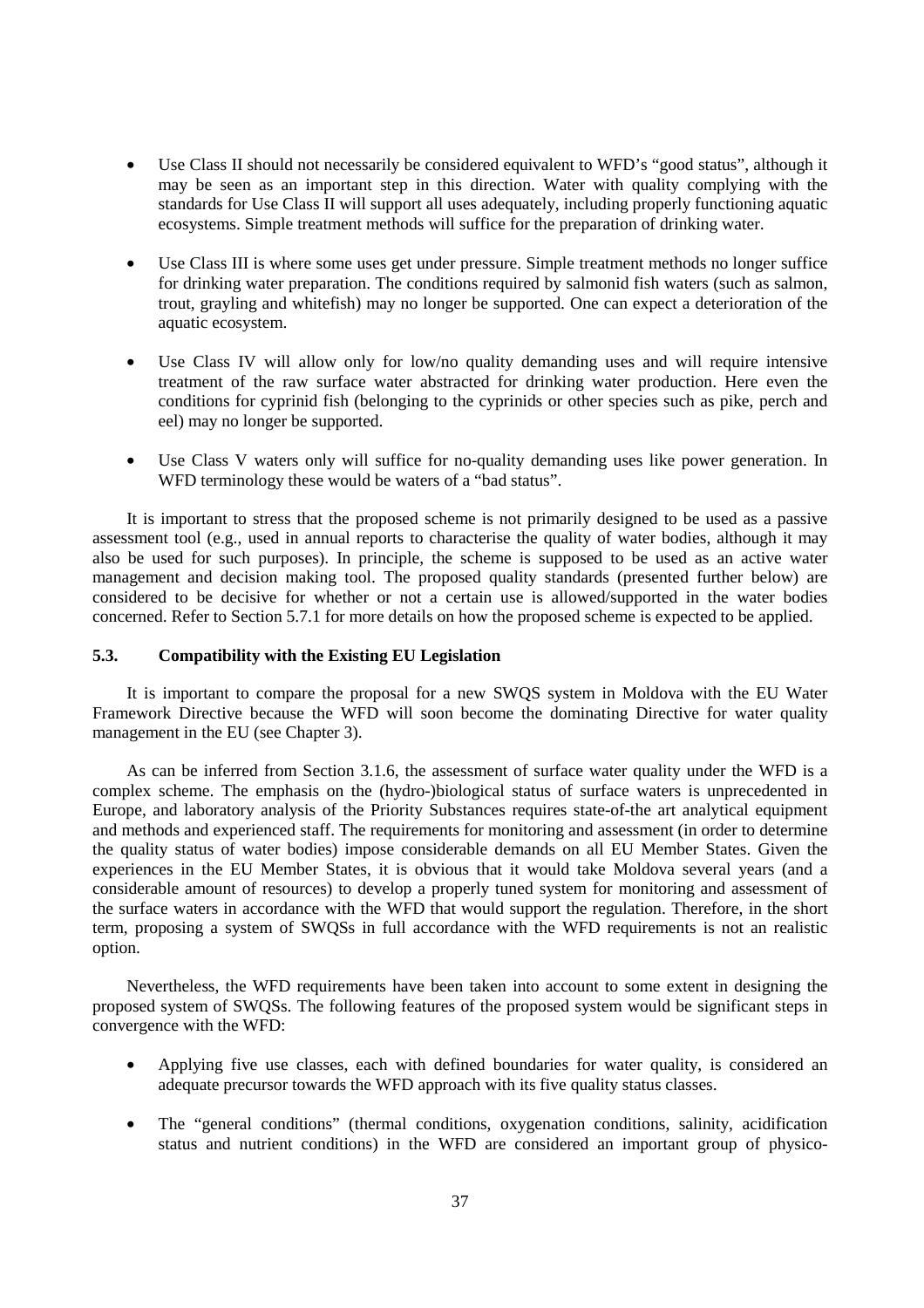chemical quality elements to be assessed in conjunction with the biological quality elements. The proposed system of SWQS includes a representative selection of such parameters.

• A number of Priority Substances are operationally included in proposed system of SWQSs.

Biological quality elements are not included in the proposed system of SWQS. Moldova has a good tradition in monitoring macro-invertebrate fauna (macrozoobenthos), which is quite exceptional even for many EU Member States. But the current monitoring and assessment practices are not yet sufficient for meeting WFD requirements (which govern four more biological quality elements). This is also an issue still to be solved, for instance, by the ICPDR for the Danube River and by many EU Member States. The developments are too premature for inclusion in Moldova's system of SWQSs.

Acknowledging the fact that it is too early to introduce a system in accordance with the WFD, the proposed system of SWQSs will partially use existing Directives like 75/440/EEC, even though the latter will be repealed as of 31 December 2006. However, it is important to stress that repealing a Directive like 75/440/EEC is not so much a matter of losing substantive validity, but merely of its redundancy under the provisions of the WFD. Including principles of the EU Directives developed prior to the WFD can still be considered as proper steps in convergence with the EU legislation.

## **5.4. Conformance to Trans-boundary Agreements and Commitments**

While determining proposed standards for Moldova, the country's international obligations have been taken into account. Standards were selected so that they will not contradict standards (to be) adopted in Romania or used by the ICPDR. In several cases, values from either Romanian or ICPDR classification schemes are transposed directly (see data sheets in Annex 1 for details).

Ukraine is the only case where trans-boundary compatibility can no longer be maintained: the system in place in Ukraine has similar roots as the current Moldovan system of SWQSs. Abandoning this system automatically implies deviation from the Ukrainian system. This is not considered a decisive argument that should affect the new proposed system. Ukraine also promotes reforms of its water management framework in order to become more in line with the EU legislation, and respective changes can be expected in the coming years. Furthermore, it is common practice in many trans-boundary basins to agree on additional provisional objectives and quality standards in bilateral or multilateral arrangements on top of national regulations.

## **5.5. Selection of Parameters to Be Regulated**

An important basis for selecting parameters is provided by the Moldovan regulations RPSW (1991) and HR (1997) and EU Directives 75/440/EEC, 76/160/EEC and 78/659/EEC. These regulations directly provide for the three uses/functions recognised under the proposed new system of SWQS: abstraction of surface water for drinking water supply, freshwater fish breeding/protection, and bathing/recreation. The primary selection of parameters from the RPSW (1991) and HR (1997) was limited to the parameters mentioned in Tables 1 and 2 (Chapter 2) as these are clearly delineated, contrary to the long lists of parameters and their respective MACs included in other annexes to these regulations.

#### *5.5.1. General Conditions*

As mentioned earlier above, the "general conditions" (thermal conditions, oxygenation conditions, salinity, acidification status and nutrient conditions) under the WFD are considered an important group of physico-chemical quality elements to be assessed in conjunction with the biological quality elements. A representative selection of such parameters is already mostly covered by the existing Moldovan and EU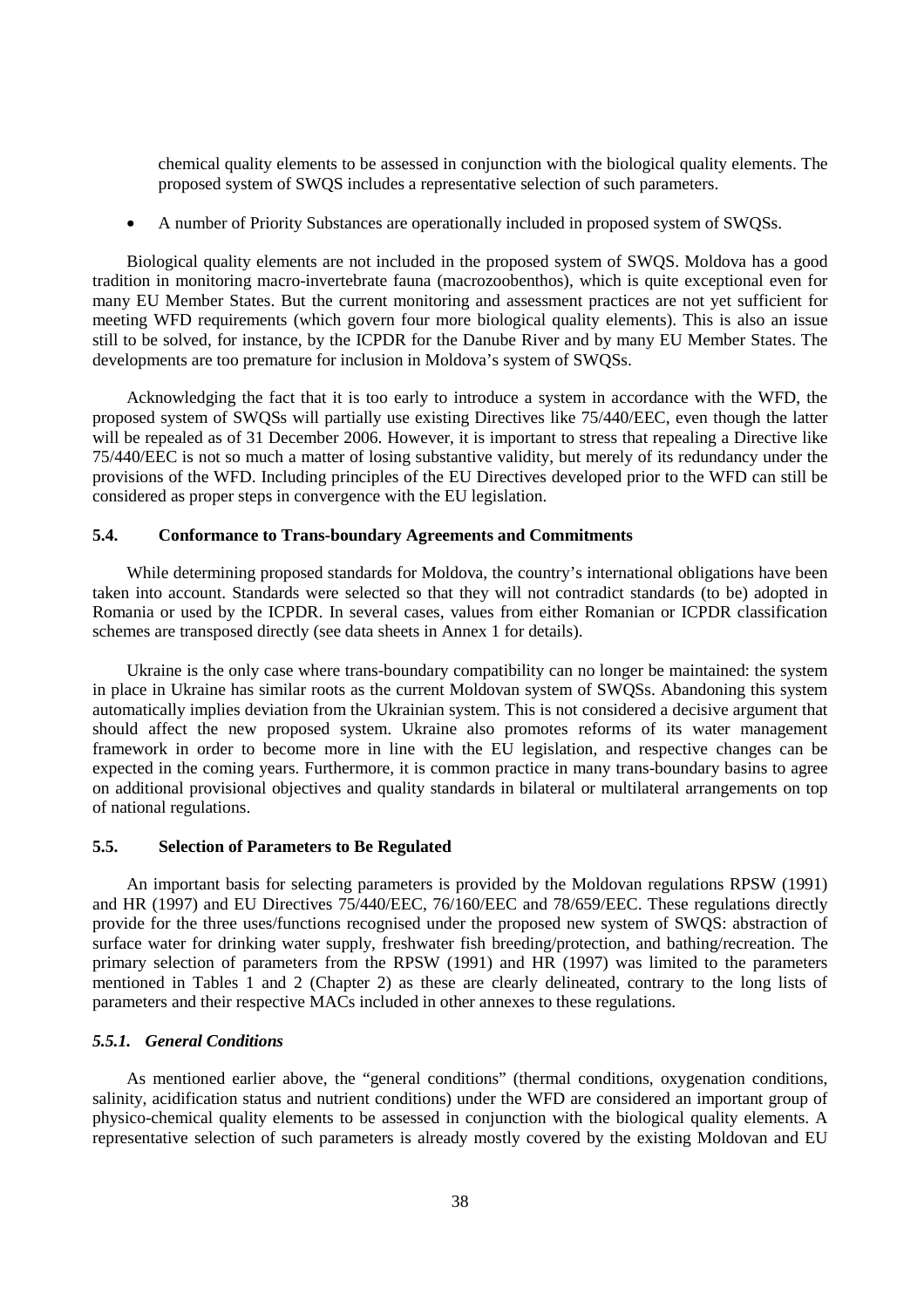regulations. In addition, total nitrogen and total phosphorus were explicitly included because of their importance in the context of eutrophication.

#### *5.5.2. Bacteriological Conditions*

It is interesting to note that the WFD actually does not mention bacteriological conditions, which does not imply that they are of no importance. The bacteriological conditions are addressed in the drinking water supply and bathing water Directives.

The lacto-positive coli and colifagi, as well as ovum of helmintes mentioned in the HR (1997) are not included in the EU legislation. As a matter of fact, "lacto-positive coli" and "colifagi" normally *are* included in total coliforms, according to the European analysis methods. For the sake of completeness, the standards of the HR (1997) are included, but the list is extended with Coliforms total, Coliforms faecal Streptococci faecali and Intestinal enterococci.

#### *5.5.3. Toxic and Other Specific Pollutants*

#### *Problem Description*

Paradoxically, the lists of over 1000 parameters in Moldova's RPWS (1991) and HR (1997) do not cover all potentially relevant hazardous substances (e.g., the WFD Priority Substances brominated diphenylethers and C10-13-chloroalkanes).

The existence of long lists of parameters does not mean that all these pollutants actually occur in Moldova's surface waters. The current surface water monitoring programmes in Moldova are not a good indicator of an appropriate scope for regulation, either: only about 30 toxic substances are monitored. Even when information is available about sources of pollution (e.g., via emission inventories, inventories of industrial and agricultural activities, etc.), it is still not possible to precisely predict whether or not certain pollutants are present in the surface waters, pesticides being a notorious example. It is difficult to get reliable data about actual applications of pesticides, and even when such data are known, it is still hard to predict how much pesticides will end up in water. Some pollutants can enter the system via complicated routes, like atmospheric deposition or dump sites or via leaching of pollutants stored in sediment decades ago.

The WFD uses the following criteria concerning the selection of quality elements for surveillance monitoring:

- priority list pollutants which are discharged into the river basin or sub-basin; and
- other pollutants discharged in significant quantities in the river basin or sub-basin.

It is obvious that these are very generic criteria. Finding out which pollutants actually are discharged (in "significant" quantities) is yet another example of a series of complicated exercises and tasks under the WFD. It is simply *impossible to define in advance a list of pollutants* that will mirror actual pollution stresses on Moldovan surface waters.

Additional complicating factors are the constraints imposed by the current *laboratory capacities*. Although a more in-depth investigation would be needed to outline the possibilities and constraints, it can be presumed that currently not more than half of the list of Priority Substances can be analysed with the available instrumentation. The situation is aggravated by the fact that some parameters are analysed at too high detection limits for proper comparison with standards.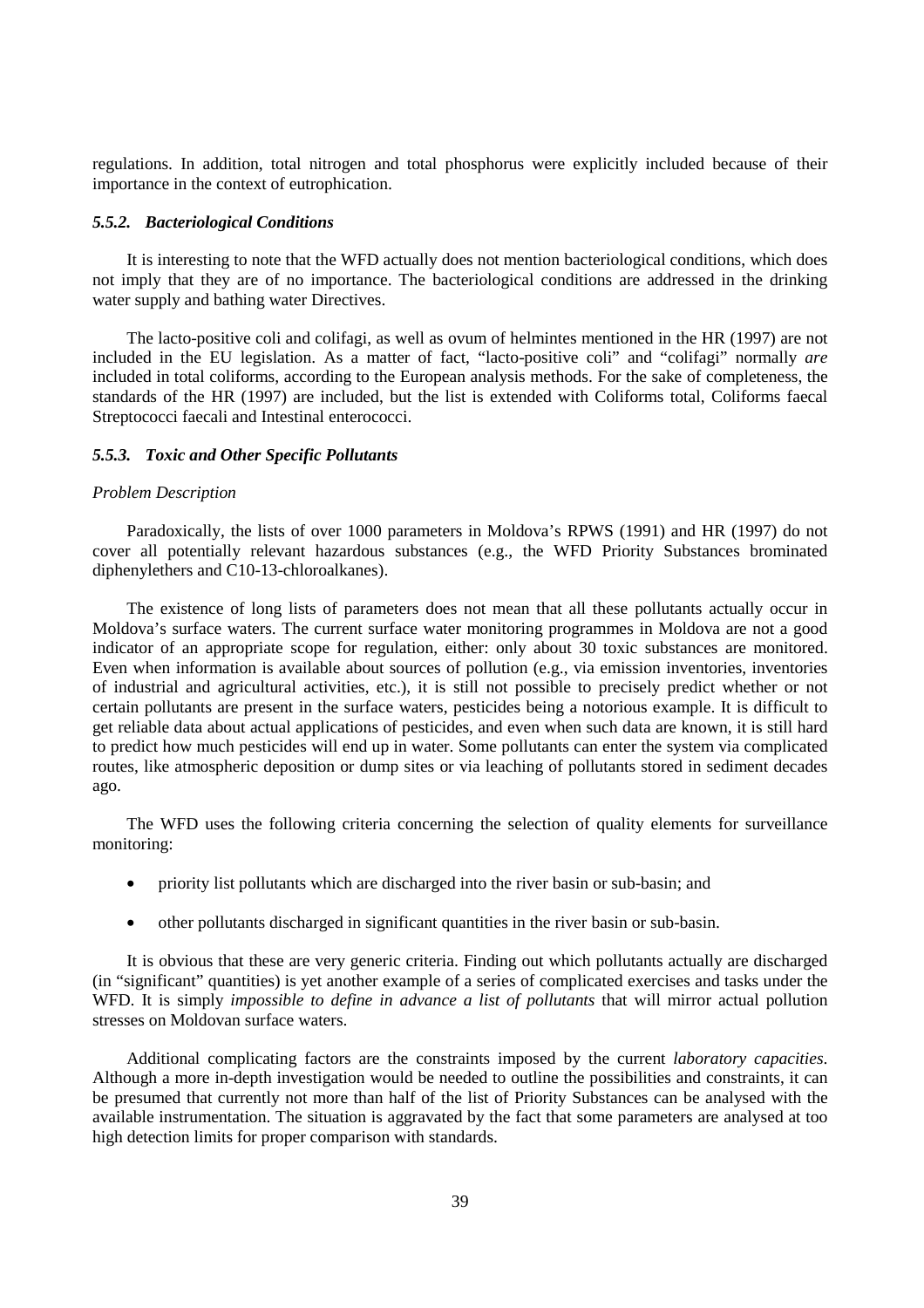Last but not least, there are insufficient data for establishing *natural background concentrations* specific for Moldovan surface waters. This issue is not only relevant for trace metals but also, for instance, for parameters like chlorine or nutrients.

#### *Proposed Selection*

An important consideration helps resolve this selection problem: the expected lifetime of the proposed new SWQS. While it is not recommended to frequently revise the core requirements of the SWQS system, periodic reviews are still common regulatory practice in OECD countries. The proposed system should become a proper instrument for surface water quality management in Moldova for at least the next ten to fifteen years, a sufficiently long period to upgrade laboratories or collect now missing data. Still, presuming further continuing convergence with the EU legislation, the presently proposed system will be an intermediate one in the plausible trend towards implementation of the WFD in Moldova.

It is, therefore, proposed to include the *complete list of Priority and other Substances* of the WFD (as included in Annex 2 of this report). This not only provides a clear pathway for the next years, but also will serve as one more bridge towards the possibilities for actual introduction of the WFD in Moldova. It is important to stress the following:

- Not all EU Member States are currently able to cover the full range of Priority Substances with adequate laboratory analysis.
- As EU Member States are expected to achieve good chemical status within 15 years (2000-2015), it may take an even longer time in Moldova.
- EU Member States must provide strong arguments to the European Commission to be able to exclude certain Priority Substances from their national regulation. Moldova may go through a similar justification process to exclude specific irrelevant pollutants $17$ .

Of course, certain provisions will have to be added on the introduction and implementation of the proposed new system of SWQS in order to deal with the current limitations (like insufficient laboratory capacity). These issues are expected to be addressed in the pilot exercises and in the project's Policy Report.

Last but not least, is should be noted that copper and zinc are also included in the proposed new system, since they are included in the Directive 78/659/EEC and, furthermore, are on the ICPDR list of additional substances considered to be of priority for the Danube basin.

## *5.5.4. Selection of Parameters*

 $\overline{a}$ 

The proposed SWQSs have been established in such a way that the key parameters and their quality standards can be directly linked to the intended use(s) of water bodies. For instance, when the major purpose of a water body is bathing, then the significant parameters for monitoring and assessment (including compliance checking) are bacteriological parameters, odour, colour, and floating materials. Table 13 contains an overview of these relationships.

<sup>&</sup>lt;sup>17</sup> One example presumably can be tackled rather easily. Tributyltin compounds are biocides that often are applied as anti-fouling on hulls of vessels. Since there is a very few shipping in Moldova and no industry that is formulating tributyltin compounds, one may expect zero pollution. As a consequence, there would be no need for monitoring and thus upgrading of laboratory capacity for analysis of tributyltin compounds.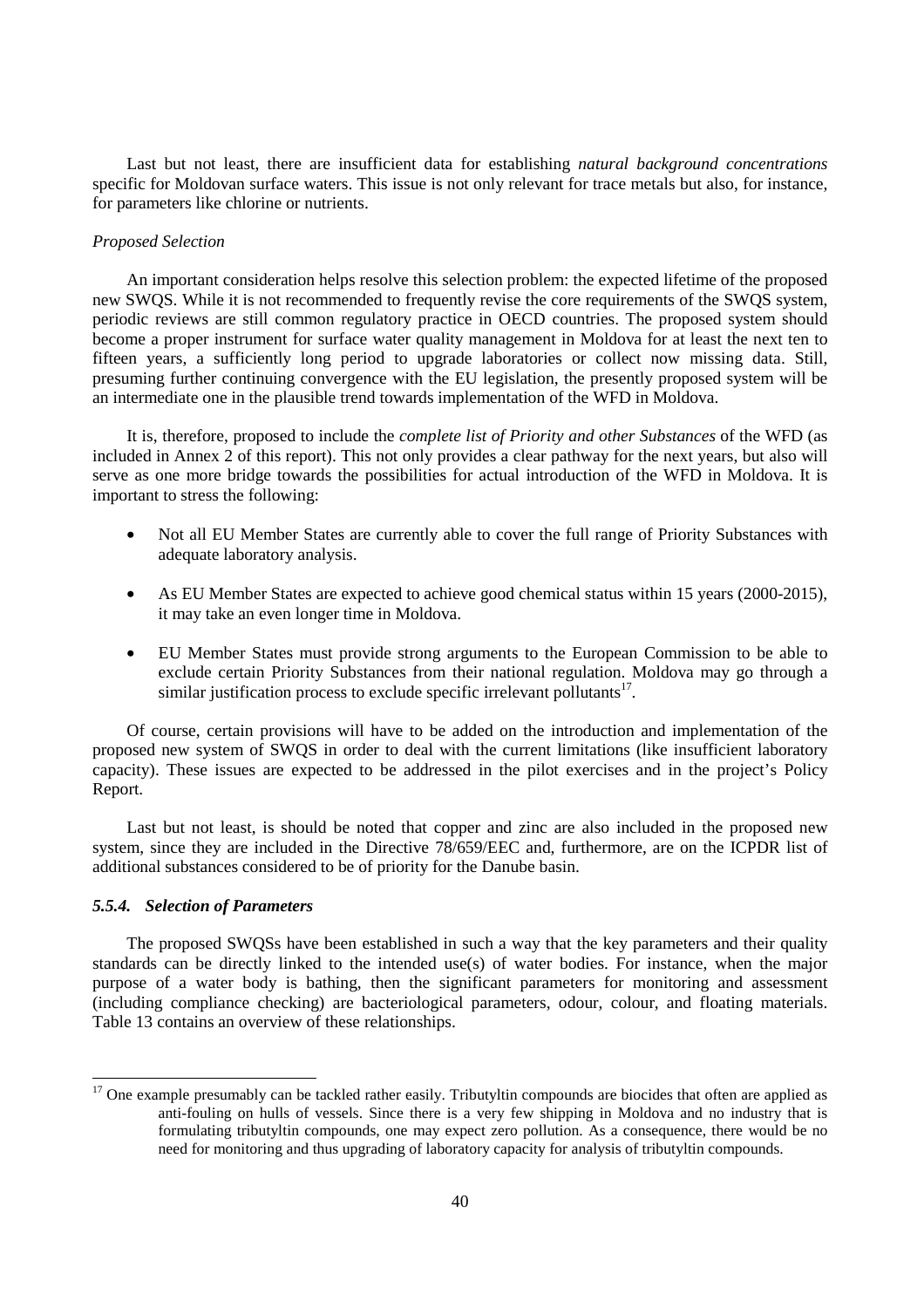| Parameters                                 |                                                         | Ecosystem    | Fish<br>propagation/<br>protection | Potable<br>water supply | Bathing/<br>recreation | Irrigation   | Industrial<br>water use |
|--------------------------------------------|---------------------------------------------------------|--------------|------------------------------------|-------------------------|------------------------|--------------|-------------------------|
| <b>GENERAL CONDITIONS</b>                  |                                                         |              |                                    |                         |                        |              |                         |
| Thermal conditions                         | water temperature                                       | $\Omega$     | X                                  |                         |                        | $\mathbf{o}$ |                         |
| Oxygenation conditions                     | $O_2$ , BOD <sub>5</sub> ,                              | X            | X                                  |                         |                        |              |                         |
|                                            | $\mathrm{COD}_\mathrm{Mn}$                              |              |                                    | X                       |                        |              |                         |
|                                            | $P_{\text{tot}}$ , $PO_4$ , $NO_3$ , $N_{\text{tot}}$ , | X            | $\Omega$                           | $\mathbf{O}$            | $\mathbf{O}$           |              | $\mathbf{o}$            |
| Nutrient conditions                        | NH <sub>4</sub>                                         | $\mathbf{O}$ | X                                  |                         |                        |              |                         |
|                                            | NO <sub>2</sub>                                         | $\mathbf{o}$ | $\mathbf{o}$                       | $\mathbf{O}$            |                        |              |                         |
| Salinity                                   | total mineralization,<br>chloride, sulphates            |              |                                    | $\mathbf{O}$            |                        | X            | $\Omega$                |
| <b>Acidification</b> status                | pH                                                      | $\Omega$     | $\Omega$                           | $\mathbf{o}$            |                        | $\mathbf{o}$ |                         |
| Other parameters (notably for              | odour, colour, floating<br>material                     | $\Omega$     | $\Omega$                           | X                       | X                      |              |                         |
| compatibility with HR (1997))              | Mn, Fe, phenols, oil<br>products                        |              | $\Omega$                           | X                       |                        |              |                         |
| <b>TRACE METALS</b>                        | Cd, Cu, Hg, Ni, Pb, Zn                                  | $\mathbf{x}$ | X                                  | X                       |                        |              |                         |
| <b>BACTERIOLOGICAL</b><br><b>CONDTIONS</b> | various                                                 |              |                                    | X                       | X                      |              |                         |
| <b>WFD PRIORITY SUBSTANCES</b>             | various                                                 | X            | $\Omega$                           | $X/\alpha$              |                        |              |                         |
| <b>OTHER SPECIFIC POLLUTANTS</b>           | various                                                 | X            | $\Omega$                           | $X$ /0                  |                        |              |                         |

#### **Table 13. Overview of Uses and Regulated Parameters**

X Parameter(s) influence the use/function directly: mandatory for compliance checking in case a water body is used for related purpose(s). o Parameter(s) influence the use/function indirectly (e.g., nutrient conditions causing eutrophication of bathing waters); monitoring required at least in case problems related (or presumed to be related) to certain parameters actually occur, but preferably conducted on a routine basis if the means allow.

## **5.6. Proposed Numerical Values for Surface Water Quality Standards**

Only *existing* quality standards were used in the proposed system, meaning that no standards have been developed from scratch.

Besides a different approach for the Priority Substances (see below), standards were derived from:

- EU Directives 75/440/EEC, 76/160/EEC (complemented with 2006/7/EC), and 78/659/EEC
- Romanian classification scheme of 2006
- ICPDR classification scheme
- RPWS (1991) and HR (1997)

 $\overline{a}$ 

Environmental quality standards are now available for the Priority and some other Substances (see Annex  $2^{18}$ . It is important once more to stress that these EQSs represent the good chemical status to be achieved in the year 2015. No Member State is expected to have reached the good status earlier (of course this prevails, but it is not mandatory). Two types of EQS are set, Annual Average (AA-EQS) concentrations and Maximum Allowable Concentrations (MAC-EQS), one for protection against long-term

 $18$  For the sake of completeness it is good to mention that "other surface waters" comprise transitional waters (like river estuaries) and coastal waters. They are not relevant for land-locked Moldova.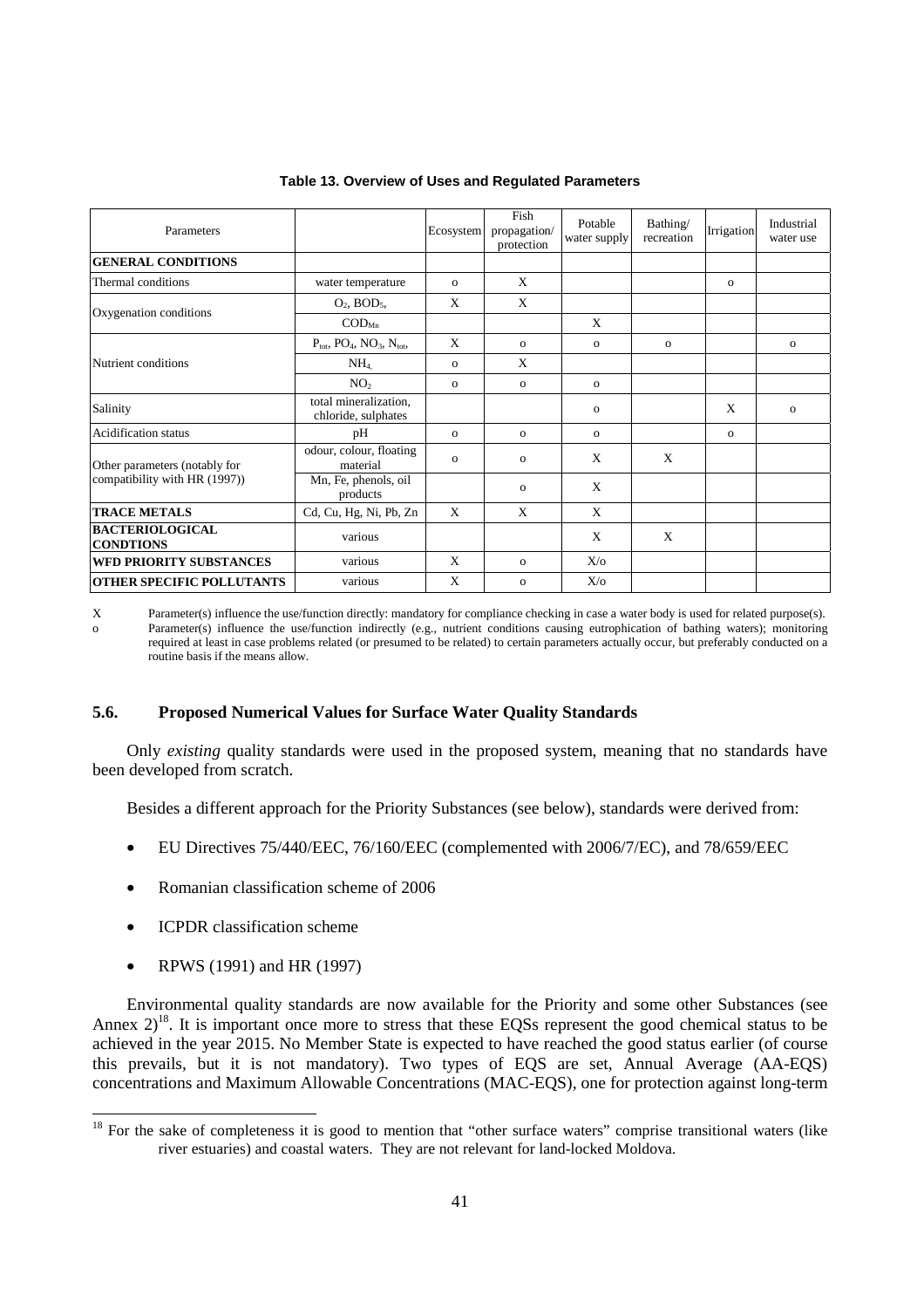and chronic effects, the other for short-term, direct and acute ecotoxic effects, respectively. In terms of compliance checking, the two types of EQSs are to be used as follows (refer to Annex 2 for more details):

- For any given surface water body, compliance with an AA-EQS requires that for each representative monitoring point within the water body, the arithmetic mean of the concentrations measured at different times during the year is below the standard.
- For any given surface water body, compliance with a MAC-EQS means that the measured concentration at any representative monitoring point within the water body does not exceed the standard.

In order to make the EQSs immediately operational, the following approach has been followed:

- The AA-EQSs are used as the boundaries for Use Class I.
- The values of MAC-EQSs are used as the boundaries for Use Class IV, but tested as the annual average concentration.
- The boundaries for Use Classes II and III are set as AA-EQS plus 50% and 80%, respectively, of the differences in concentration between the values of the AA and MAC EQSs. (In case no MAC-EQS is provided, the AA-EQS is multiplied by 3).

For the four priority trace metals (cadmium, mercury, lead and nickel), the WFD SWQSs contain additional complications in their implementation: the compliance regime is adapted by allowing Member States to take background levels and bioavailability into account. Since these are not yet known for Moldovan surface waters, the SWQSs have not been set using the above method. Instead, the concentrations for Use Classes I–V for cadmium, lead and mercury were set as the *total* concentrations of Directive 75/440/EEC, also taking into account the quality objectives of the Dangerous Substances Directive 76/464/EEC and its daughter directives. Directive 75/440/EEC does not contain values for nickel. In this case, the concentrations of the Romanian GD 161 were used. The resulting standards are considered to be in the ranges comparable with those in the WFD. For the sake of completeness, standards for dissolved concentrations have been calculated (see Annex 1 for details).

The resulting matrix of surface water quality standards is presented in Table 14. For more details on the procedure followed for the selection of the standards for each of the parameters see the data sheets in Annex 1.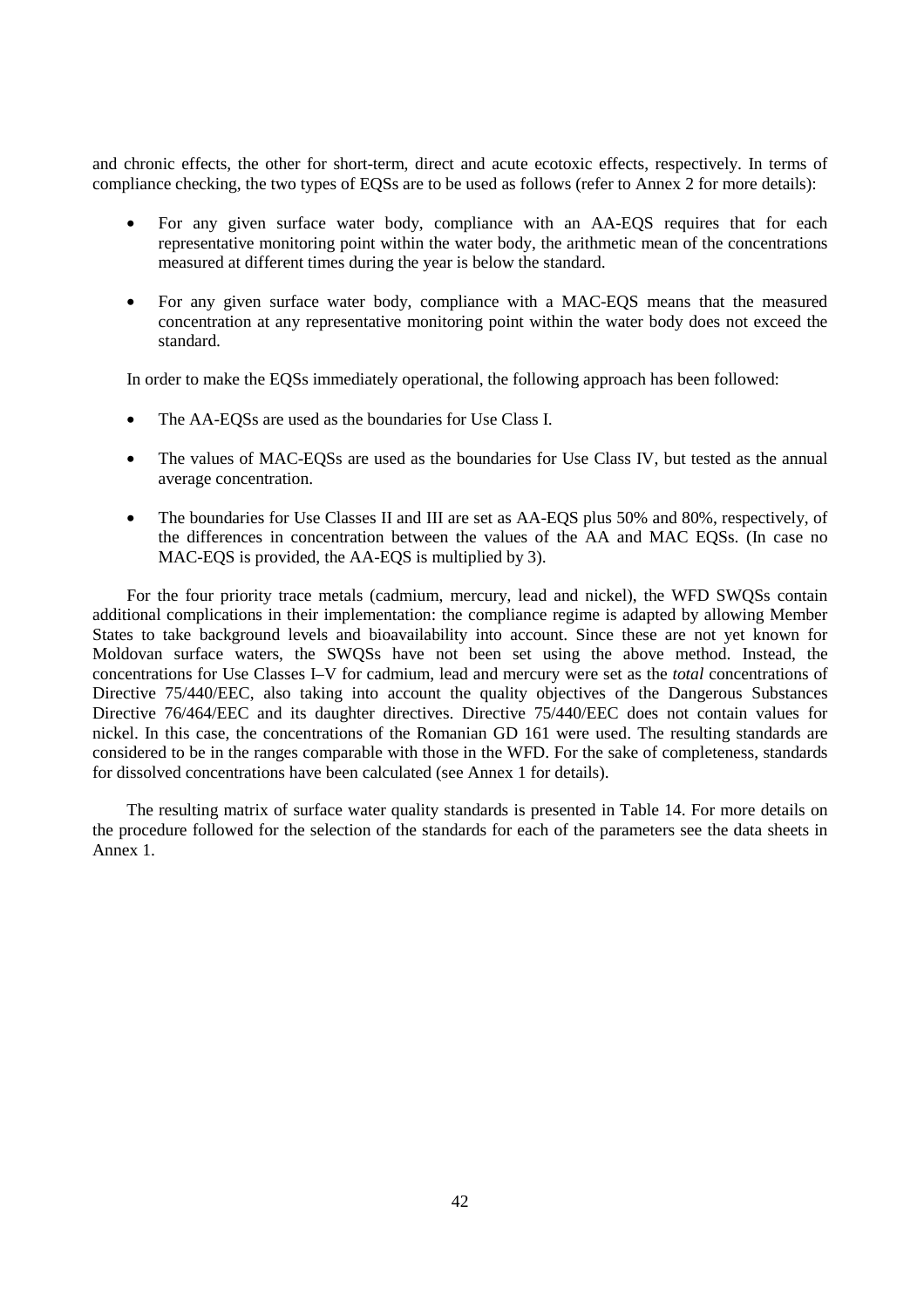## **Table 14. Proposed Surface Water Quality Standards**

| Parameter (group)                              | <b>Acronym</b>                       | Unit                                  | <b>Use Class</b><br>I                     | <b>Use Class</b><br>$\mathbf{H}$                                                                        | <b>Use Class</b><br>$\mathbf{H}$                                                                        | <b>Use Class</b><br>IV                                                                                 | <b>Use Class</b><br>V                                                                                         |
|------------------------------------------------|--------------------------------------|---------------------------------------|-------------------------------------------|---------------------------------------------------------------------------------------------------------|---------------------------------------------------------------------------------------------------------|--------------------------------------------------------------------------------------------------------|---------------------------------------------------------------------------------------------------------------|
| <b>GENERAL CONDITIONS</b>                      |                                      |                                       |                                           |                                                                                                         |                                                                                                         |                                                                                                        |                                                                                                               |
| <b>Thermal</b> conditions                      |                                      |                                       |                                           |                                                                                                         |                                                                                                         |                                                                                                        |                                                                                                               |
| Water temperature                              | $T_{\text{water}}$                   | [°C]                                  | natural<br>temperature<br>variations      | cold waters:<br>$20^{\circ}$ C summer,<br>5 °C winter<br>warm waters:<br>28 °C summer,<br>$8 °C$ winter | cold waters:<br>$20^{\circ}$ C summer,<br>5 °C winter<br>warm waters:<br>28 °C summer,<br>$8 °C$ winter | cold waters:<br>$>20$ °C summer.<br>$>5$ °C winter<br>warm waters:<br>$>28$ °C summer,<br>>8 °C winter | cold waters:<br>$>20\text{ °C}$ summer.<br>$>5$ °C winter<br>warm waters:<br>>28 °C summer,<br>$>8$ °C winter |
| Oxygenation conditions                         |                                      |                                       |                                           |                                                                                                         |                                                                                                         |                                                                                                        |                                                                                                               |
| Dissolved oxygen                               | O <sub>2</sub>                       | [ $mg O2/l$ ]                         | $\geq 7$ (or BG)                          | $\geq$ 7                                                                                                | $\geq 5$                                                                                                | $\geq 4$                                                                                               | $\leq 4$                                                                                                      |
| Biochemical oxygen demand (5<br>days)          | BOD <sub>5</sub>                     | [ $mg O2/l$ ]                         | 3 (or BG)                                 | 5                                                                                                       | 6                                                                                                       | $\overline{7}$                                                                                         | >7                                                                                                            |
| Chemical oxygen demand,<br>permanganate method | $\mathrm{COD}_{\mathrm{Mn}}$         | [ $mgO2/l$ ]                          | $\langle 7 \text{ (or } BG) \rangle$      | $\tau$                                                                                                  | 15                                                                                                      | 20                                                                                                     | >20                                                                                                           |
| <b>Nutrient conditions</b>                     |                                      |                                       |                                           |                                                                                                         |                                                                                                         |                                                                                                        |                                                                                                               |
| Total nitrogen                                 | $N_{\text{tot}}$                     | [ $mg N/l$ ]                          | $1.5$ (or $BG$ )                          | 4                                                                                                       | 8                                                                                                       | 20                                                                                                     | $>20$                                                                                                         |
| Nitrate                                        | NO <sub>3</sub>                      | [mg $N/l$ ]                           | 1 (or BG)                                 | $\overline{3}$                                                                                          | 5.6                                                                                                     | 11.3                                                                                                   | >11.3                                                                                                         |
| Nitrite                                        | NO <sub>2</sub>                      | $\lceil \text{mg N/l} \rceil$         | $0.01$ (or $BG$ )                         | 0.06                                                                                                    | 0.12                                                                                                    | 0.3                                                                                                    | >0.3                                                                                                          |
| Ammonium                                       | NH <sub>4</sub>                      | [ $mg N/l$ ]                          | $0.2$ (or $BG$ )                          | 0.4                                                                                                     | 0.8                                                                                                     | 3.1                                                                                                    | >3.1                                                                                                          |
| Total phosphorus                               | $P_{\text{tot}}$                     | [ $mg P/l$ ]                          | $0.1$ (or $BG$ )                          | 0.2                                                                                                     | 0.4                                                                                                     | $\mathbf{1}$                                                                                           | >1                                                                                                            |
| Ortho-phosphates                               | PO <sub>4</sub>                      | [ $mg P/l$ ]                          | $0.05$ (or $BG$ )                         | 0.1                                                                                                     | 0.2                                                                                                     | 0.5                                                                                                    | >0.5                                                                                                          |
| Salinity                                       |                                      |                                       |                                           |                                                                                                         |                                                                                                         |                                                                                                        |                                                                                                               |
| Chloride                                       | $Cl-$                                | [mg/l]                                | $200$ (or $BG$ )                          | 200                                                                                                     | 350                                                                                                     | 500                                                                                                    | >500                                                                                                          |
| Sulphates                                      | SO <sub>4</sub>                      | [mg/l]                                | $<$ 250 (or BG)                           | 250                                                                                                     | 350                                                                                                     | 500                                                                                                    | $>500$                                                                                                        |
| Total mineralization                           | Mintot                               | [mg/l]                                | $<$ 1000 (or BG)                          | 1000                                                                                                    | 1300                                                                                                    | 1500                                                                                                   | >1500                                                                                                         |
| <b>Acidification status</b>                    |                                      |                                       |                                           |                                                                                                         |                                                                                                         |                                                                                                        |                                                                                                               |
| pН                                             | pH                                   | [-]                                   | $6.5 - 8.5$                               | $6.5 - 8.5$                                                                                             | $6.5 - 8.5$                                                                                             | $6.5 - 8.5$                                                                                            | $< 6.5$ or $> 8.5$                                                                                            |
| Other parameters                               |                                      |                                       |                                           |                                                                                                         |                                                                                                         |                                                                                                        |                                                                                                               |
| Floating materials                             |                                      | <i>[visual</i><br><i>inspection</i> ] | absent                                    | absent                                                                                                  | absent                                                                                                  | absent                                                                                                 | might be<br>present                                                                                           |
| Total iron                                     | Fe <sub>tot</sub>                    | [mg/l]                                | $<1$ (or BG)                              | 1                                                                                                       | 3                                                                                                       | 5                                                                                                      | >5                                                                                                            |
| Manganese                                      | Mn                                   | [mg/l]                                | $<0.1$ (or BG)                            | 0.1                                                                                                     | $\mathbf{1}$                                                                                            | $\mathfrak{2}$                                                                                         | >2                                                                                                            |
| Odour $(20 °C)$ and $60 °C)$                   |                                      | [point]                               | $\langle 2 \rangle$ (or natural<br>smell) | $\overline{c}$                                                                                          | $\overline{c}$                                                                                          | $\overline{4}$                                                                                         | >4                                                                                                            |
| Colour                                         |                                      | [grade]                               | $<$ 35 (or natural<br>colour)             | 35                                                                                                      | 120                                                                                                     | 200                                                                                                    | >200                                                                                                          |
| Phenols                                        |                                      | [mg/l]                                | $\overline{0.001}$ (or BG)                | 0.001                                                                                                   | 0.005                                                                                                   | 0.1                                                                                                    | >0.1                                                                                                          |
| Oil products                                   |                                      | [mg/l]                                | 0.05                                      | 0.1                                                                                                     | 0.5                                                                                                     | $\mathbf{1}$                                                                                           | >1                                                                                                            |
| <b>TRACE METALS</b>                            |                                      |                                       |                                           |                                                                                                         |                                                                                                         |                                                                                                        |                                                                                                               |
| Cadmium total ( $SS = 30$ mg/l)                | $Cd_{\text{tot}}$                    | $[\mu g/l]$                           | $\langle 1 (or BG)$                       | 1                                                                                                       | 5                                                                                                       | 5                                                                                                      | >5                                                                                                            |
| dissolved                                      | $\overline{\text{Cd}}_{\text{diss}}$ | $[\mu g/l]$                           | $<$ 0.2 (or $BG$ )                        | 0.2                                                                                                     | $\mathbf{1}$                                                                                            | $\mathbf{1}$                                                                                           | >1                                                                                                            |
| Lead total $(SS = 30 mg/l)$                    | $Pb_{\text{tot}}$                    | $[\mu g/l]$                           | $<$ 50 (or $BG$ )                         | 50                                                                                                      | 50                                                                                                      | 50                                                                                                     | $>50$                                                                                                         |
| dissolved                                      | $Pb_{diss}$                          | $\lceil \mu g/l \rceil$               | $<$ 2.5 (or BG)                           | 2.5                                                                                                     | 2.5                                                                                                     | 2.5                                                                                                    | >2.5                                                                                                          |
| Mercury total ( $SS = 30$ mg/l)                | $Hg_{\text{tot}}$                    | $[\mu g/l]$                           | $<1$ (or BG)                              | 1                                                                                                       | $\mathbf{1}$                                                                                            | $\mathbf{1}$                                                                                           | >1                                                                                                            |
| dissolved                                      | $Hg_{diss}$                          | $[\mu g/l]$                           | $\langle 0.2 (or BG)$                     | 0.2                                                                                                     | 0.2                                                                                                     | 0.2                                                                                                    | >0.2                                                                                                          |
| total ( $SS = 30$ mg/l)<br>Nickel              | $Ni_{tot}$                           | $\lceil \mu \, g / 1 \rceil$          | $10$ (or $BG$ )                           | 25                                                                                                      | 50                                                                                                      | 100                                                                                                    | >100                                                                                                          |
| dissolved                                      | Ni <sub>diss</sub>                   | $\lceil \mu g/l \rceil$               | 8 (or BG)                                 | 20                                                                                                      | 40                                                                                                      |                                                                                                        |                                                                                                               |
| Copper total ( $SS = 30$ mg/l)                 | Cu <sub>tot</sub>                    | [ $\mu$ g/l]                          | $<$ 50 (or BG)                            | 50                                                                                                      | 100                                                                                                     | 1000                                                                                                   | >1000                                                                                                         |
| dissolved                                      | $Cu_{\text{diss}}$                   | $[\mu g/l]$                           | $<$ 20 (or BG)                            | 20                                                                                                      | 40                                                                                                      | 400                                                                                                    | >400                                                                                                          |
| Zinc total ( $SS = 30$ mg/l)                   | $Zn_{\text{tot}}$                    | $[\mu g/l]$                           | $<$ 300 (or BG)                           | 300                                                                                                     | 1000                                                                                                    | 5000                                                                                                   | >5000                                                                                                         |
| dissolved                                      | $\overline{Z}_{n_{diss}}$            | $[\mu g/l]$                           | $<70$ (or BG)                             | 70                                                                                                      | 233                                                                                                     | 1163                                                                                                   | >1163                                                                                                         |
| <b>BACTERIOLOGICAL</b><br><b>PARAMETERS</b>    |                                      |                                       |                                           |                                                                                                         |                                                                                                         |                                                                                                        |                                                                                                               |
| Lacto positive bacteria                        |                                      | $[N_2/1]$                             | 1,000                                     | 10,000                                                                                                  | 50,000                                                                                                  | >50,000                                                                                                | >50,000                                                                                                       |
| Colifages                                      |                                      | $[N_2/1]$                             | absence                                   | 100                                                                                                     | 100                                                                                                     | 100                                                                                                    | >100                                                                                                          |
| Ovum of Helmintes                              |                                      | $[-]$                                 | should not be<br>detected                 | should not be<br>detected                                                                               | should not be<br>detected                                                                               | should not be<br>detected                                                                              | might be<br>detected                                                                                          |
| Coliforms total                                |                                      | [N <sub>2</sub> /100 ml]              | 500                                       | 5,000                                                                                                   | 10,000                                                                                                  | 50,000                                                                                                 | $\overline{>}50,000$                                                                                          |
| Coliforms faecal                               |                                      | [N <sub>2</sub> /100 ml]              | 100                                       | 2,000                                                                                                   | 10,000                                                                                                  | 20,000                                                                                                 | >20,000                                                                                                       |
| Streptococci faecali                           |                                      | [ $N2/100$ ml]                        | $20\,$                                    | 1,000                                                                                                   | 5,000                                                                                                   | 10,000                                                                                                 | >10,000                                                                                                       |
| Intestinal enterococci                         |                                      | [cfu/100 ml]                          | $<$ 200                                   | 200                                                                                                     | 400                                                                                                     | >400                                                                                                   | >400                                                                                                          |
| Escherichia coli                               |                                      | [cfu/100 ml]                          | $<$ 500                                   | 500                                                                                                     | 1,000                                                                                                   | >1,000                                                                                                 | >1,000                                                                                                        |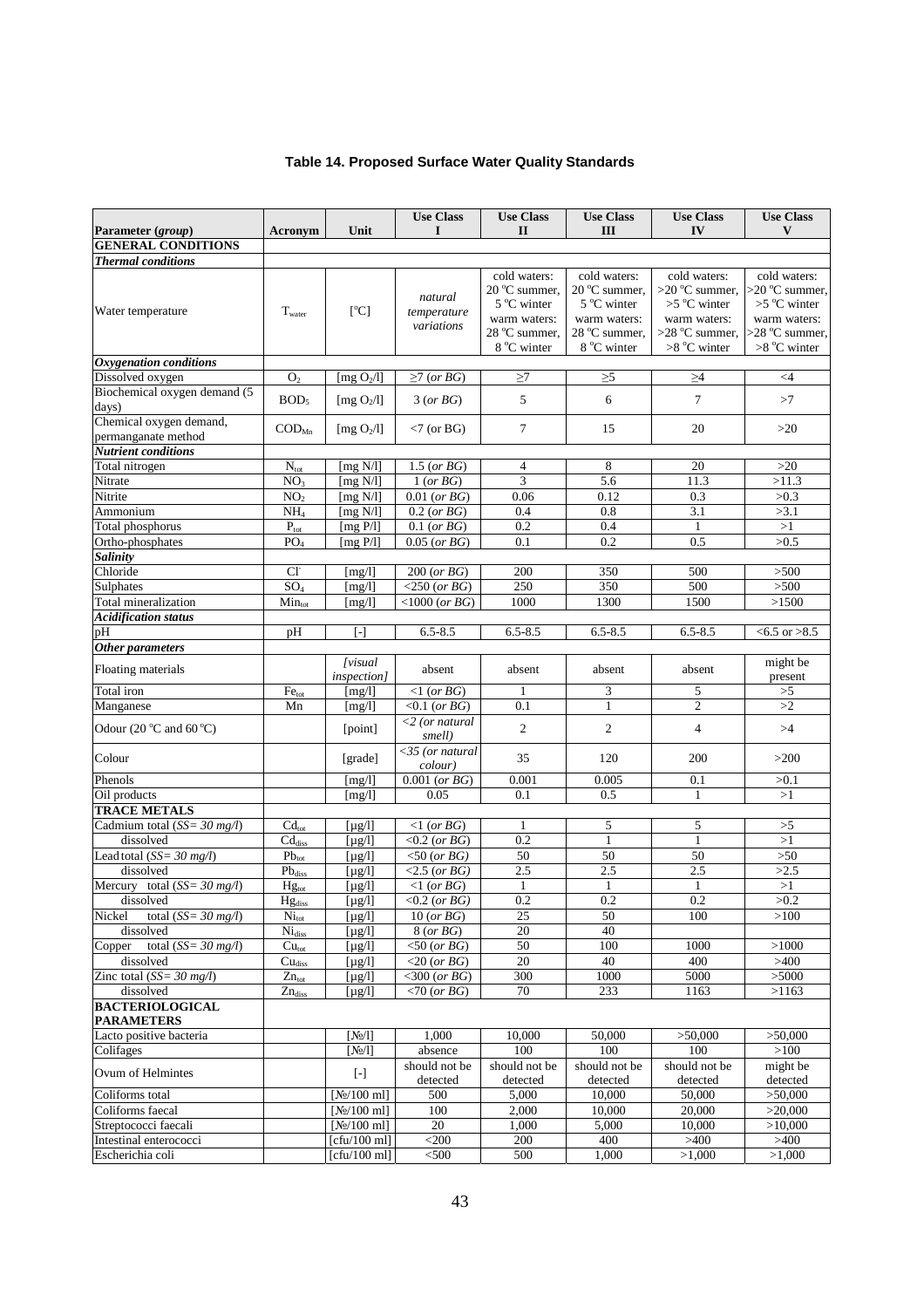|                                          |                |                                 | <b>Use Class</b> | <b>Use Class</b> | <b>Use Class</b> | <b>Use Class</b> | <b>Use Class</b> |
|------------------------------------------|----------------|---------------------------------|------------------|------------------|------------------|------------------|------------------|
| Parameter (group)<br><b>WFD PRIORITY</b> | <b>Acronym</b> | Unit                            | $\mathbf{I}$     | $\mathbf{I}$     | Ш                | IV               | V                |
| <b>SUBSTANCES</b>                        |                |                                 |                  |                  |                  |                  |                  |
| (organic micropollutants)                |                |                                 |                  |                  |                  |                  |                  |
| Alachlor                                 |                | $\left[\mu g/l\right]$          | 0.3              | 0.5              | 0.6              | 0.7              | >0.7             |
| Anthracene                               |                | $\lceil \mu g / 1 \rceil$       | 0.1              | 0.25             | 0.34             | 0.4              | >0.4             |
| Atrazine                                 |                | $\lceil \mu g / 1 \rceil$       | 0.6              | 1.3              | 1.7              | $\overline{2}$   | >2               |
| Benzene                                  |                | $\lceil \mu g / 1 \rceil$       | 10               | 30               | 42               | 50               | $>50$            |
| Pentabromodiphenylether                  |                | $\lceil \mu g / 1 \rceil$       | 0.0005           | 0.001            | 0.0013           | 0.0015           | >0.0015          |
| C10-13-chloroalkanes                     |                | $\lceil \mu g / 1 \rceil$       | 0.4              | 0.9              | 1.2              | 1.4              | >1.4             |
| Chlorfenvinphos                          |                | $\lceil \mu g / 1 \rceil$       | 0.1              | 0.2              | 0.26             | 0.3              | >0.3             |
| Chlorpyrifos                             |                | [ $\mu$ g/l]                    | 0.03             | 0.065            | 0.086            | 0.1              | >0.1             |
| 1.2-Dichloroethane                       |                | $\lceil \mu g / 1 \rceil$       | 10               | 20               | 26               | 30               | $>30$            |
| Dichloromethane                          |                | $[\mu g/l]$                     | 20               | 40               | 52               | 60               | $>60$            |
| Di(2-ethylhexyl)phthalate                |                |                                 |                  |                  |                  |                  |                  |
| (DEHP)                                   |                | [ $\mu$ g/l]                    | 1.3              | 2.6              | 3.4              | 3.9              | >3.9             |
| Diuron                                   |                | $\lceil \mu g / 1 \rceil$       | 0.2              | $\mathbf{1}$     | 1.5              | 1.8              | >1.8             |
| Endosulfan                               |                | $\lceil \mu g / 1 \rceil$       | 0.005            | 0.0075           | 0.009            | 0.01             | >0.01            |
| Fluoranthene                             |                | $\lceil \mu g / 1 \rceil$       | 0.1              | 0.55             | 0.82             | $\mathbf{1}$     | >1               |
| Hexachlorobenzene                        |                | $\lceil \mu g / 1 \rceil$       | 0.01             | 0.03             | 0.04             | 0.05             | >0.05            |
| Hexachlorobutadiene                      |                | $\lceil \mu \frac{g}{l} \rceil$ | 0.1              | 0.35             | 0.5              | 0.6              | >0.6             |
| Hexachlorocyclohexane                    |                | [u g/l]                         | 0.02             | 0.03             | 0.036            | 0.04             | >0.04            |
| Isoproturon                              |                | $\lceil \mu g / 1 \rceil$       | 0.3              | 0.65             | 0.86             | 1                | >1               |
| Naphthalene                              |                | [u g/l]                         | 2.4              | 4.8              | 6.2              | 7.2              | >7.2             |
| Nonylphenol                              |                | $\lceil \mu g / 1 \rceil$       | 0.3              | 1.1              | 1.7              | $\overline{c}$   | >2               |
| Octylphenol                              |                | [u g/l]                         | 0.1              | 0.2              | 0.26             | 0.3              | 0.3              |
| Pentachlorobenzene                       |                | $\lceil \mu g / 1 \rceil$       | 0.007            | 0.014            | 0.018            | 0.021            | 0.021            |
| Pentachlorophenol                        |                | [u g/l]                         | 0.4              | 0.7              | 0.9              |                  |                  |
| (Benzo(a)pyrene)                         |                | $\lceil \mu g / 1 \rceil$       | 0.05             | 0.075            | 0.09             | 0.1              | >0.1             |
| (Benzo(b)fluoranthene)                   |                | $\lceil \mu g / 1 \rceil$       | $\Sigma = 0.03$  | $\Sigma = 0.06$  | $\Sigma = 0.08$  | $\Sigma = 0.09$  | $\Sigma > 0.09$  |
| (Benzo(g,h,i)perylene)                   |                | $[\mu g/l]$                     |                  |                  |                  |                  |                  |
| (Benzo(k)fluoranthene)                   |                | $\lceil \mu g / 1 \rceil$       | $\Sigma = 0.002$ | $\Sigma = 0.004$ | $\Sigma = 0.005$ | $\Sigma = 0.006$ | $\Sigma > 0.006$ |
| $(Indeno(1,2,3-cd)pyrene)$               |                | $\lceil \mu g / 1 \rceil$       |                  |                  |                  |                  |                  |
| Simazine                                 |                | $[\mu g/l]$                     | 1                | 2.5              | 3.4              | $\overline{4}$   | >4               |
| Tributyltin compounds                    |                | [ $\mu$ g/l]                    | 0.0002           | 0.00085          | 0.00124          | 0.0015           | >0.0015          |
| Trichlorobenzenes (all isomers)          |                | [ $\mu$ g/l]                    | 0.4              | 0.8              | 1.04             | 1.2              | >1.2             |
| Trichloromethane (Chloroform)            |                | [ $\mu$ g/l]                    | 2.5              | 5                | 6.5              | 7.5              | >7.5             |
| Trifluralin                              |                | $\lceil \mu g / 1 \rceil$       | 0.03             | 0.06             | 0.078            | 0.09             | >0.09            |
| <b>OTHER SPECIFIC</b>                    |                |                                 |                  |                  |                  |                  |                  |
| <b>POLLUTANTS</b>                        |                |                                 |                  |                  |                  |                  |                  |
| <b>DDT</b> total                         |                | $\lceil \mu g / 1 \rceil$       | 0.025            | 0.05             | 0.065            | 0.075            | >0.075           |
| para-para-DDT                            |                | [u g/l]                         | 0.01             | 0.02             | 0.026            | 0.03             | >0.03            |
| Aldrin                                   |                | $\lceil \mu g / 1 \rceil$       |                  |                  |                  |                  |                  |
| Dieldrin                                 |                | $\lceil \mu \, g / 1 \rceil$    | $\Sigma = 0.010$ | $\Sigma = 0.020$ | $\Sigma = 0.026$ | $\Sigma = 0.030$ | $\Sigma > 0.030$ |
| Endrin                                   |                | $\lceil \mu g / 1 \rceil$       |                  |                  |                  |                  |                  |
| Isodrin                                  |                | [u g/l]                         |                  |                  |                  |                  |                  |
| Carbontetrachloride                      |                | $\lceil \mu g / 1 \rceil$       | 12               | 24               | 31               | 36               | $>36$            |
| Tetrachloroethylene                      |                | $\lceil \mu \, g / 1 \rceil$    | 10               | 20               | 26               | 30               | $>30$            |
| Trichloroethylene                        |                | $[\mu g/l]$                     | 10               | 20               | 26               | 30               | >30              |

BG Natural background level

Unless mentioned otherwise, the required concentrations should be "less than or equal to" (mathematically:  $\leq$ ) the standards in Table 15.

## *5.6.1. Sampling Frequencies and Compliance Checking*

The proposed sampling frequencies and criteria for compliance testing are based on Article 6 of Directive 78/659/EC. For all parameters, except water temperature, suspended solids, and Priority Substances the following is proposed:

• Monthly sampling is expected (12 samples per year). In the case of bathing/recreation waters, monthly samples should be taken during from May through October.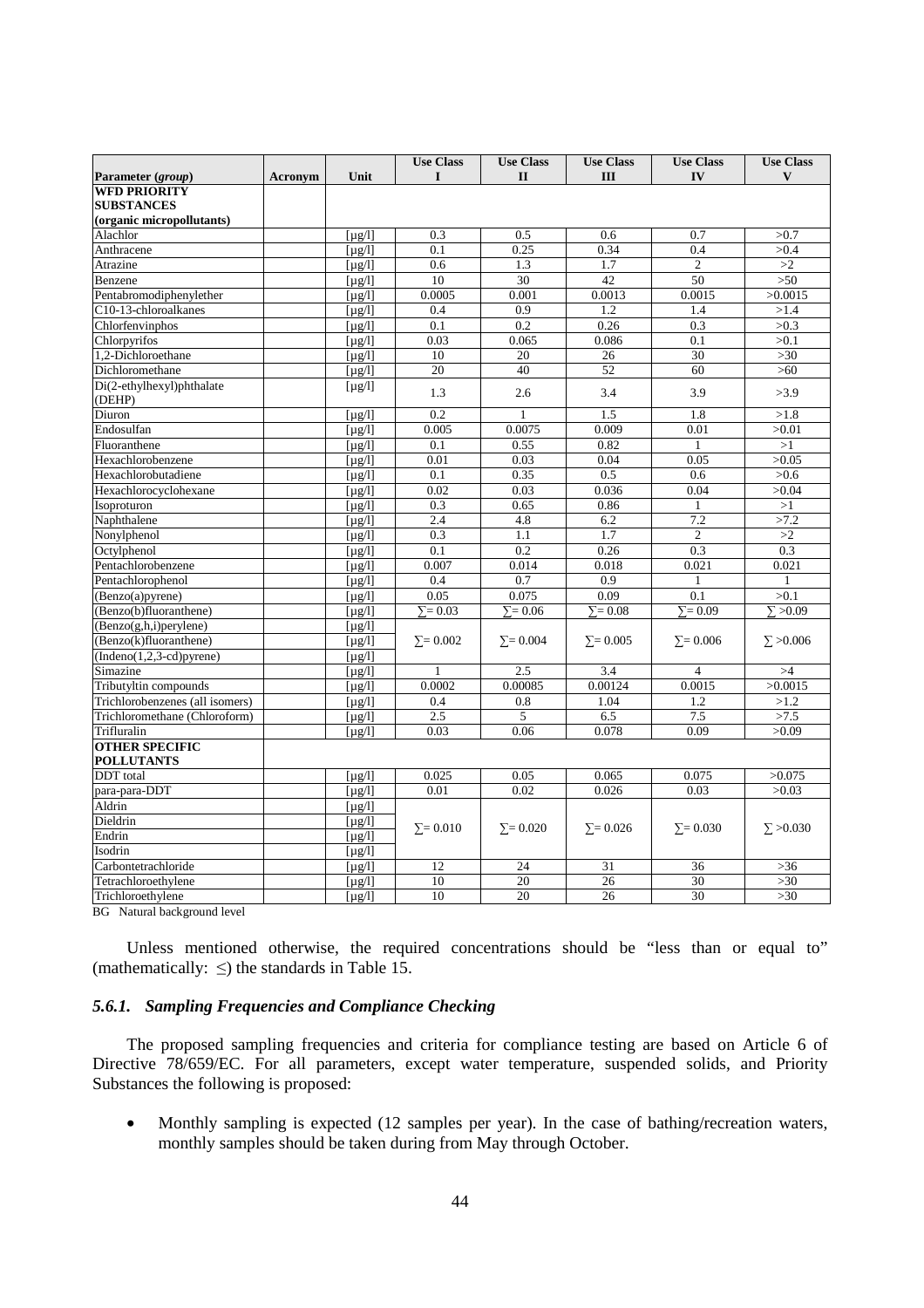- The 95-percentile (5-percentile in the case of dissolved oxygen) value of the dataset should be used for checking the compliance with the class boundaries. In case less than twelve samples have been taken, the maximum (minimum for dissolved oxygen) value should be used for compliance testing.
- For water temperature, the following provisions should apply (in accordance with Directive 78/659/EC):
	- o Weekly sampling (up and downstream from the thermal discharge).
	- $\circ$  Temperature limits may be exceeded for 2% of the time<sup>19</sup>.
- For the WFD Priority Substances (organic micro-pollutants) and Other Specific Pollutants, an annual average concentration should be used for compliance checking.

Directive 78/659/EC mentions in Article 6.2 that "Instances in which the values … are not respected shall not be taken into consideration in the calculation of the percentages … when they are the result of floods or other natural disasters." The same principle is applied in the proposal for Moldova as well.

The system is expected to apply the "one out – all out" principle. This principle (also used in the WFD) means that if the quality standards for certain Use Class(es) for just one parameter is not met with (while the others do), the water body in principle is disqualified for the related use(s). In practice, the actual judgement should be made by a competent group of experts after a critical evaluation of the situation. For example, prohibiting to use a certain water body as bathing water just because the orthophosphate concentration is higher than the boundary of Use Class III (0.2 mg P/l) would not really be a sensible decision when no actual eutrophication phenomenon is observed.

## *5.6.2. Comparison of the Proposed Versus Existing System of SWQSs*

This section is used to highlight the main differences and similarities between the proposed new system and the one existing in Moldova.

#### *General Features*

 $\ddot{\phantom{a}}$ 

Although the proposed system overall looks quite differently from the present one described in Chapter 2, it actually uses the same pillars as its basis. The major Moldovan uses that require certain surface water qualities (drinking water supply, fish breeding/protection and recreation) represent an important part of the system's characteristics. Most general parameters are still there as well.

The important differences with the existing system SWQS are:

- a) *The integration of all uses, parameters and quality standards into one system*. In the present situation, the 'sanitary regulations' of the HR (1997) seem to be implemented more or less independently from of the "fishery regulations" of the RPSW (1991). The new system will facilitate more integrated water management, since links are more explicit and transparent. Furthermore, the new system explicitly distinguishes ecosystem functioning, a function now dispersed in various regulations.
- b) *Abandoning the use of MACs as a straight 'yes/no' criteria*. The new system often uses differentiated quality standards as boundaries for various use classes.

<sup>&</sup>lt;sup>19</sup> It is important to note that these provisions only apply to locations with significant thermal discharges.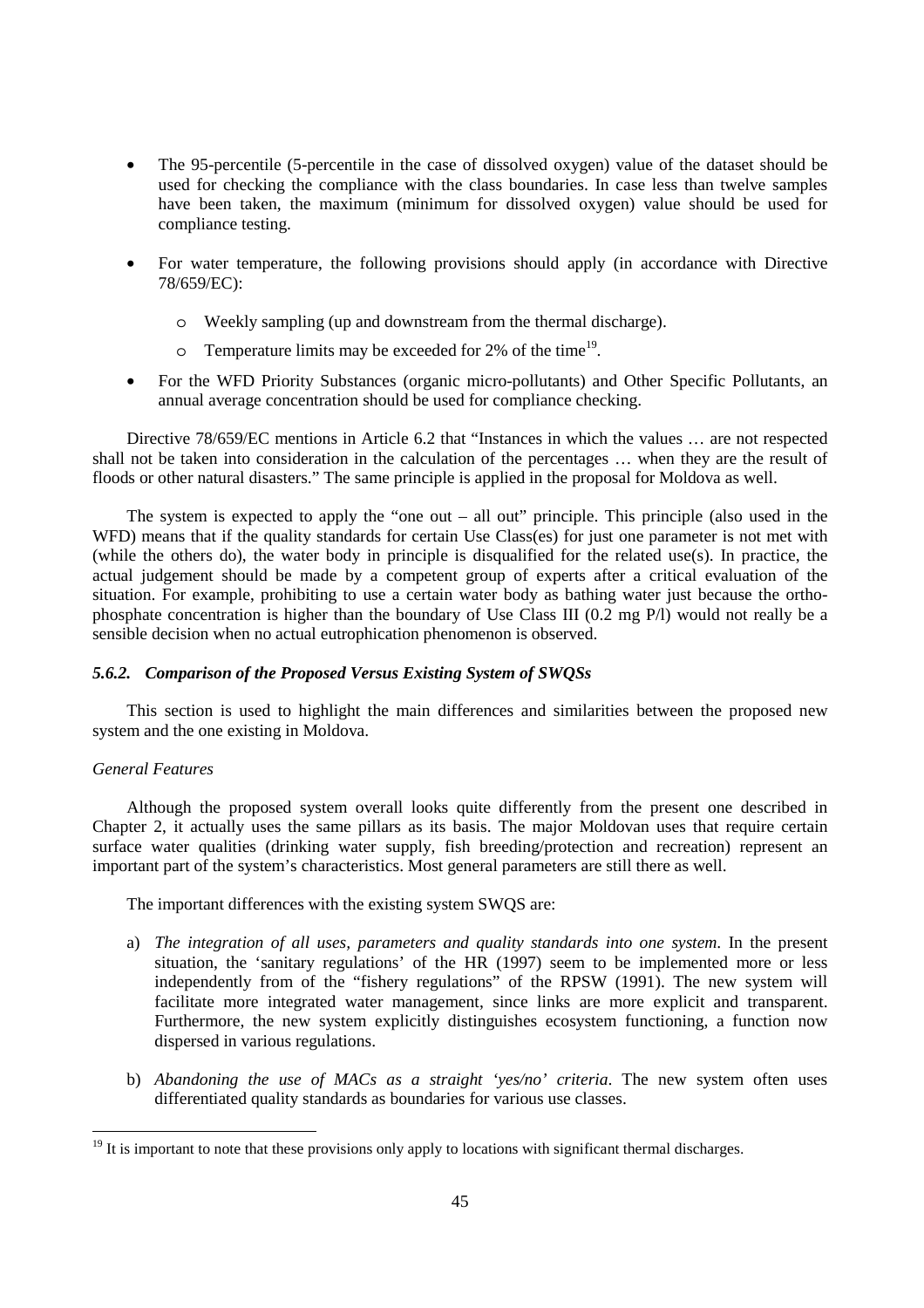- c) *A clearly outlined and relatively small number of specific pollutants*. Instead of more than 1000 pollutants, 77 parameters of potential interest are included, which are fully up to date with the Water Framework Directive. Future work should decide which of the Priority Substances should indeed be regulated .
- d) *Several new parameters for which currently there is no laboratory analysis capacity or expertise.* This situation is not unique for Moldova since several EU Member States faces similar constraints.

## *Drinking Water Supply*

The proposed system is mainly in line with the a number of characteristics of the current HR (1997):

- It distinguishes three use classes (categories) of surface water quality based upon which the type of treatment is adjusted.
- The HR (1997) Annex 1 parameters (except for phytoplankton, currently not routinely monitored) have been maintained.
- In several cases, the concentration levels of the relevant Use Class boundaries are comparable to the current standards for categories I–III and the MACs of the HR (1997) (refer to the data sheets in Annex 1 for details on individual parameters).

The differences with the present system (in addition to the ones already mentioned under the "general features" above) include:

- The extension of the set of bacteriological quality parameters by adding Coliforms total, Coliforms faecal Streptococci faecali and Intestinal enterococci.
- Using  $BOD_5$  instead of  $BOD_{total}$  for determining biochemical oxygen demand.
- Sometimes more and sometimes less stringent standards than those currently applied (see Annex 1 for details on individual parameters).

## *Bathing/Recreation*

Several observations (e.g., the extension of the list of bacteriological parameters) mentioned above with respect to drinking water supply also apply to bathing waters and other recreational water uses. The biggest difference is the proposal to no longer include specific pollutants for the assessment of quality of bathing and other recreational water bodies.

## *Fish Breeding/Protection*

The biggest changes were introduced for this use:

• Contrary to the minor differences in the existing quality standards for the "superior and first class" versus "second class" fishery waters (see Chapter 2), the new proposed system distinguishes different water quality conditions for salmonid and cyprinid fish while setting standards based on use classes.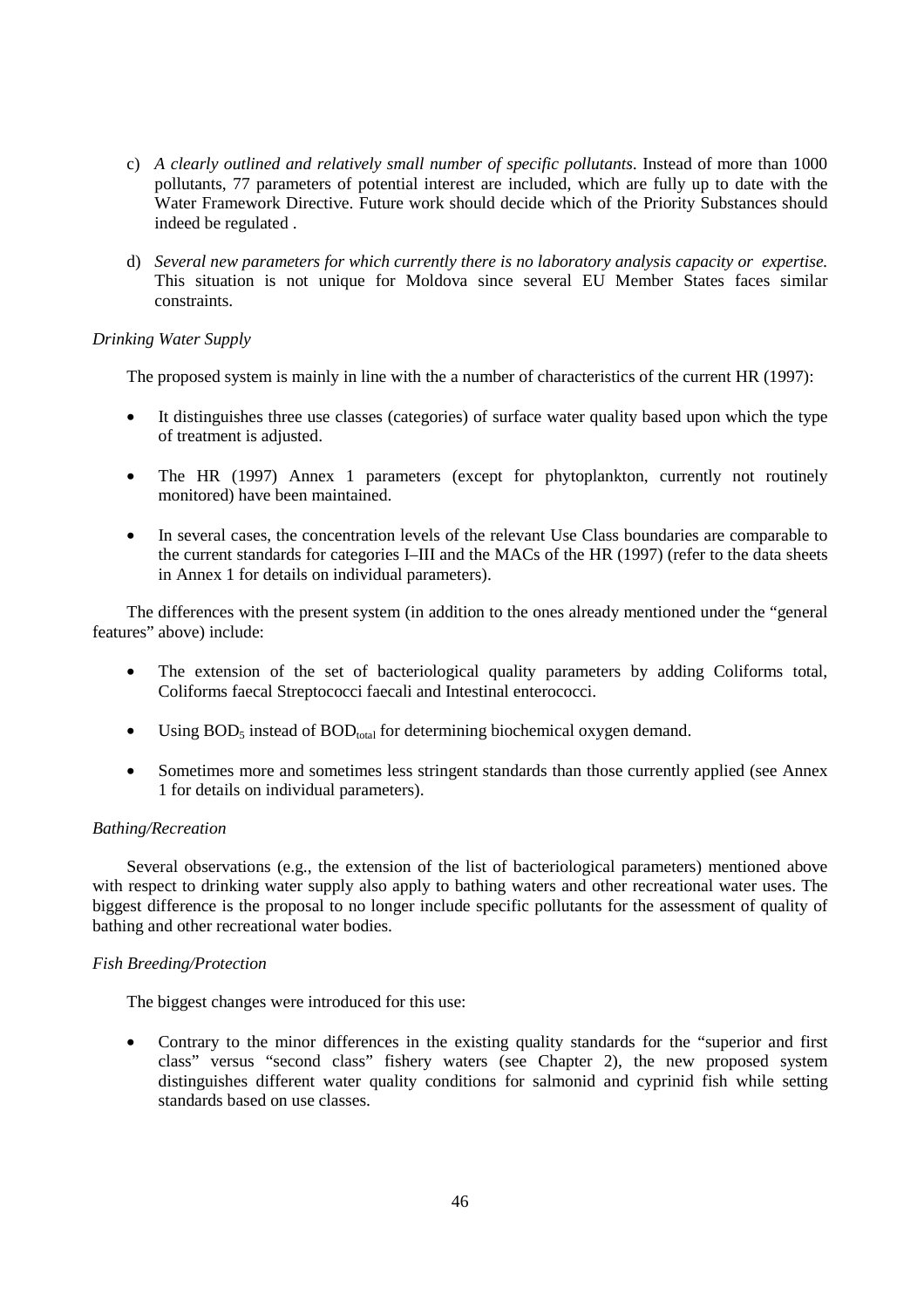• The concentration values of the SWQSs are in many cases higher (less stringent) than the existing MACs. The best example is copper where instead of a MAC of  $1 \mu g/l$  the SWQS is set at 100 µg/l (total concentration).

## **5.7. Some Considerations for Implementation of the New System of SWQSs**

This section touches upon some issues that will accompany the introduction of the new system of SWQSs. In the project's third phase, a Policy Report will be prepared that will address them in more detail.

## *5.7.1. Using the SWQS System as a Water Management Tool*

As indicated in section 5.2, the proposed scheme is expected to become an active water management tool. Often systems with water quality classes are solely used for assessment purposes ("the water of the river in the year 2003 was of Class III quality"). Although such assessments implicitly should have certain consequences (either for water use or for taking remediation measures), the results are often not used for more than statistical and descriptive purposes. The proposed system should be used as a water management tool in the following way:

- The (intended) uses should be defined and agreed explicitly for all water bodies. (As long as all Moldovan surface waters are assigned as water bodies for (potential) fishery, the proposed new system of SWOS cannot be implemented effectively.) Based on the use(s) selected and an assessment of ensuing costs of both drinking water treatment (if potable water supply is one of the uses), and reduction of wastewater discharges, a competent authority should assign a target use class to the water body. The related water quality requirements are then dictated by the new system of SWQSs.
- The applicable SWOSs should serve as one of the factors in determining permitting requirements for individual pollution sources (this is consistent with making best available techniques the basis of permitting for large installations, as required by the IPPC Directive). However, ambient monitoring may not be necessary for all the parameters regulated under a certain use class. The surface water quality monitoring requirements would depend of the (intended) use (see Table 13). For example, it would not be necessary to monitor priority substances in a lake intended solely for bathing and other recreational activities. If there are any discharges of such substances into the water body, they should still be monitored and controlled at the source.
- The new system of SWOS offers the needed flexibility in setting water management options. The system can be used as an instrument to set Moldova's water management objectives, e.g., "All water bodies should comply with Use Class III quality requirements by the year 2015 and with Use Class II quality requirements by the year 2025".

## *5.7.2. Extending Laboratory Capacity*

In order to be able to cover the potentially relevant Priority Substances and other specific pollutants, including the parameters currently already analysed like cadmium or hexachlorohexanes, the existing laboratory capacity must be increased.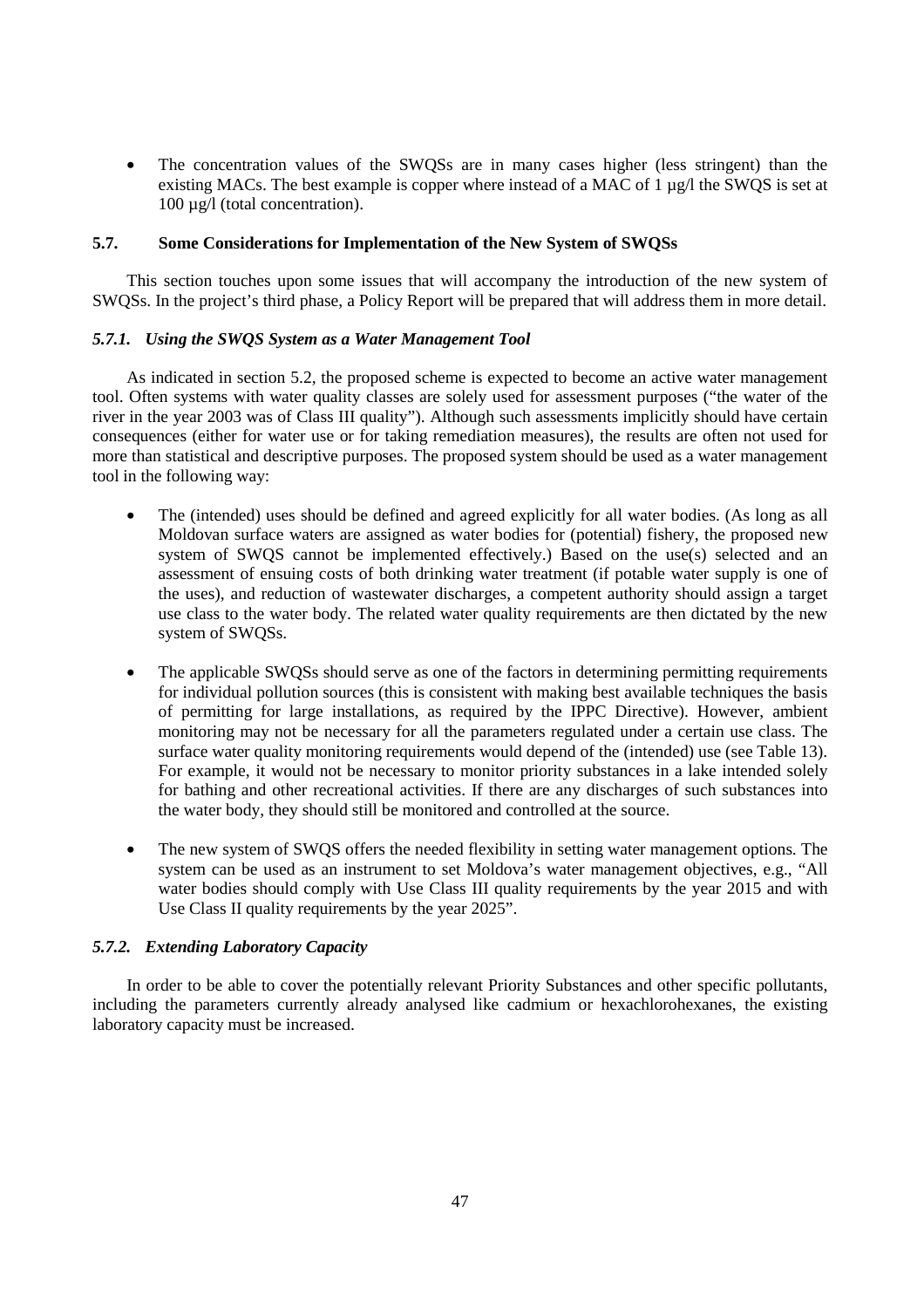Without assessing the current situation and expected demands for laboratory analyses in more detail, it is difficult to make proper estimates about procurement costs of new analytical equipment and other expenditures (e.g., possible expansion and training of staff). However, one should anticipate investments in orders of magnitude starting with hundreds of thousands of euros. Since the intended changes also mean important steps towards convergence with the EU, it seems reasonable to seek support from the EU for its implementation. Such support will definitely facilitate the introduction and effective implementation of the new system of SWQSs in Moldova.

Besides issues like investments or training of staff, strategic considerations will also apply. For instance, it may well be that one properly equipped and staffed laboratory can cover all surface water analysis for the Priority Substances. From a financial point of view, but also for better consistency of the results this may be a better option than increasing the capacities of the three central laboratories of Sanepid, SEI and Hydromet. Such choice would also affect the sampling programmes.

Upgrading the laboratory capacity may take several years even assuming the necessary funds will be allocated. During this period, there is no possibility to monitor the parameters in question, including the Priority Substances. In the meantime, the SWQSs for these parameters should continue to be used for other regulatory purposes such as setting ELVs in environmental permits.